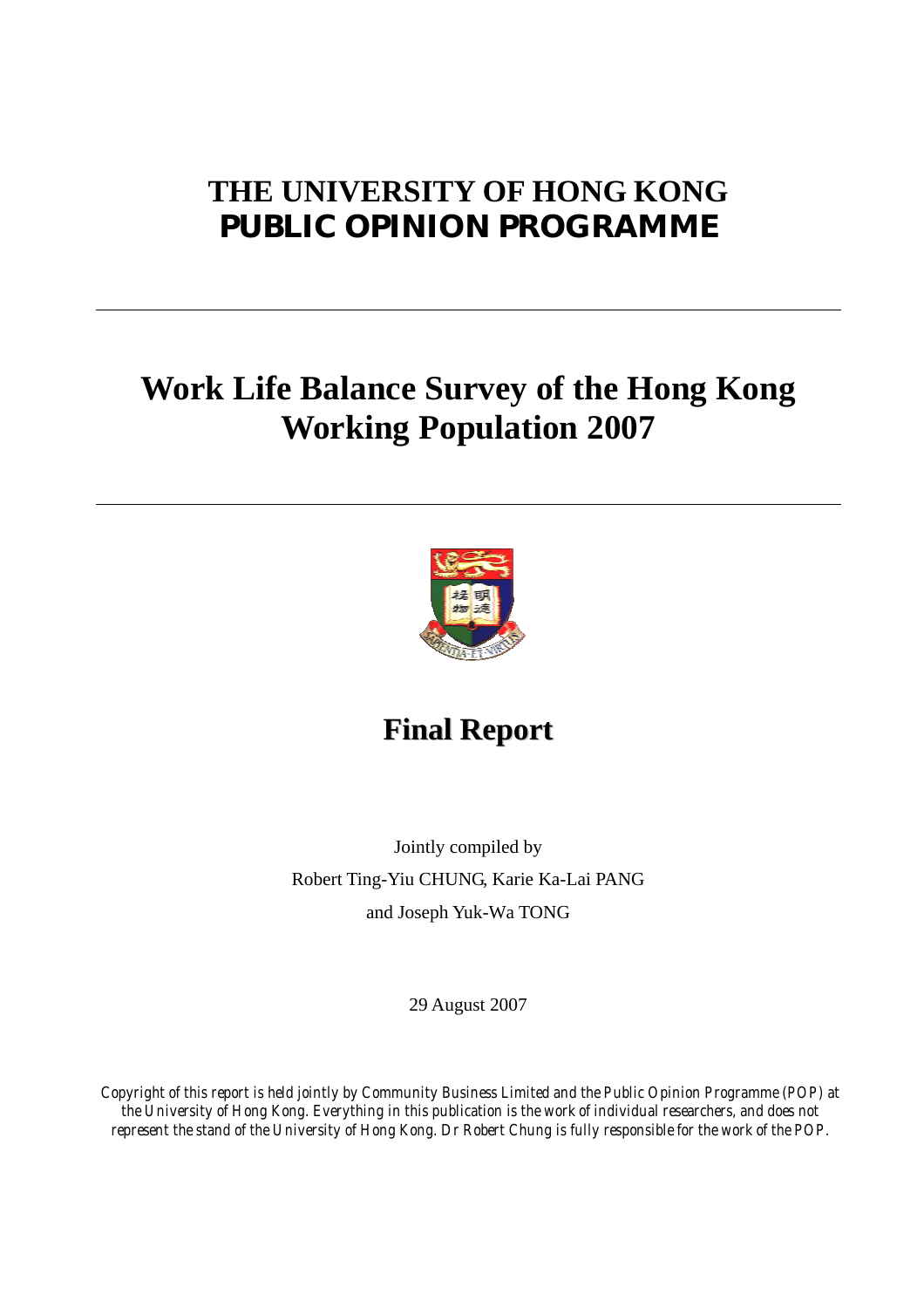## **Contents**

| I.  | Preamble                              |                |
|-----|---------------------------------------|----------------|
| Π.  | <b>Research Design</b>                | $\overline{2}$ |
| Ш.  | <b>Research Findings</b>              | $\overline{4}$ |
|     | Respondents' Work and Living Patterns | $\overline{4}$ |
|     | Satisfaction with Work and Life       | 9              |
|     | Problems with Work-life Balance       | 12             |
| IV. | <b>Concluding Remarks</b>             | 17             |

## *Appendices*

- 1. Calculation of Response Rate and Detailed Breakdown of Contact Information
- 2. Frequency Tables
- 3. Demographics of the Respondents
- 4. In-depth Analysis: Cross-tabulations for 2007 findings
- 5. In-depth Analysis: Cross-tabulation on yearly comparison
- 6. Questionnaire (Bilingual)
- 7. Definition of Occupation Categories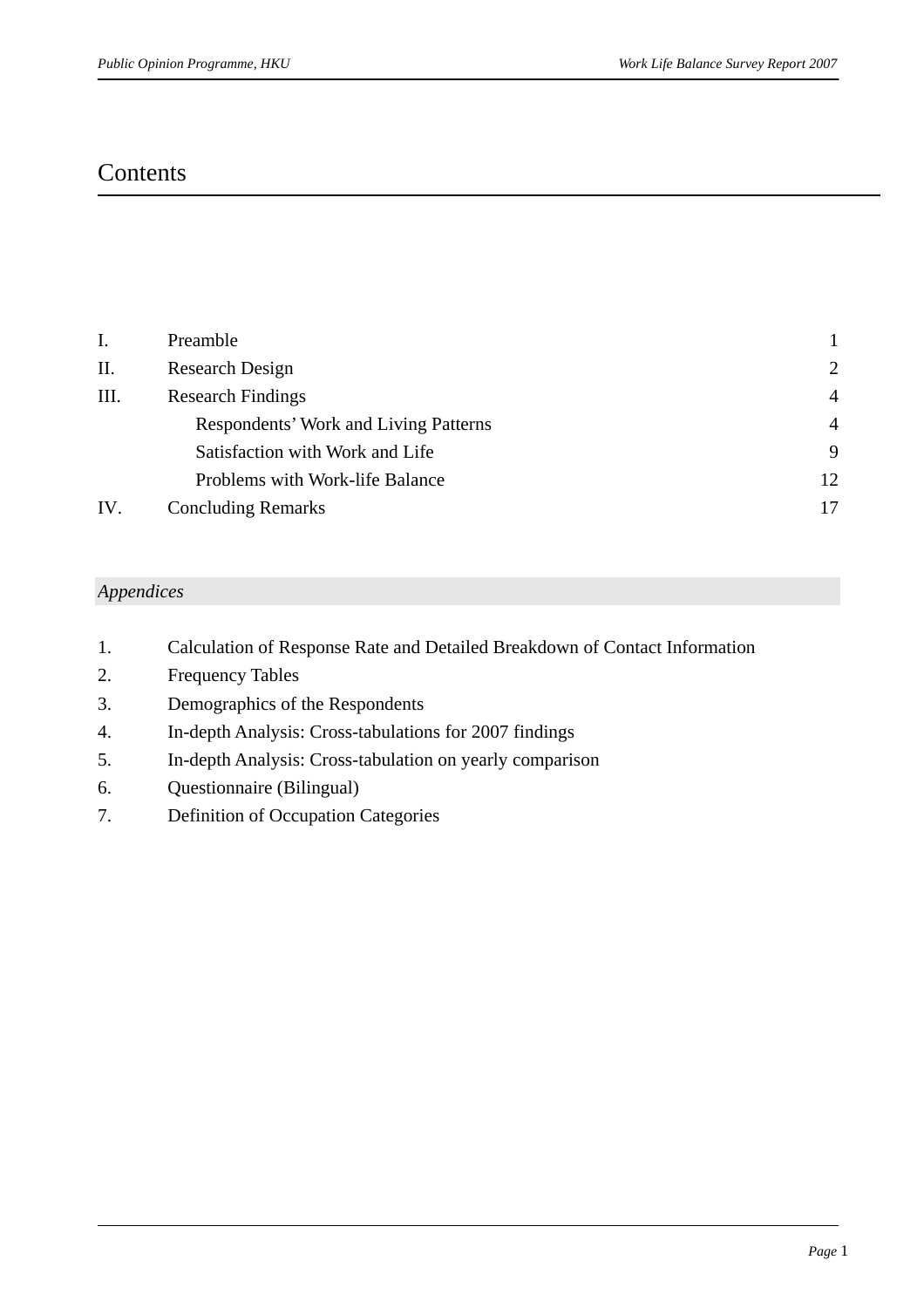## *I. Preamble*

- 1.1 The Public Opinion Programme (POP) was established in June 1991 to collect and study public opinion on topics which could be of interest to academics, journalists, policy-makers, and the general public. POP was at first under the Social Sciences Research Centre, a unit under the Faculty of Social Sciences of the University of Hong Kong, it was transferred to the Journalism and Media Studies Centre in the University of Hong Kong in May 2000. In January 2002, it was transferred back to the Faculty of Social Sciences in the University of Hong Kong. Since its establishment, POP has been providing quality survey services to a wide range of public and private organizations, on condition that they allow the POP Team to design and conduct the research independently, and to bear the final responsibilities. POP also insists that the data collected should be open for public consumption in the long run.
- 1.2 In March 2006, the Community Business Limited commissioned POP to conduct a public opinion poll entitled "Work Life Balance Survey of the Hong Kong Working Population 2006". To track changes in the local working population over the year past, in July 2007, the Community Business Limited commissioned POP to repeat this "Work Life Balance Survey". Same as in 2006, the primary objective of the survey was to gauge the current status of Hong Kong people's work and personal life, their satisfaction of work-life balance, as well as their expectation of a balanced life. The research instrument used in this study was designed entirely by the POP Team after consulting Community Business Limited, and the majority of questions were repeated from the last survey for direct comparison. Fieldwork operations and data analysis were also conducted independently by the POP Team, without interference from any outside party. In other words, POP was given full autonomy to design and conduct the survey, and POP would take full responsibility for all the findings reported herewith.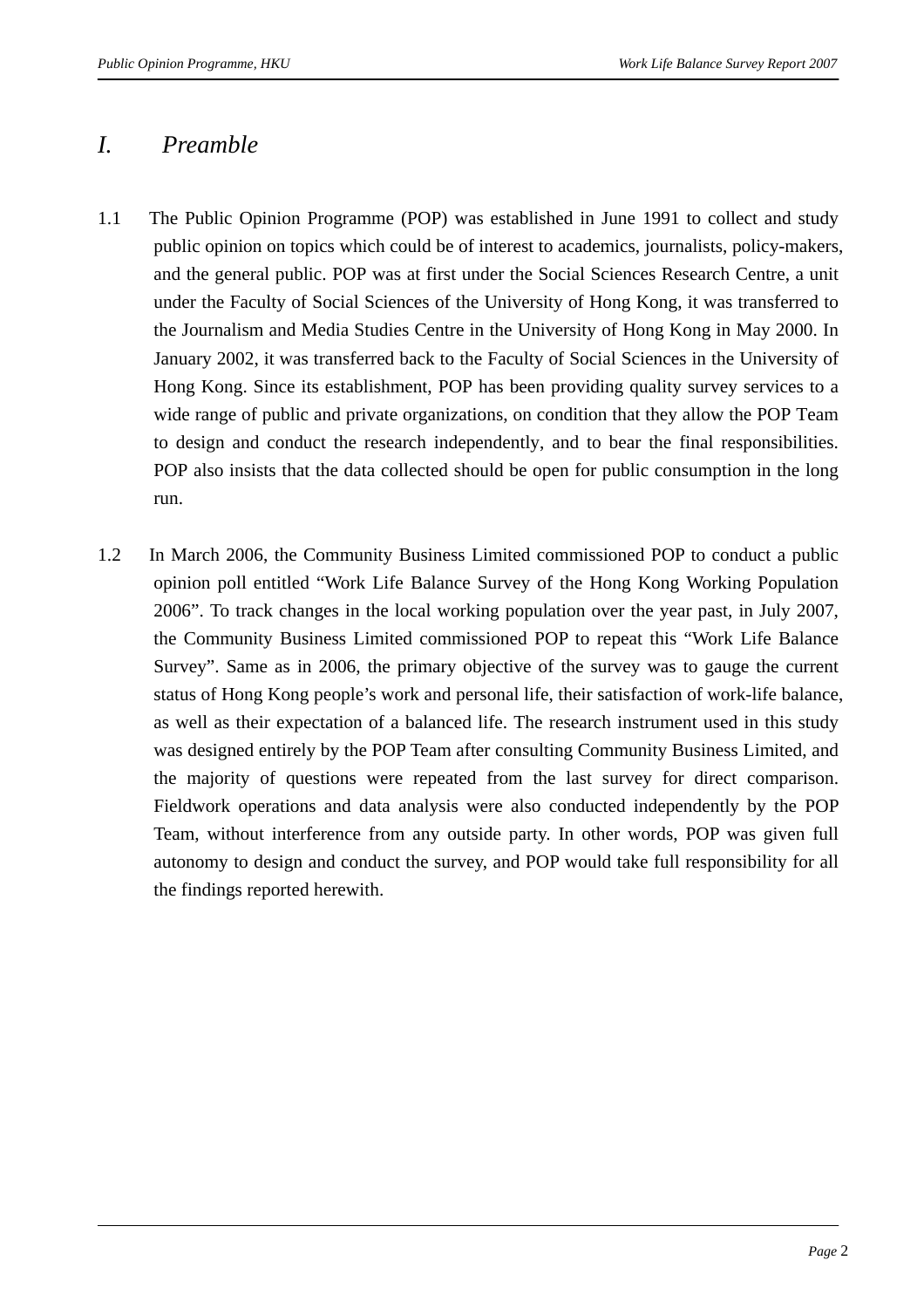## *II. Research Design*

 This was a random telephone survey conducted by telephone interviewers under close supervision. To minimize sampling bias, telephone numbers were first drawn randomly from the residential telephone directories as "seed numbers", from which another set of numbers was generated using the "plus/minus one/two" method, in order to capture the unlisted numbers. Duplicated numbers were then filtered, and the remaining numbers were mixed in random order to produce the final telephone sample.

 The target population of this survey was full time worker of age 15 or above who speak Cantonese, English or Mandarin, and "full time workers" is defined as those who work at least 5 days a week, or total working time not less than 40 hours a week. When telephone contact was successfully established with a target household, one person of age 15 or above who was currently working full time was selected. If more than one subject had been available, selection was made using the "next birthday rule" which selected the person who had his/her birthday next.

 Telephone interviews were conducted during the period of 17-31 July, 2007. A total of 1,014 full time workers of age 15 or above who speak Cantonese, English or Mandarin were successfully interviewed. The proportion between white collars and blue collars in this sample was exactly 70:30 (699 and 299 cases respectively), which was a natural distribution. Had the number of white collar subjects fallen significantly below the expected level, i.e. at least 60%, a booster sampling method would have been used at the final stage of the fieldwork to achieve a minimum quota of 600 cases. This standby procedure was not triggered. As shown from the calculation in Appendix 1, the overall effective response rate of this survey was 70.4% (Table 1), and the standard sampling error for percentages based on this sample was less than 1.6 percentage points. In other words, the sampling error for all percentages using the total sample was less than plus/minus 3.1 percentage points at 95% confidence level.

 As shown in Table 2 of Appendix 1, among the 19,358 telephone numbers sampled for the survey, 7,966 were confirmed to be ineligible, among them 870 were fax or data lines, 5,025 were invalid telephone numbers, 143 were call-forwarding numbers, while another 903 were non-residential numbers. Besides, 147 of them were invalidated due to special technological reasons, while 878 cases were voided because target respondents were unavailable at the numbers provided.

 Meanwhile, a total of 5,056 telephone numbers were invalidated before the research team could confirm their eligibility. Among them 430 were busy lines and 3,442 were no-answer calls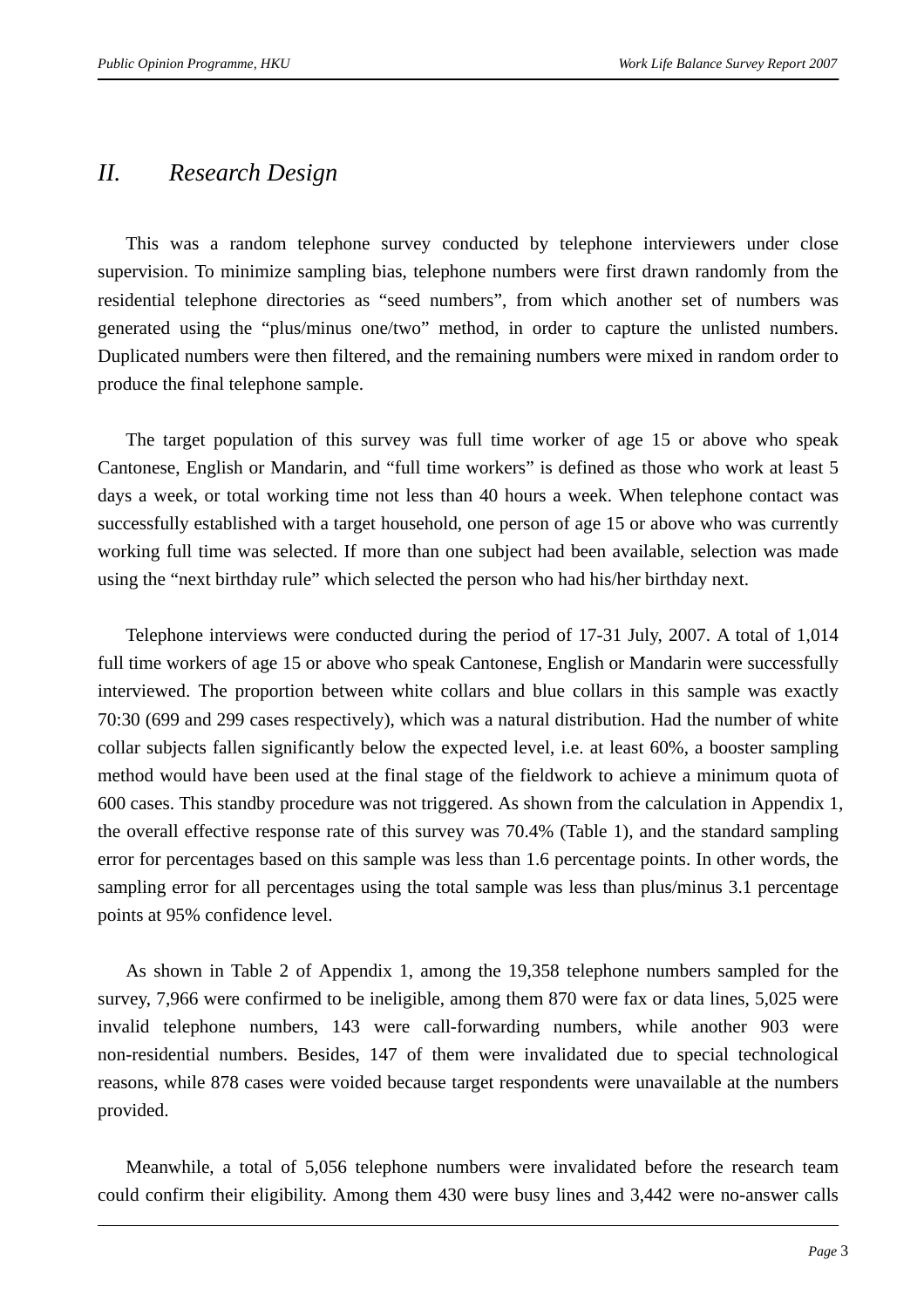after making a maximum of 5 times' recalls. 89 cases were diverted to answering devices while another 77 were blocked. Moreover, 198 cases were treated as unsuccessful because of language problems, while 693 interviews were terminated before the screening question and 127 cases were voided for other problems.

 On the other hand, 5,322 cases failed to complete the interview. Among them 7 were rejected at the household level, another 8 rejected the interview immediately after their eligibility was confirmed, 4,784 were unfinished cases with appointment dates beyond the end of fieldwork period. Besides, 32 cases were incomplete due to unexpected termination of interviews, 491 were classified as miscellaneous due to other non-contact problems, and the remaining 1,014 were successful cases (Table 2).

 Statistical tests of "difference-of-proportions" and "difference-of-means" have been applied whenever applicable, in order to check for significant differences between groups. Figures marked with double asterisks (\*\*) indicated that the variation has been tested to be statistically significant at p<0.01 level, whereas those with single asterisk  $(*)$  denoted statistical significance at p<0.05 level.

Items marked with a spike  $(\wedge)$  are subject to a small sample size  $(\leq 30)$ . It should be noted that the smaller the sample size, the larger the sampling error and hence, such findings should be treated as rough reference only.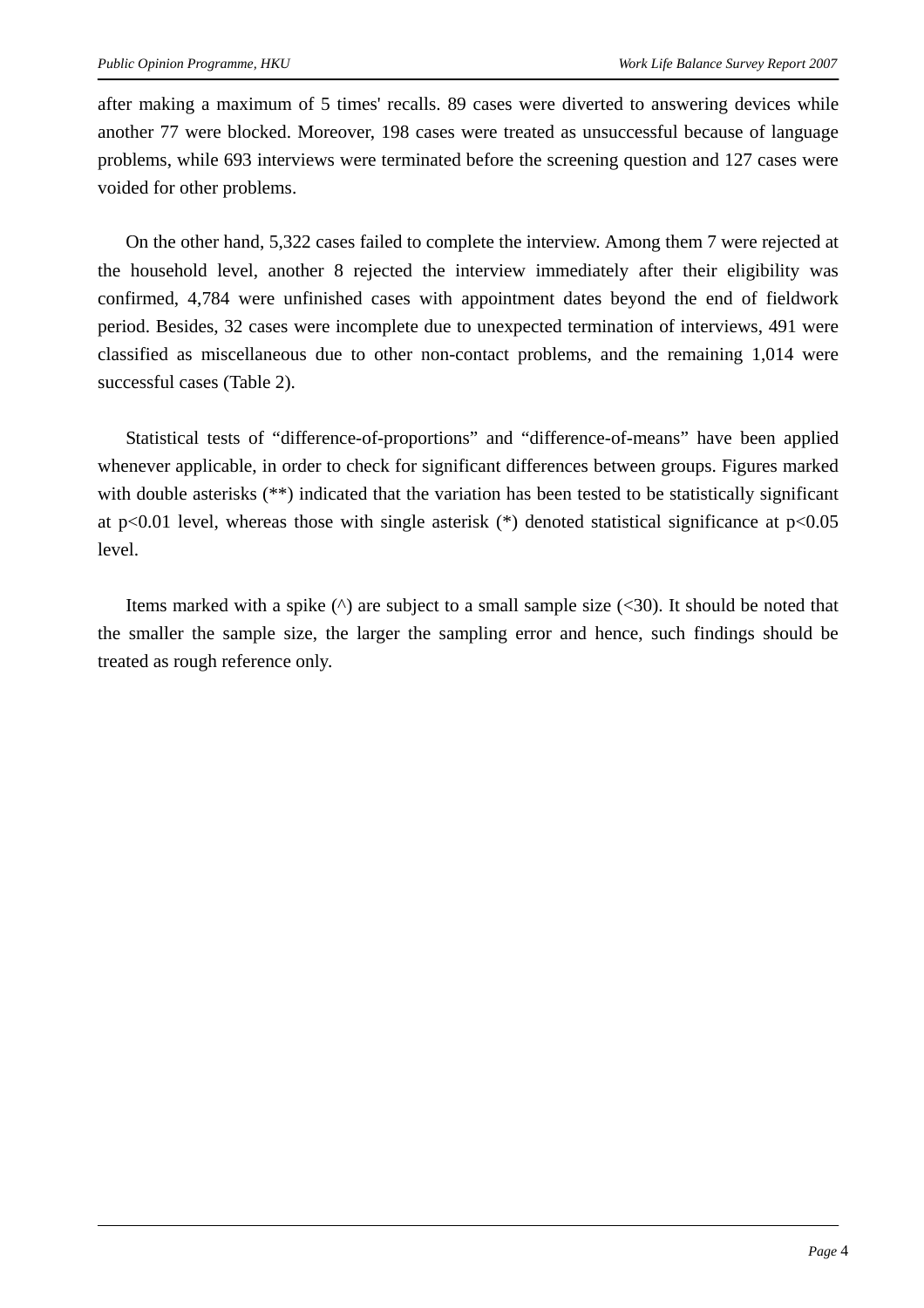## *III. Research Findings*

The questionnaire comprised three major topics, namely, "respondents' work and living patterns", "satisfaction with work and life and importance of work-life balance", "problems of work-life balance and desired solutions" and ended by mapping some standard demographics of the respondents. The key findings are summarized below under these three main topics. All tables referred to in this section can be found in Appendix 2.

## (A) Respondents' work and living patterns

3.1 In order to understand the respondents' current working status, the survey began by asking their contractual working hours, as contrast to their actual working hours per week in the month past. Results showed that the majority (47%) were required to work for 41-50 hours a week, but a notable decrease of 5 percentage points was observed this year. On the other hand, the proportion of respondents obligated to work for 31-40 hours increased significantly from 16% to 24%. Another 11% of the total sample said they had to work 51-60 hour (Table 3). As regards their actual working hours they engaged per week, 48% said they worked for 41-50 hours on average. Another 22% said they worked for 51-60 hours and 13% worked 31-40 hours. Both figure encountered a significant change, but in different direction (the former: down; the latter: up) and of different magnitude. Notable changes were also observed for the answers "30 hours or less" (from 2% to 4%) and "over 80 hours" (from 2% to1%, Table 4). Putting these two questions together, the respective mean working time obtained was 46.5 hours (contractual) and 49.2 hours (actual). Both figures decreased significantly from last year, but of different magnitude. In other words, the full time workers in Hong Kong generally worked approximately 3 hours more than obligated a week (Table 5). It was 4 hours more in 2006. Also see figure 1 and 2.

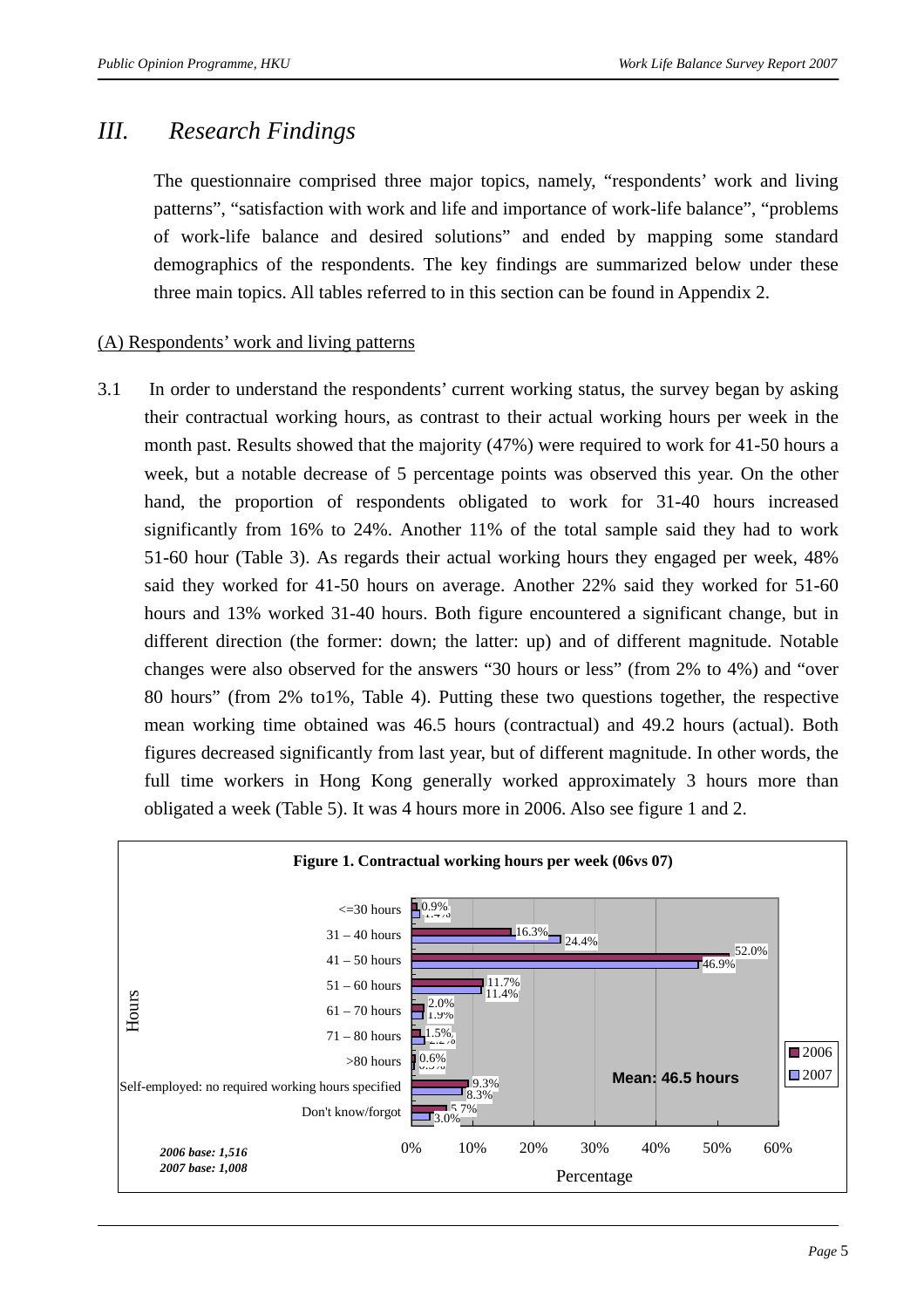

3.2 When directly asked how often they had to work overtime in the month past, results showed that 66% had to, of which 23% said "nearly every day", 15% said "quite often (3-4 days a week)" while 28% said "occasionally (1-2 days a week)", representing a 4-percentage-point increase from 2006. On the other hand, 32% of the respondents never had overtime work, which encountered a significant decrement of 5 percentage points from last survey (Table 6). Also see Figures 3.

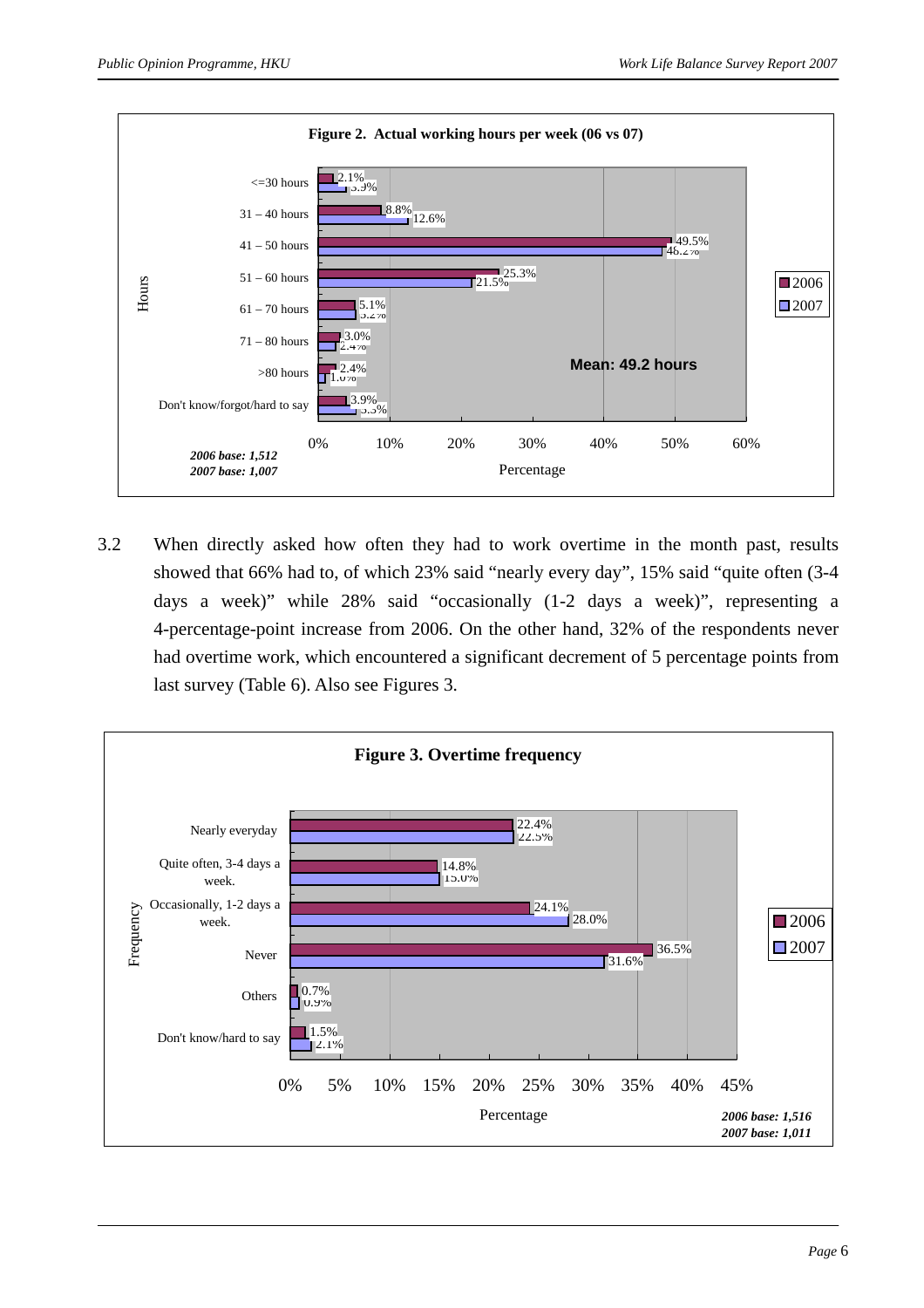3.3 The questionnaire continued to probe into the reasons for their overtime work. This year's findings were more or less the same as last year's. Among those 667 respondents who had such experience, the majority (82%) reported that the heavy workload assigned to them was the main reason. Besides, nearly half of them (46%) said they stayed behind in order to show support to their co-workers. Another popular reason cited was "a request ordered by the senior manager or boss" (27%, Table 7). Also see Figure 4.



3.4 According to the regulations stated by the Labour Department of the HKSARG, a full time worker should normally be entitled to at least 7 days paid annual leave per year, and the number of paid leave will increase according to the years of service. In this survey, apart from the 7% self-employed respondents who could not give an exact number, it was found that 27% of the sample had 11-14 days annual leave per year. Another 23% enjoyed 7-10 paid leave while 18% had 15-22 days a year (Table 8). Taking a rough average, the respondents interviewed in this survey could enjoy up to 13.9 days paid annual leave as granted by their workplace, which dropped significantly from last year's 15.3 days. Also see Figure 5.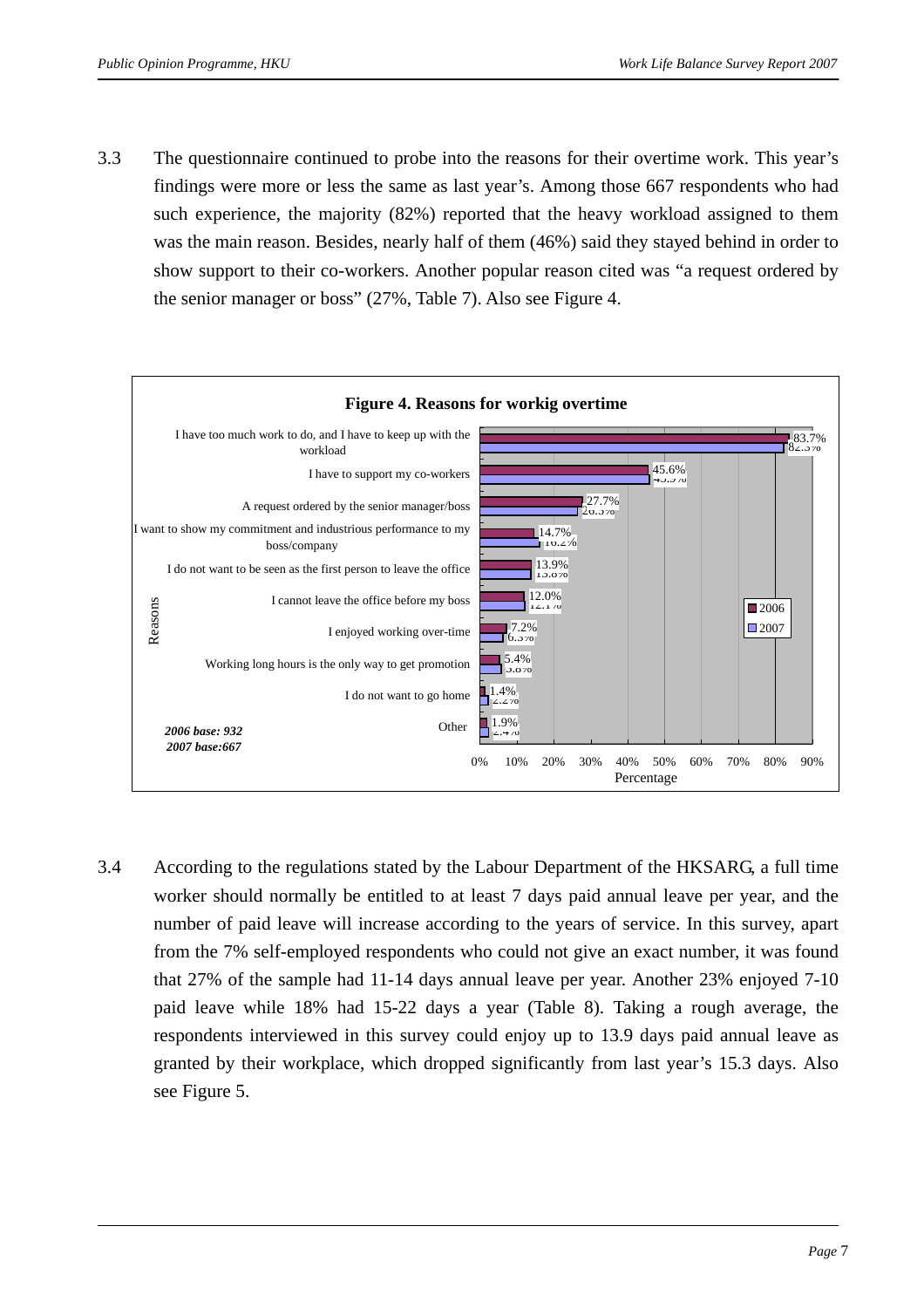

3.5 A new question was introduced to understand how often the respondents took all their entitled paid leave each year. Results revealed 55% "always" did so, another 18% said "usually" while 12% "rarely" took all their paid leave and 7% even said "never" (Table 10). Also see figure 6.



**Figure 6. How often do you take ALL your entitled annual leave each year?**

3.6 All respondents were further asked about their actual amount of time spent on their personal or private activities, such as meeting friends and engaging in activities for leisure like sports and traveling. Findings indicated that about one-third of them (35%) spent less than 1 hour a day on these personal events, while over a quarter (27%) could afford 1-2 hours and one-tenth (10%) could spare 2-3 hours a day (Table 11). On average, each respondent spent 1.7 hours a day (or 12.0 hours a week) on their personal and re-energizing activities. As reflected from these figures, personal time and leisure activities still remained as a luxury to most full time workers in Hong Kong. Also see Figure 7.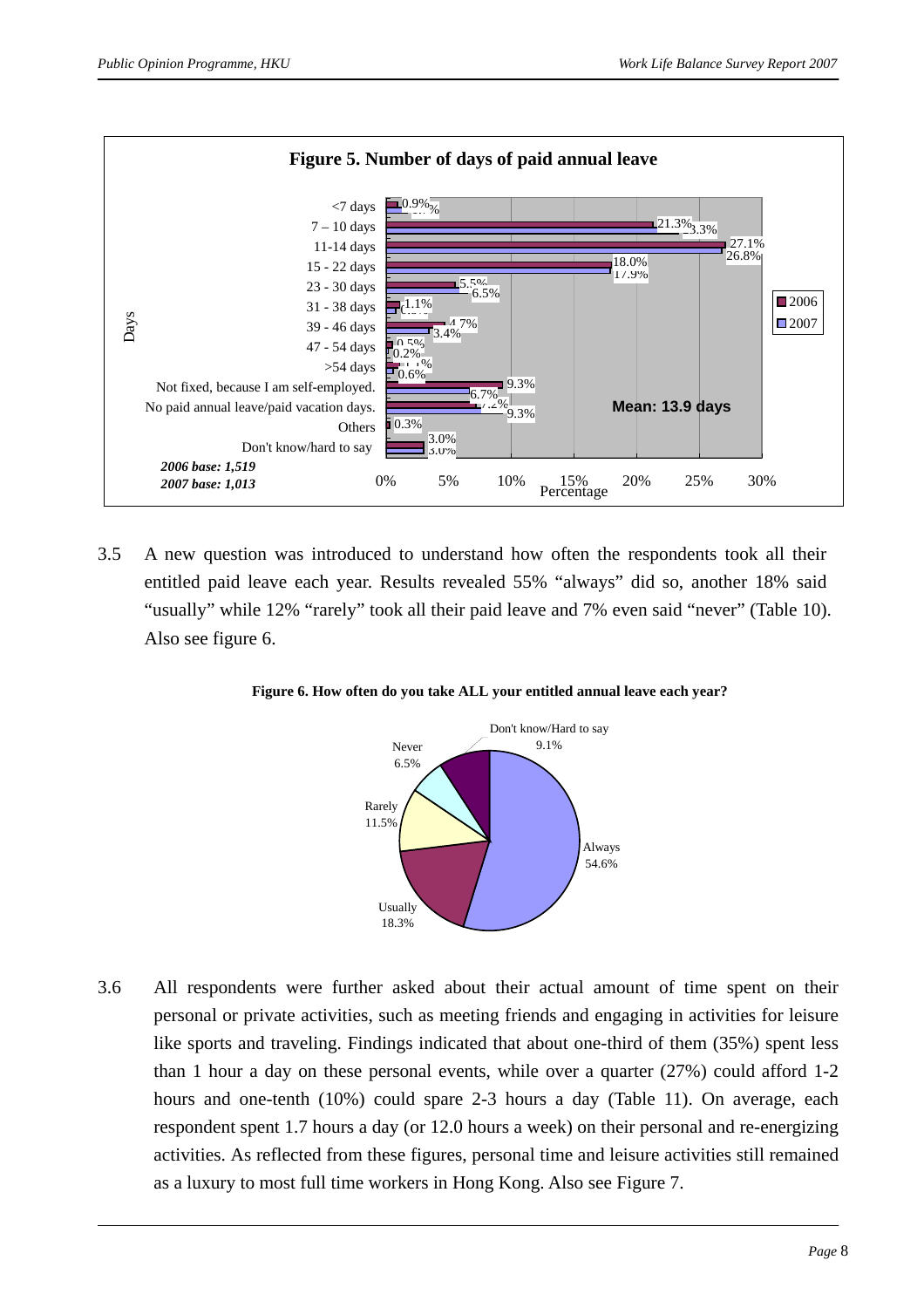

3.7 Regardless of their current situation, the survey continued to ask the respondents what would be their preferred realistic ratio between the time they wanted to spend on working and on private activities. This year's results found that despite the swapped positions, the three most popular work-life ratios remained to be 50-55% to 45-50% ( $3<sup>rd</sup>$  rank in 2006), 70-75% to 25-30% ( $1^{\text{st}}$  in 2006) and 60-65% to 35-40% ( $2^{\text{nd}}$  in 2006). Their respective percentages were 28%, 24% and 24% (Table 12). In terms of the overall mean ratio as provided by 952 workers, the ideal distribution of time between work and life was found to be 60:40, which was almost the same as last year's ratio (61:39, Table 13). When it was compared with the actual ratio (calculated by dividing the actual work hours reported in Q2 by their leisure hours in Q7), a significant discrepancy still existed in spite of a slight improvement from last year, because their actual time distribution between work and life was in a rough ratio of 83:17 (Table 14). Also see Figure 8 and 9.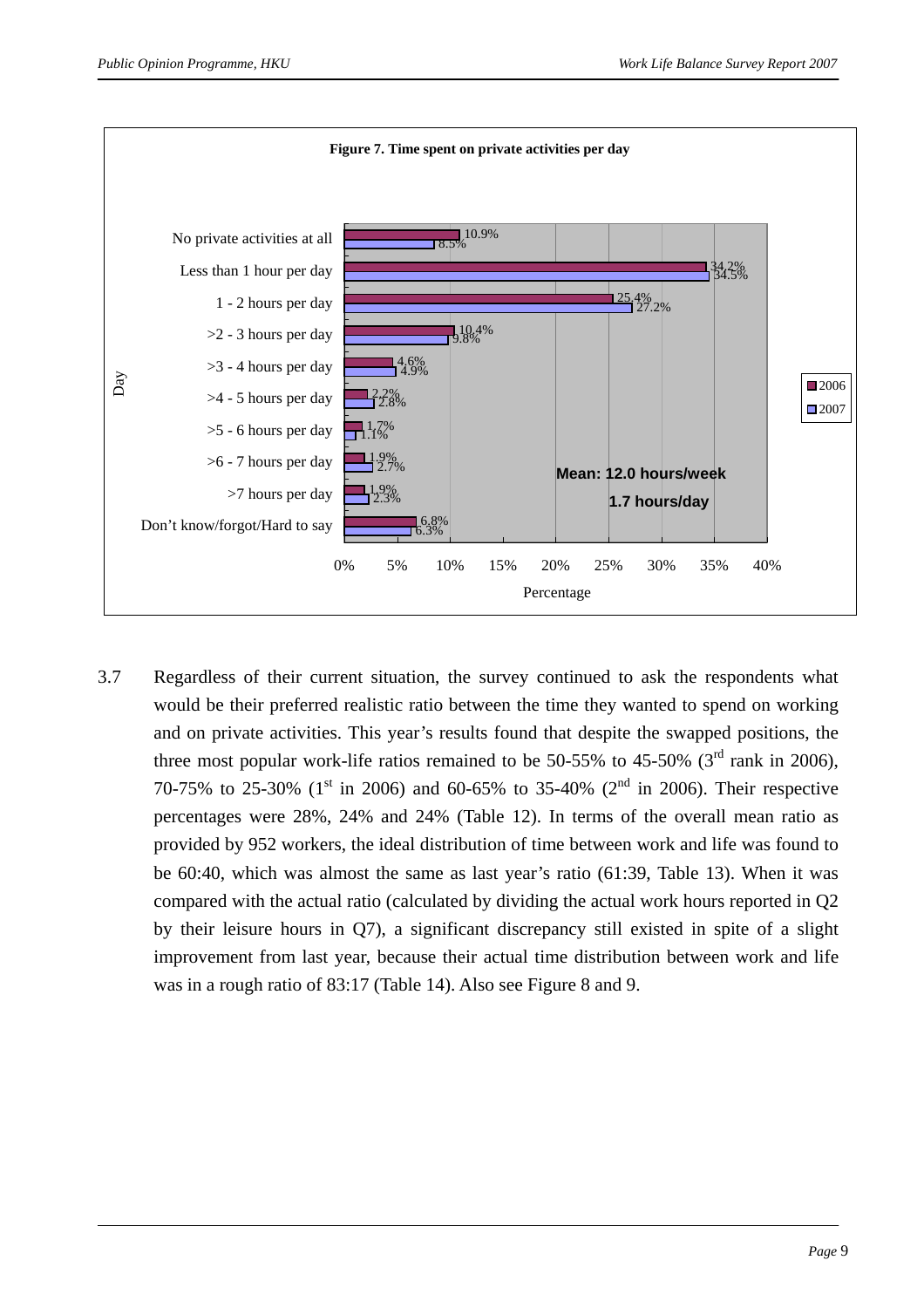



### (B) Satisfaction with work and life

3.8 The second topic covered in this survey was related to the satisfaction level of work and life as well as the perceived importance of work-life balance by the local working class. It began by asking what would be the most important factor which made the respondents feel unhappy with their job. "Relationship with supervisors and colleagues" (23%) topped the list again, followed closely by "pay benefits" (21%) which increased significantly from last year's 17%. "Workload" (14%) came third and "job responsibility" (11%) managed to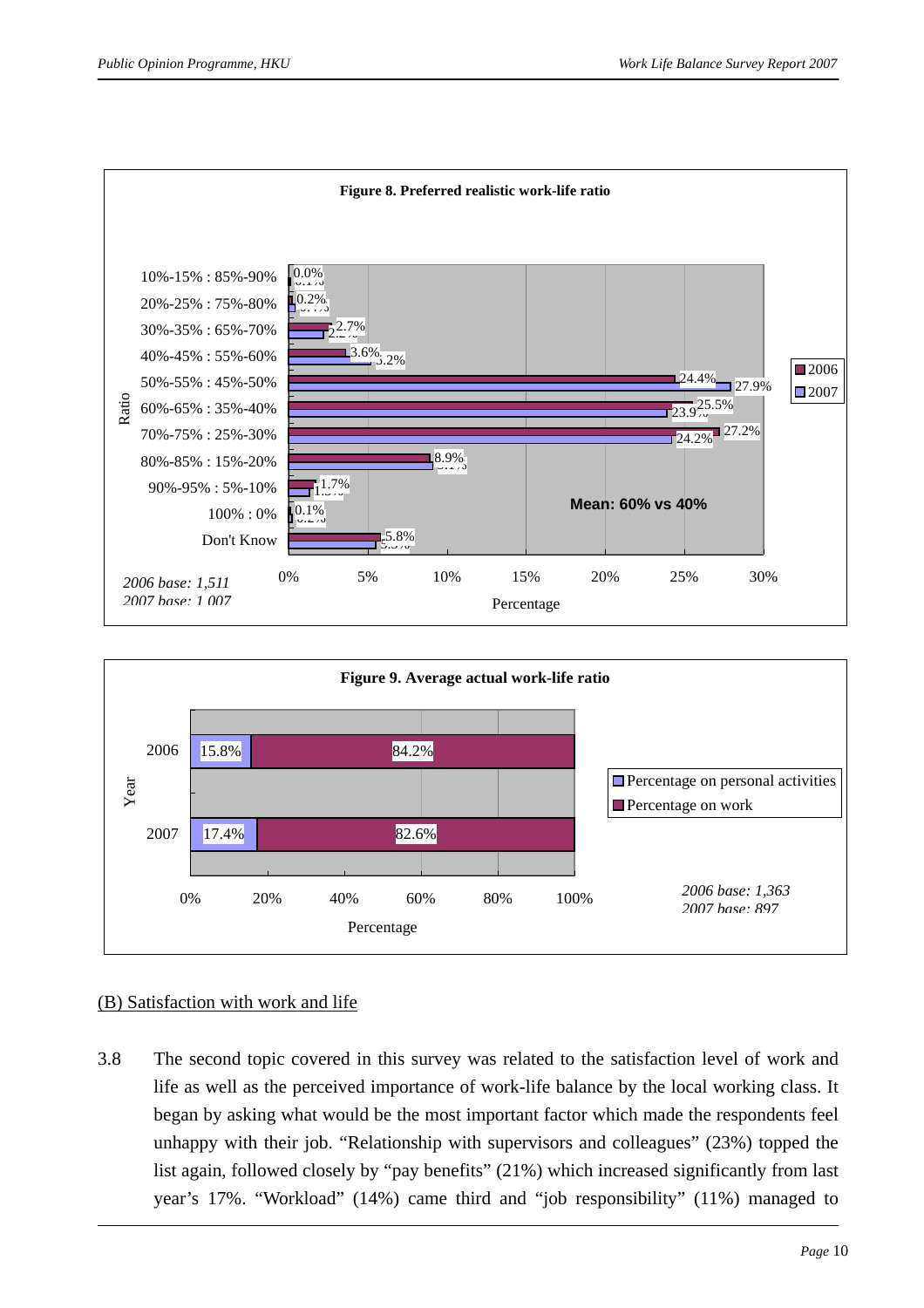climb to the 4th rank with a notable increment of 3 percentage points. The proportion of respondents who explicitly said they were happy and satisfied with their job dropped from 24% to 10% this year, but this might have been due to the explicit prompted of this option in last year's survey but not this year's (Table 15 and Figure 10).



3.9 Regarding whether respondents' current routine full time work and private life were balanced, similar to last year's finding, 42% said it was, 29% considered it not balanced, and 28% opted for "half-half" (Table 16). Also see Figure 11.

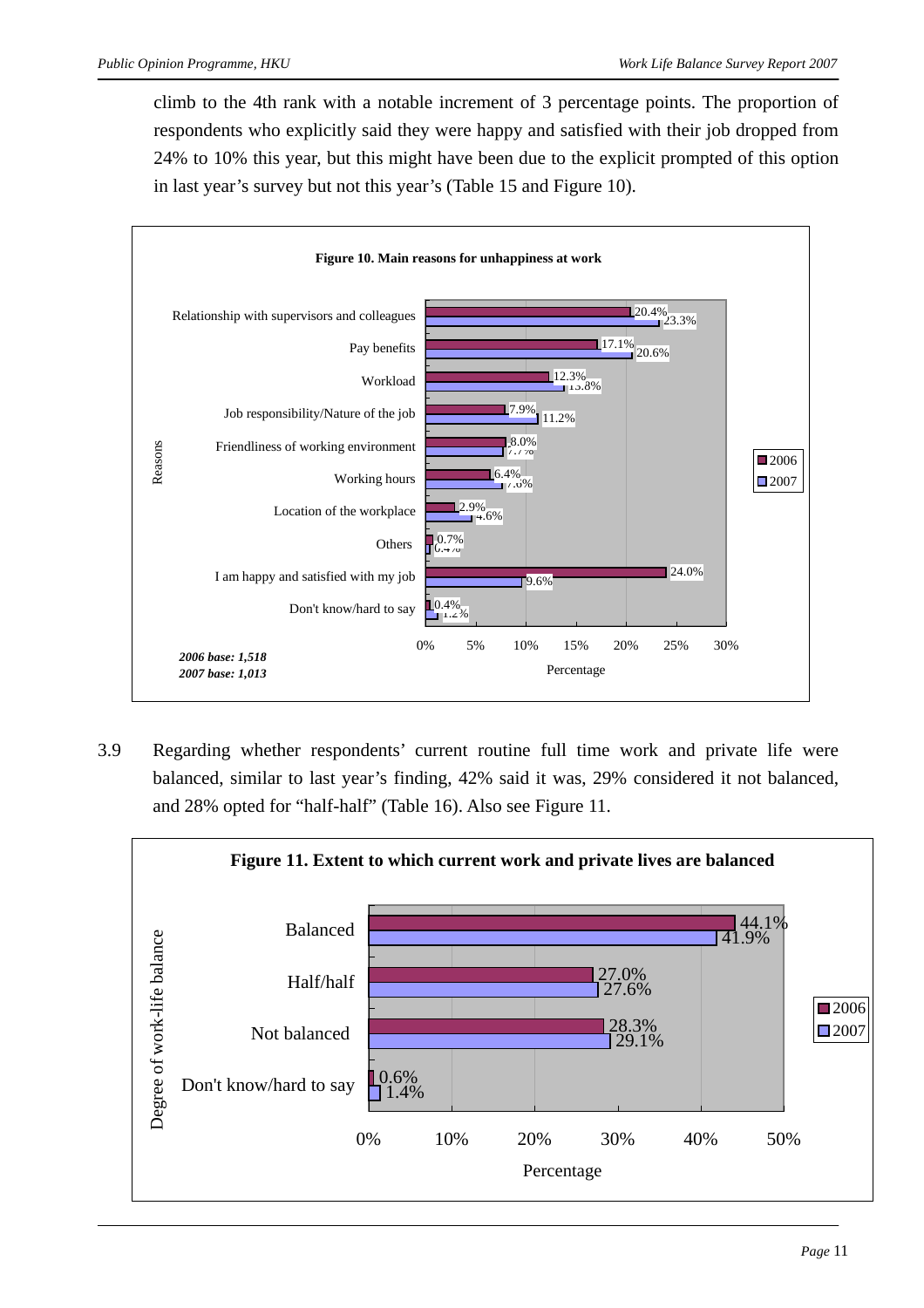3.10 When asked to compare their work life balance with the previous year, a quarter of the total sample (25%) thought that they had achieved a better balance this year while over half of the respondents (54%) said it was more or less the same. Another 19% said their work-life balance got worse and its 5-percentage-point decrease was proved to be statistically significant (Table 17). Also see Figure 12.



3.11 By use of a rating scale of 0-10 to measure the efforts and resources paid by the workplace/boss to promote work-life balance, with 0 representing no effort being made and 10 all possible efforts made, 26% of the working class interviewed gave a mid-point of 5 marks. Those who gave 6-7 marks rose significantly from 20% to 25%. Another 17% gave 3-4 marks. Overall speaking, of the 1,008 valid raters, the mean score obtained by the workplace/boss stood at 4.7 marks, which stayed practically the same as last year's figure (Table 18). Also see Figure 13.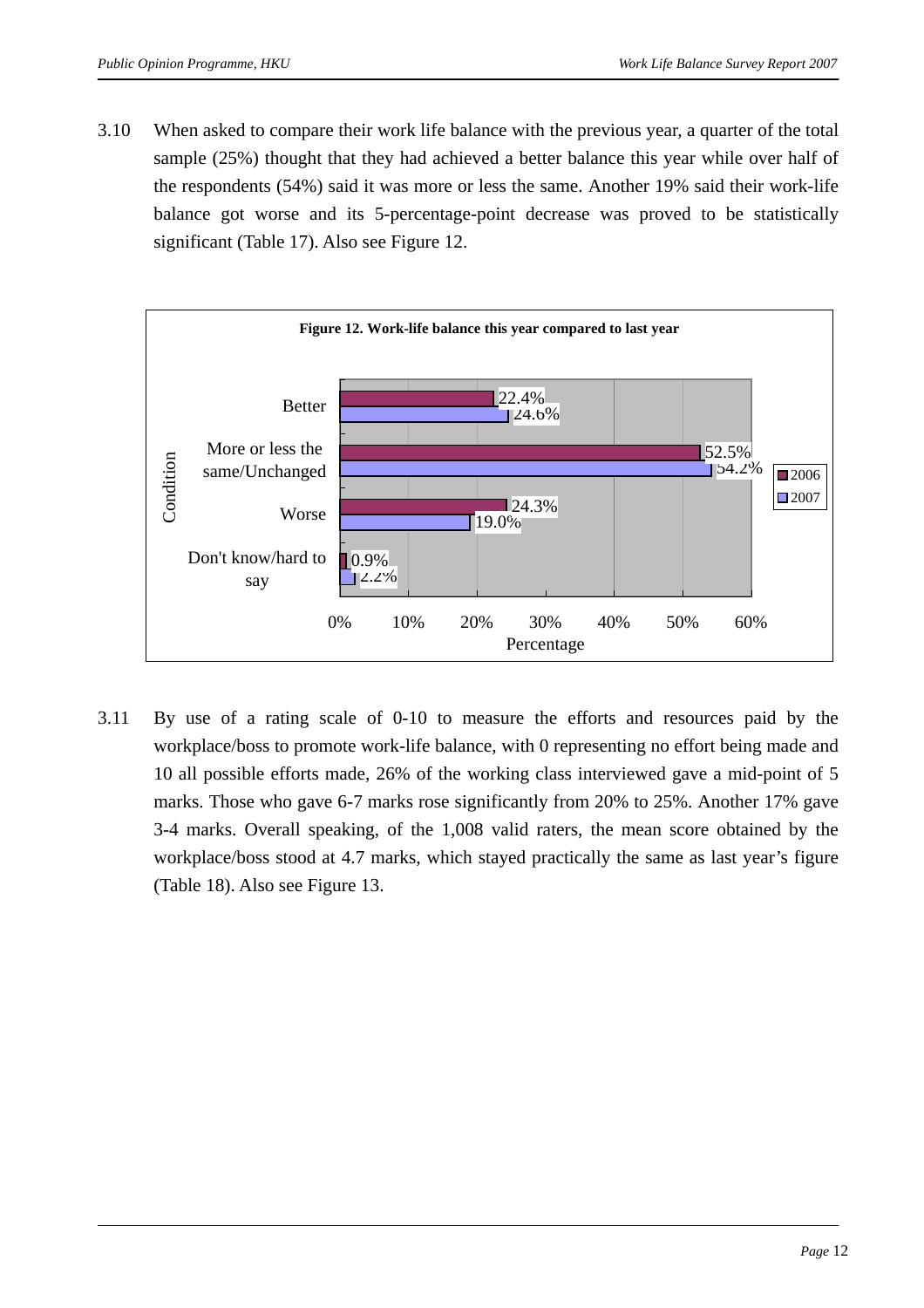

### (C) Problems with work-life balance

3.12 The last section of the questionnaire focused on the problems faced by the full time workers in Hong Kong with respect to their work-life balance and their desired solutions to tackle those problems. By means of a 0-10 rating scale again, it began by asking how far the respondents thought they had achieved in terms of an ideal work-life balance. The higher the score, the closer they were to their ideal situation. Among the 1,012 raters, 35% of them opted for 6-7 marks, 34% gave a score of 5 (meaning half-half) while 13% gave 3-4 marks. The overall mean score attained was 5.6 marks, which was just marginally less than the 5.7 marks registered in 2006 (Table 19). Also see Figure 14.

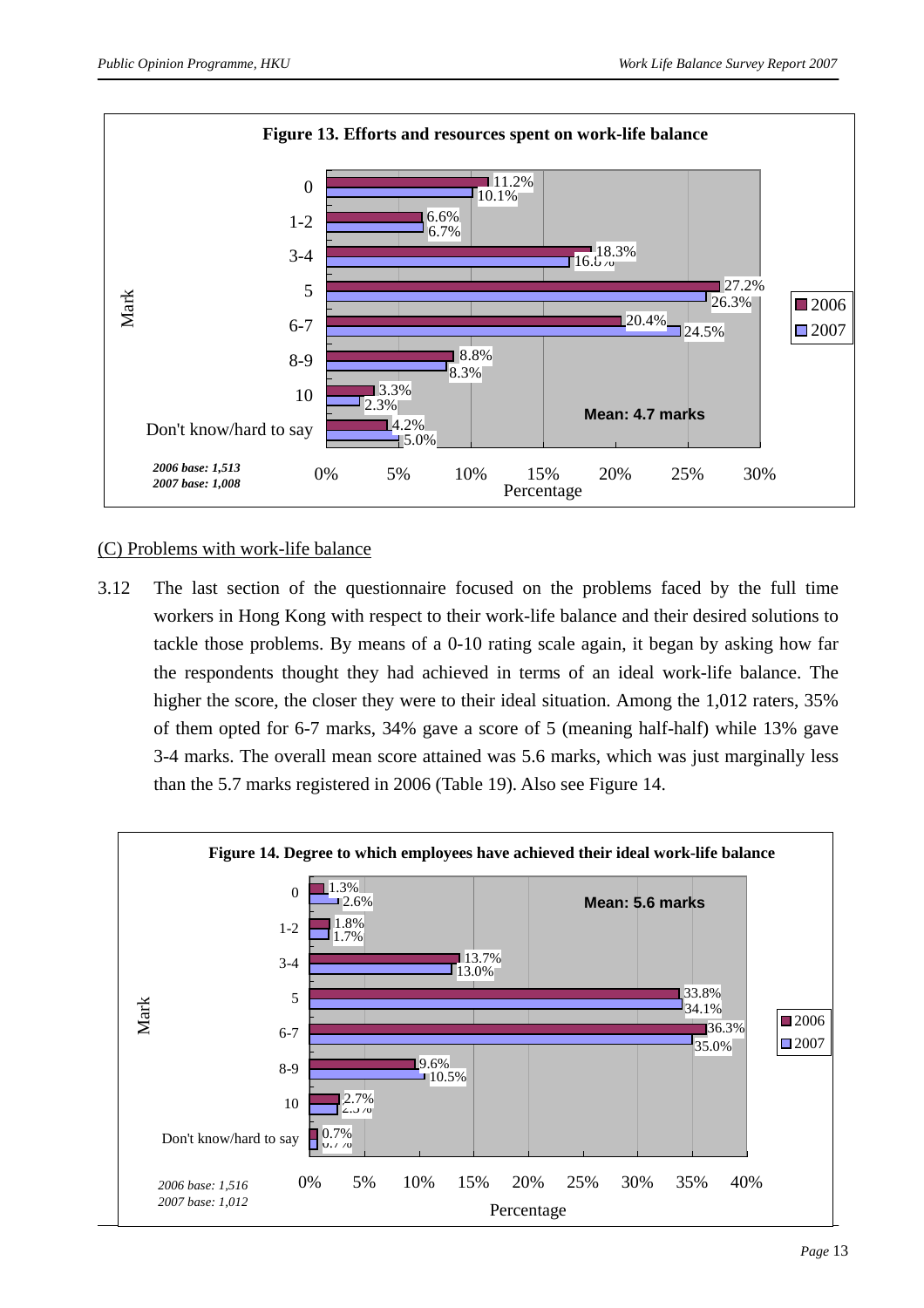3.13 In this year's survey, the most difficult work life balance challenge as reported by the respondents was their "financial well-being/wealth management" (19%), i.e. a notable increase of 5 percentage points from 2006. "Long working hours" (15%) which topped the list last year was placed at the  $2<sup>nd</sup>$  rank this time. "Taking care of children or family members" (9%) and "job security" (9%) followed while the latter encountered a significant drop from last year's 12%. Besides, significant increments were also observed in "peer pressure and competition among colleagues" (from 6% to 9%) and "work location" (from 2% to 4%). The proportion of respondents who had no problem in attaining work-life balance experienced a significant drop of 4 percentage points (from 9% to 5%, Table 20). Also see Figure 15.



3.14 Another new question was added to examine the impact of the latest technology on respondents' work-life balance. The majority of the sample (62%) evaluated it positively while 12% held a negative view and 23% said no impact at all. The remaining 3% could not give a definite answer (Table 21). Also see Figure 16.



#### **Figure 16. Impact of technology to respondents' work-life balance**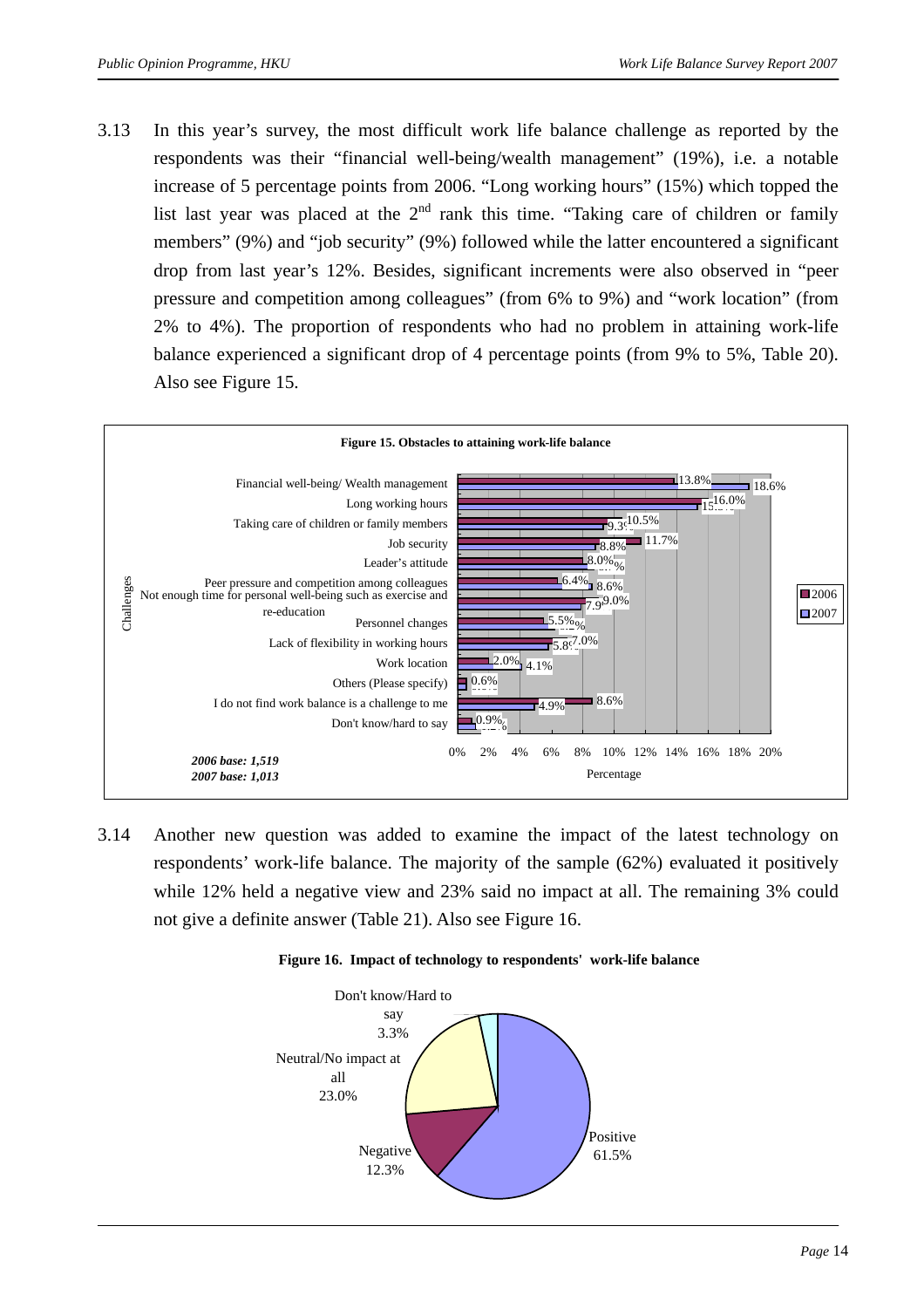3.15 Have the respondents ever encountered any physical and social disturbances due to a problematic work-life balance? Results showed that 61% of the sample had experienced "prolonged fatigue and extreme tiredness", followed at a distance by "insufficient time with partner and family" (44%) which encountered a 5-percentage-point increment and "insomnia and poor diet caused by work pressure" (41%). Other common problems encountered by the working class included "no private time for recreation activities or sports at all" (36%, which jumped significantly from last year's 28%), "frequent physical sickness due to heavy workload" (33%), "reduced productivity and work quality" (33%) and "impact on relationship with friends" (31%). Only 14% of them were not bothered by any of these problems (Table 22). Also see Figure 17.



3.16 Looking ahead, 27% of the respondents wished that "5-day work week" could be implemented at their workplace such that a better work-life balance would be achieved in future. Another 18% opted for "more annual leave" while a respective of 12% and 10% chose "flexible working hours" and "option to work from home sometimes" (Table 23). Also see Figure 18.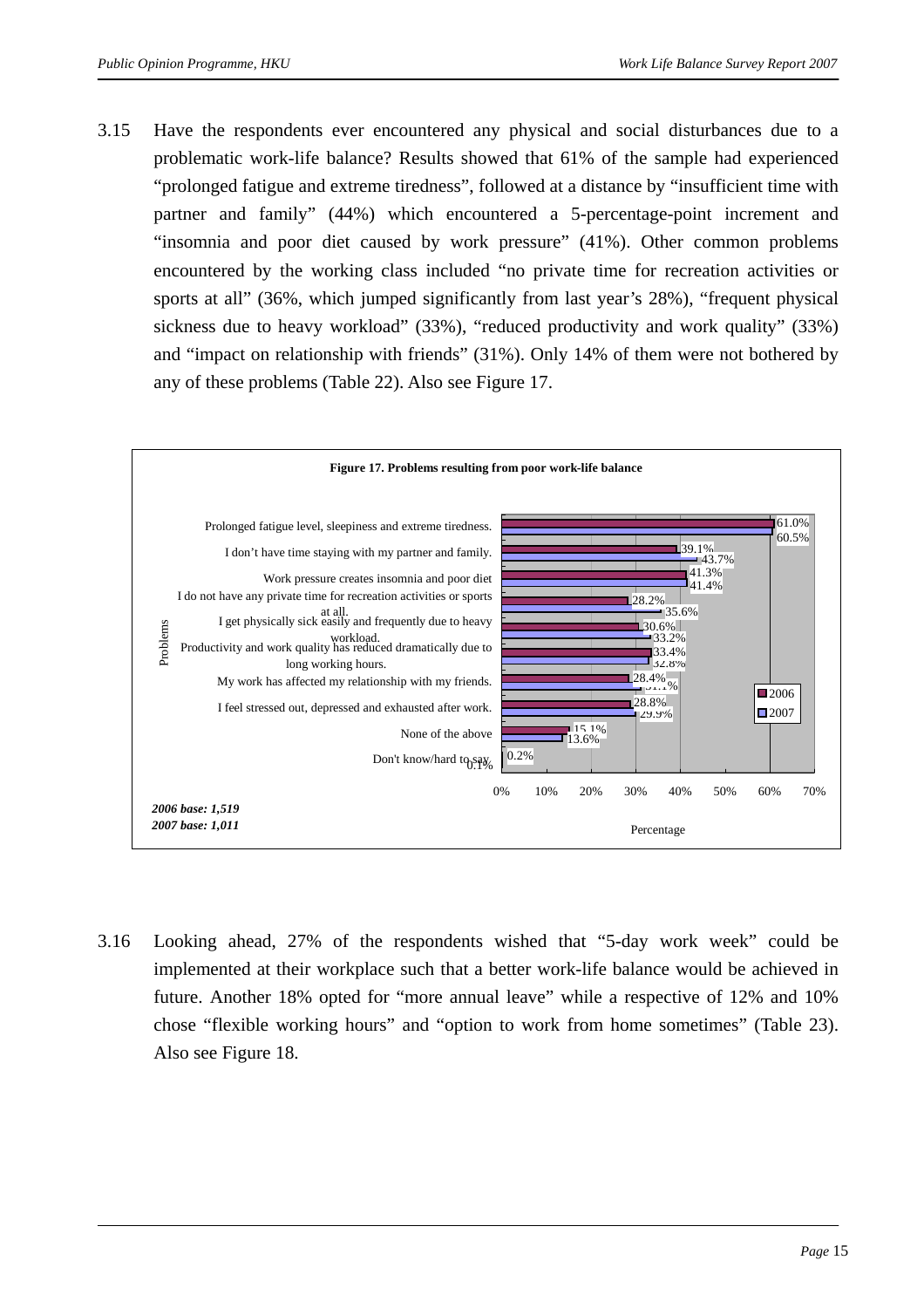

### **Figure 18. In order to help you achieve a better work-life balance, which of the following work facilities**/**arrangements would you desire MOST?**

3.17 A brand new question was added to gauge how beneficial it would be to respondents' work-life balance if their line manager and other senior executives could set an example, like leaving office on time everyday. Findings revealed that the majority (61%) believed it would be beneficial for them whereas 28% held an opposite view. Less than 10% (8%) opted for the middle ground by saying "half-half" and 4% said "don't know/hard to say" (Table 24). Also see Figure 19.

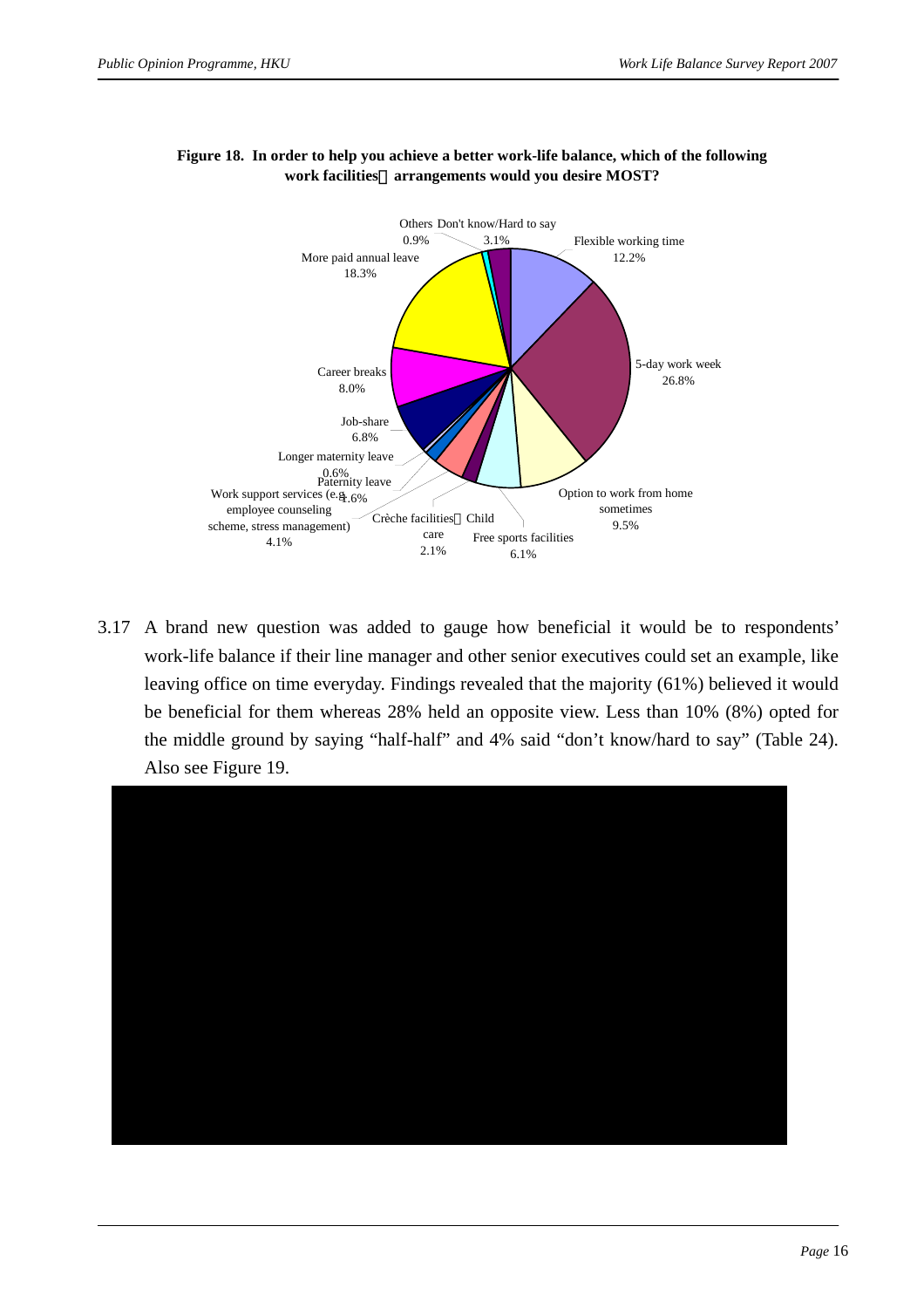3.18 With the far-reaching promotion of 5-day work week by the local government, this year's survey found that 42% of the respondent's companies had already adopted or thinking to adopt a 5-day work week (increased remarkably from last year's 37%) in which 35% said their companies had already adopted and 7% were still under consideration. Over half of the respondents said their employers had not yet adopted nor considering to adopt this policy, but the figure has encountered an obvious drop from 61% in 2006 to 56% this time (Table 25), which is expectedly to continue to drop in near future. Also see Figure 20.



3.19 Finally, the survey ended by asking all respondents if they would consider leaving Hong Kong to achieve a better work-life balance. Findings indicated that a majority of 72% said "no" while those who said they would take it into consideration accounted for 27%. The remaining 1% could not give a definite answer (Table 26). Also see Figure 21.



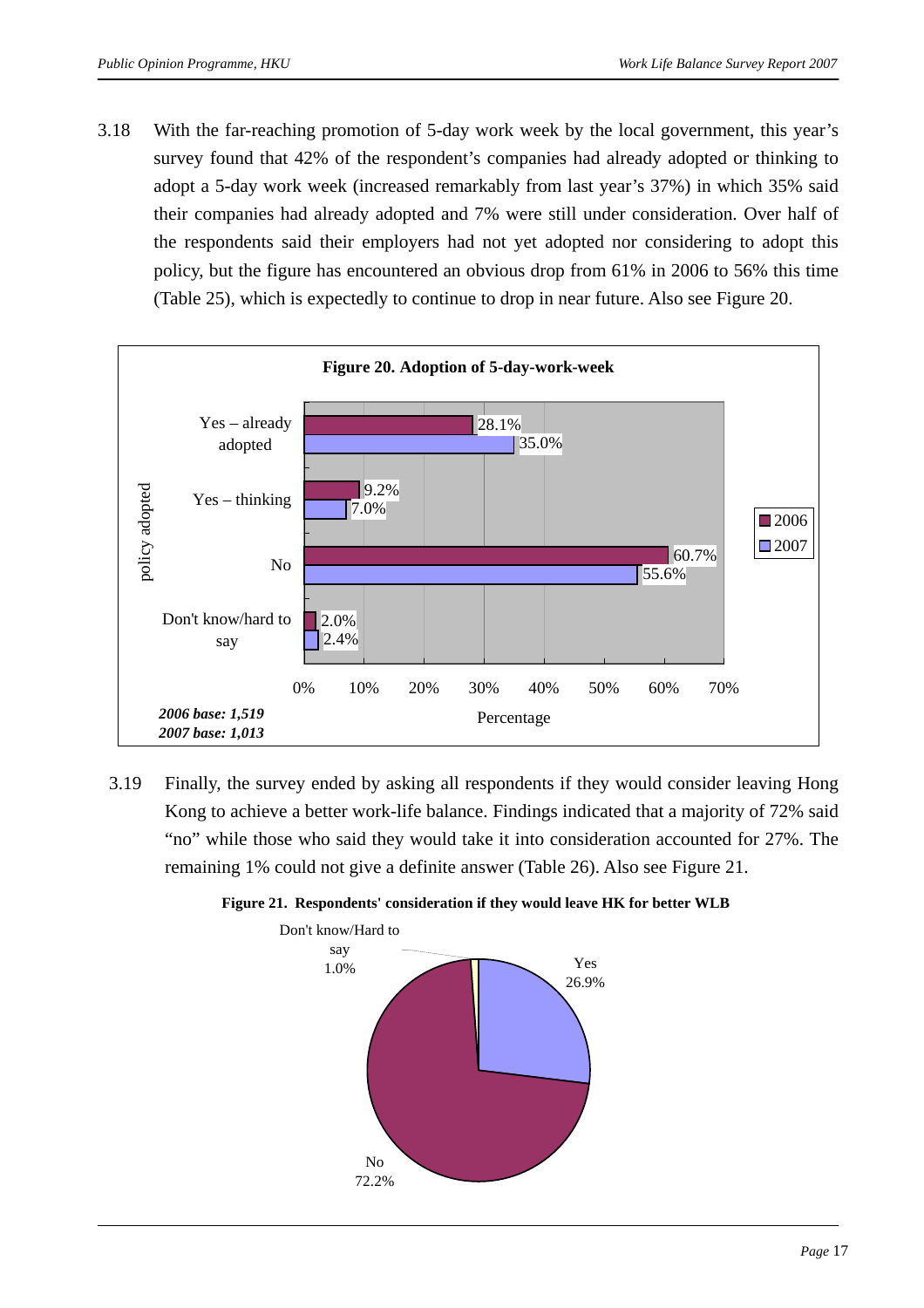## *IV. Concluding Remarks*

- 4.1 Although the sample size of this survey was set at 1,000+ instead of 1,500+ successful samples as in the 2006 benchmark survey, we are able to show the work life balance of full time workers in Hong Kong down to a sampling error of less than plus/minus 3.1 percentage points at 95% confidence level, which is just marginally larger than the 2.6 percentage points of the last survey.
- 4.2 Like last year, this survey has found that working overtime continues to be a common phenomenon among Hong Kong's working population, and the situation has not improved much over the year past. Using "last month" as the time frame, the percentage of those who never had to work overtime has dropped from 37% to 32%, meaning that slightly more people had to work overtime. However, we need to consider these figures in relation to the decreasing number of working hours due to the implementation of the 5-day work week.
- 4.3 This year's survey shows that 35% of the respondents' companies have already adopted a 5-day week, compared to 28% last year. Because some companies might have shortened the number of their employees' working hours along with the implementation of the 5-day week, our survey this year has found that the average number of contractual working hours per worker per week has dropped from 47.3 to 46.5, and the average number of actual working hours from 51.3 to 49.2. In other words, the number of contractual working hours has dropped 2% while the number of actual working hours dropped 4%. Put it in another way, our labour force last year actually worked at 8% in excess of their contractual hours, while the figure has dropped to 6% this year.
- 4.4 In terms of work-life balance, respondents in last year's survey said 61:39 was the ideal split in terms of activity hours, while their actual split was 84:16. This year, the two ratios have both dropped nominally to 60:40 and 83:17. This shows that people's expectation has also changed, as the work environment changed, both in favour of a more balanced life style. Probably because of this changing expectation, respondent's self-rating of their achievement in attaining work-life balance has also dropped slightly from 5.7 last year to this year's 5.6, and the percentage of those who said they led a balanced work and private life has dropped from 44% to 42%. While these changes are statistically insignificant, they seem to fit well with the general picture, that although work time has been reduced, work life balance has not improved.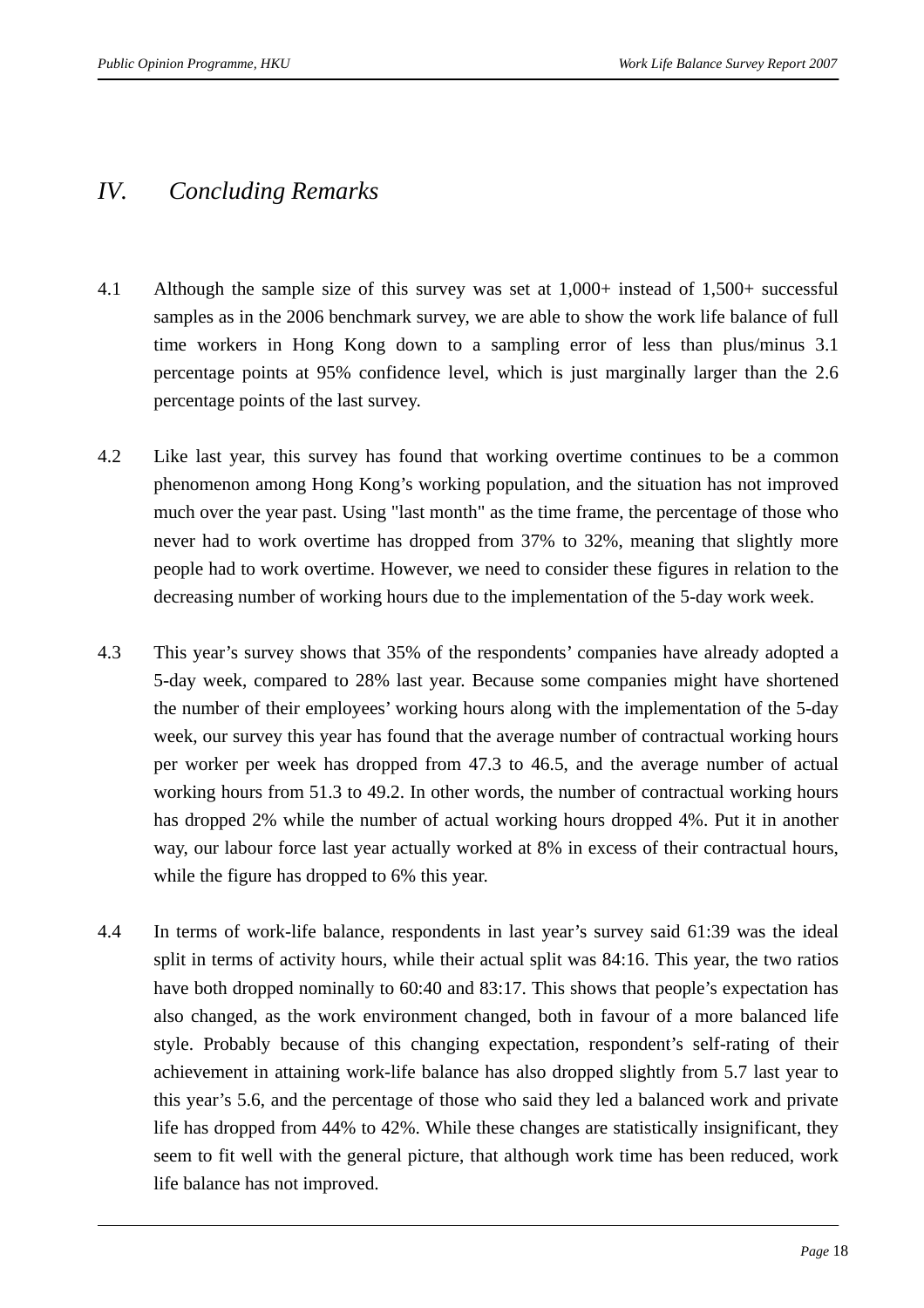4.5 Other than due to rising expectations, one question seems particularly telling. When asked to pick the biggest challenge to their personal work life balance, 19% picked "financial well-being/wealth management". It was 14% last year. This shows that although the economy has improved, more people have become worried about their financial well-being. As employment rate goes up, and job mobility is on the rise, more people may have to adapt to their new working environment, and to face new pressure. Coupled with rising expectations on work life balance, it seems that there is still a long way to go before Hong Kong has a perfectly happy and life-balanced work force.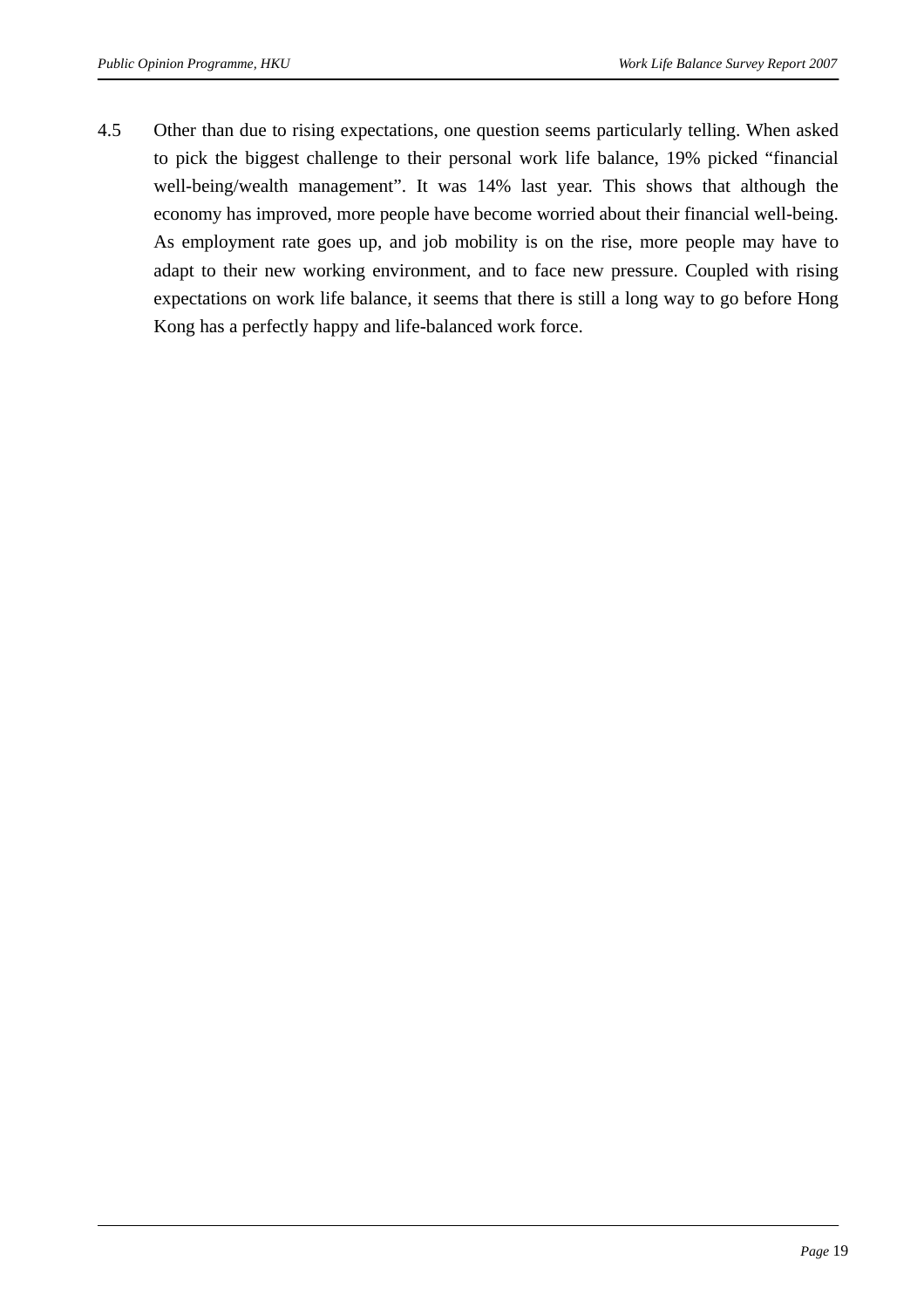# **Appendix 1**

# **Contact Information**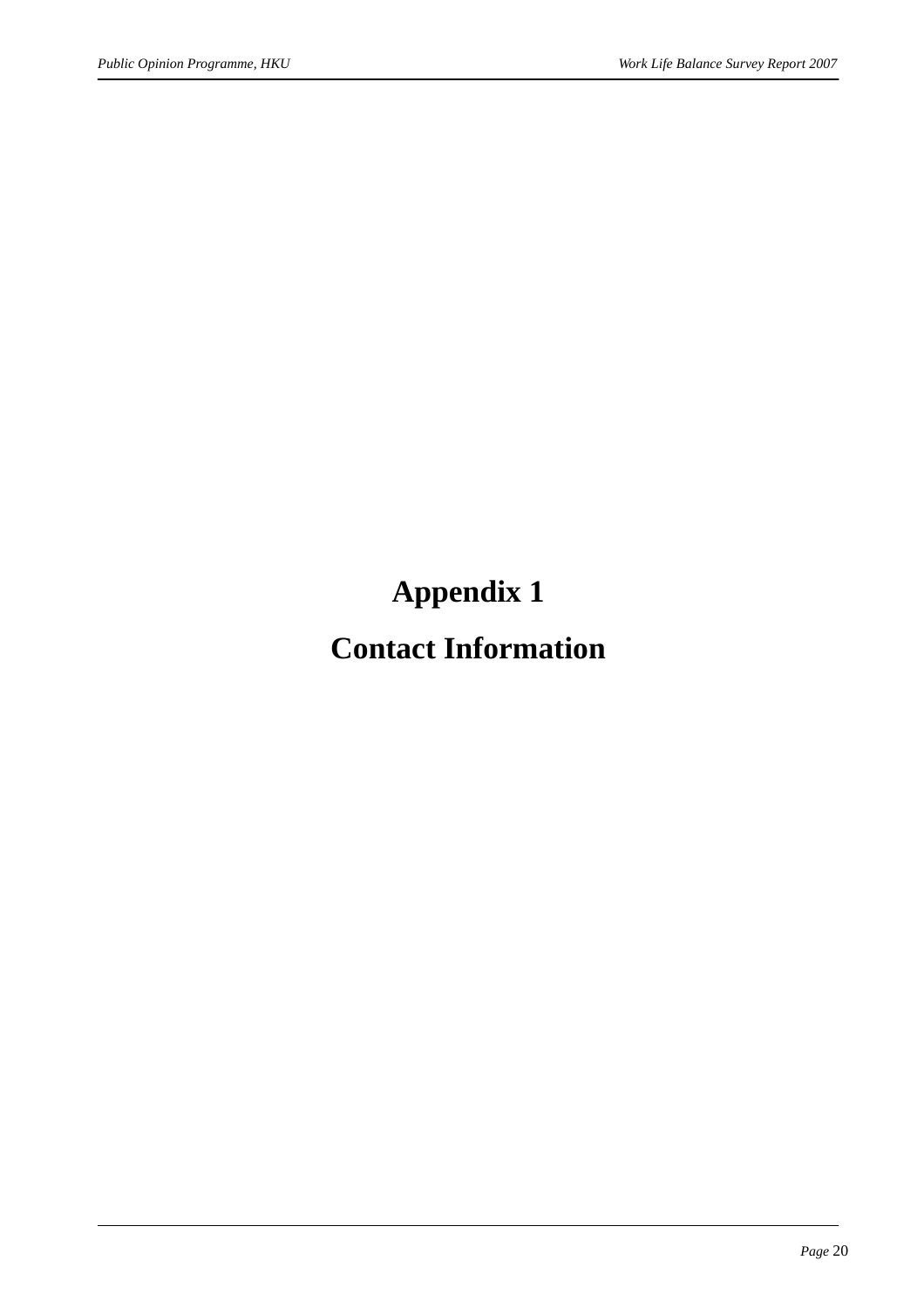### *Table 1 Calculation of effective response rate*

Effective response rate

Successful cases **=** Successful cases + Partial interview + Refusal cases by eligible respondents\* + Refusal cases by prorated-eligible respondents^

| 1.014                                                                    |
|--------------------------------------------------------------------------|
| $=$ 1,014 + 32 + 15 + 693 [(1,014 + 32 + 15) / (1,014 + 32 + 15 + 878)]^ |

 $= 70.4\%$ 

l

*\* Including "household-level refusal" and "known respondent refusal" ^ Figure obtained by prorata* 

#### *Table 2 Breakdown of contact information of the survey*

|                                                                             | Frequency      |      | Percentage |
|-----------------------------------------------------------------------------|----------------|------|------------|
| Respondents' ineligibility confirmed                                        | 7,966          |      | 41.2       |
| Fax/ data line                                                              | 870            | 4.5  |            |
| Invalid number                                                              | 5,025          | 26.0 |            |
| Call-forwarding/mobile/pager number                                         | 143            | 0.7  |            |
| Non-residential number                                                      | 903            | 4.7  |            |
| Special technological difficulties                                          | 147            | 0.8  |            |
| No eligible respondents                                                     | 878            | 4.5  |            |
| Respondents' ineligibility not confirmed                                    | 5,056          |      | 26.1       |
| Line busy                                                                   | 430            | 2.2  |            |
| No answer                                                                   | 3,442          | 17.8 |            |
| Answering device                                                            | 89             | 0.5  |            |
| Call-blocking                                                               | 77             | 0.4  |            |
| Language problem                                                            | 198            | 1.0  |            |
| Interview terminated before the screening question                          | 693            | 3.6  |            |
| <b>Others</b>                                                               | 127            | 0.7  |            |
| Respondents' eligibility confirmed, but failed to complete the<br>interview | 5,322          |      | 27.5       |
| Household-level refusal                                                     | $\overline{7}$ | 0.0  |            |
| Known respondent refusal                                                    | 8              | 0.0  |            |
| Appointment date beyond the end of the fieldwork period                     | 4,784          | 24.7 |            |
| Partial interview                                                           | 32             | 0.2  |            |
| <b>Miscellaneous</b>                                                        | 491            | 2.5  |            |
| <b>Successful cases</b>                                                     | 1,014          |      | 5.2        |
| <b>Total</b>                                                                | 19,358         |      | 100.0      |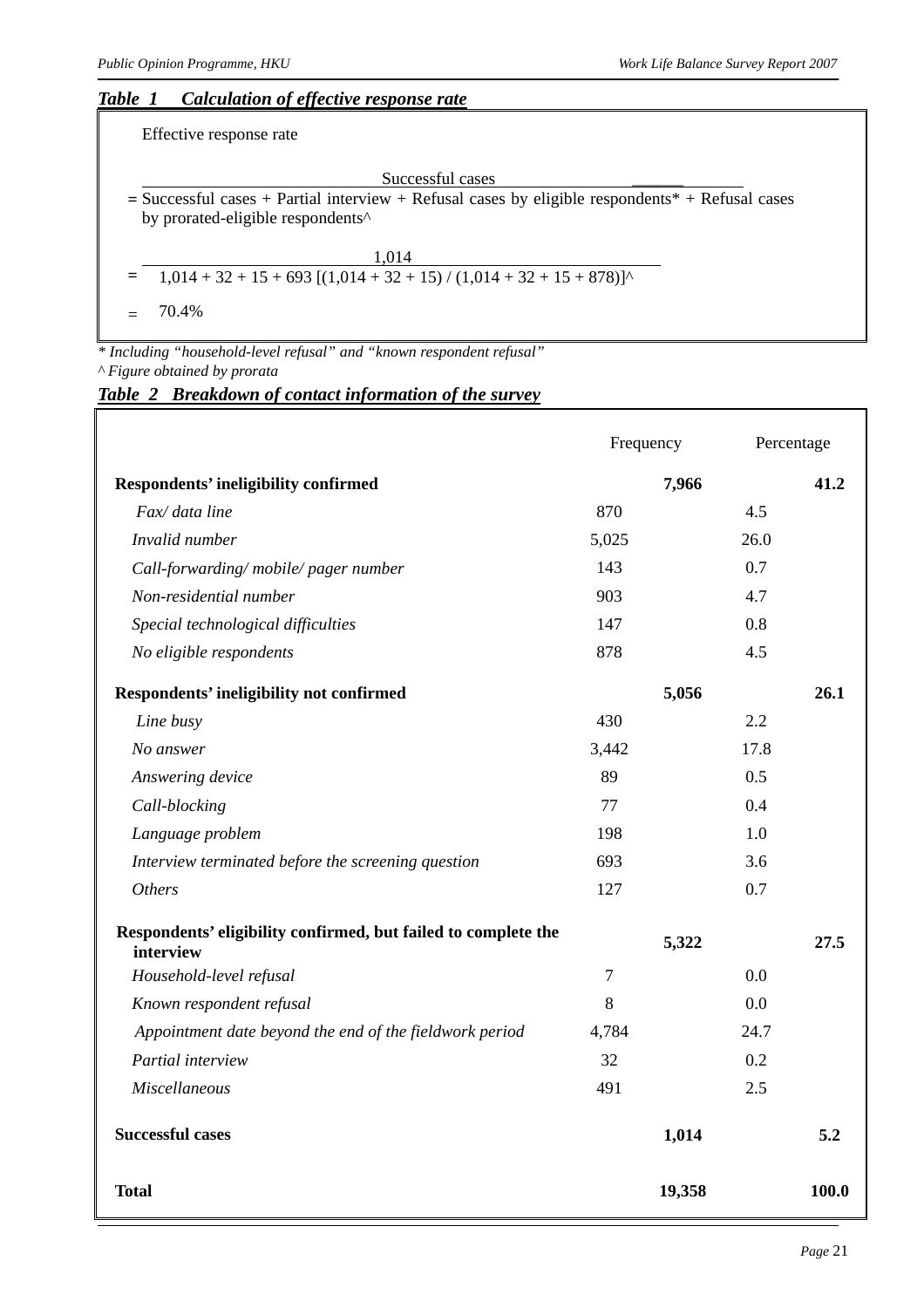# **Appendix 2 Frequency Tables**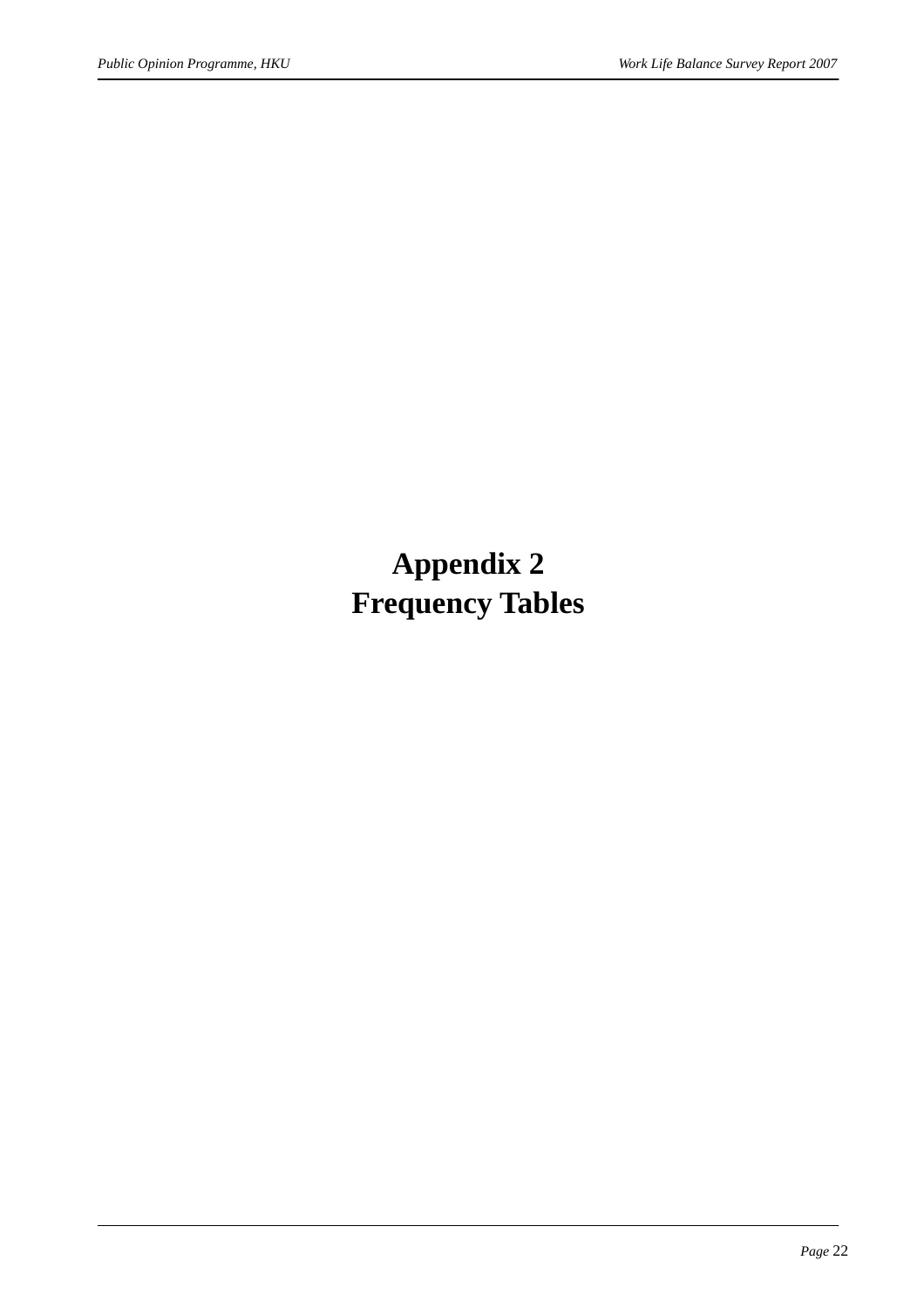**Note: Figures marked with double asterisks (\*\*) in this section indicate that the variation has**  been tested to be statistically significant at p<0.01 level, whereas those with single asterisk (\*) **denote statistical significance at p<0.05 level.** 

### **A. Respondents' Work and Living Patterns**

| Table 3 | Q1. How many hours a week are you REQUIRED to work for your full time job, |
|---------|----------------------------------------------------------------------------|
|         | according to your employment contract?                                     |

|                                                           |           | 2006             |           | 2007             |
|-----------------------------------------------------------|-----------|------------------|-----------|------------------|
|                                                           | Frequency | % $(Base=1,516)$ | Frequency | % $(Base=1,008)$ |
| $\leq$ = 30 hours                                         | 14        | 0.9              | 14        | 1.4              |
| $31 - 40$ hours                                           | 247       | 16.3             | 246       | $24.4**$         |
| $41 - 50$ hours                                           | 788       | 52.0             | 473       | $46.9*$          |
| $51 - 60$ hours                                           | 178       | 11.7             | 115       | 11.4             |
| $61 - 70$ hours                                           | 31        | 2.0              | 19        | 1.9              |
| $71 - 80$ hours                                           | 22        | 1.5              | 22        | 2.2              |
| $>80$ hours                                               | 9         | 0.6              | 5         | 0.5              |
| Self-employed: no<br>required working<br>hours specified# | 141       | 9.3              | 84        | 8.3              |
| Don't know/forgot                                         | 86        | 5.7              | 30        | $3.0**$          |
| Total                                                     | 1,516     | 100.0            | 1,008     | 100.0            |
| <b>Missing</b>                                            | 3         |                  | 6         |                  |

*\* Statistically significant at p<0.05 level \*\* Statistically significant at p<0.01 level* 

*# The option wording in 2006's survey was 'I do not have any required working hours because I am self-employed'.* 

Table 4 Q2. Take the last month as an example, how many hours a week do you ACTUALLY work on average for your full time job?

|                                   | °0        | 2006             |           | 2007             |
|-----------------------------------|-----------|------------------|-----------|------------------|
|                                   | Frequency | % $(Base=1,512)$ | Frequency | % $(Base=1,007)$ |
| $\leq$ = 30 hours                 | 31        | 2.1              | 39        | $3.9**$          |
| $31 - 40$ hours                   | 133       | 8.8              | 127       | $12.6***$        |
| $41 - 50$ hours                   | 748       | 49.5             | 485       | 48.2             |
| $51 - 60$ hours                   | 382       | 25.3             | 217       | $21.5*$          |
| $61 - 70$ hours                   | 77        | 5.1              | 52        | 5.2              |
| $71 - 80$ hours                   | 45        | 3.0              | 24        | 2.4              |
| $>80$ hours                       | 37        | 2.4              | 10        | $1.0**$          |
| Don't know/forgot/<br>Hard to say | 59        | 3.9              | 53        | 5.3              |
| Total                             | 1,512     | 100.0            | 1,007     | 100.0            |
| <b>Missing</b>                    |           |                  |           |                  |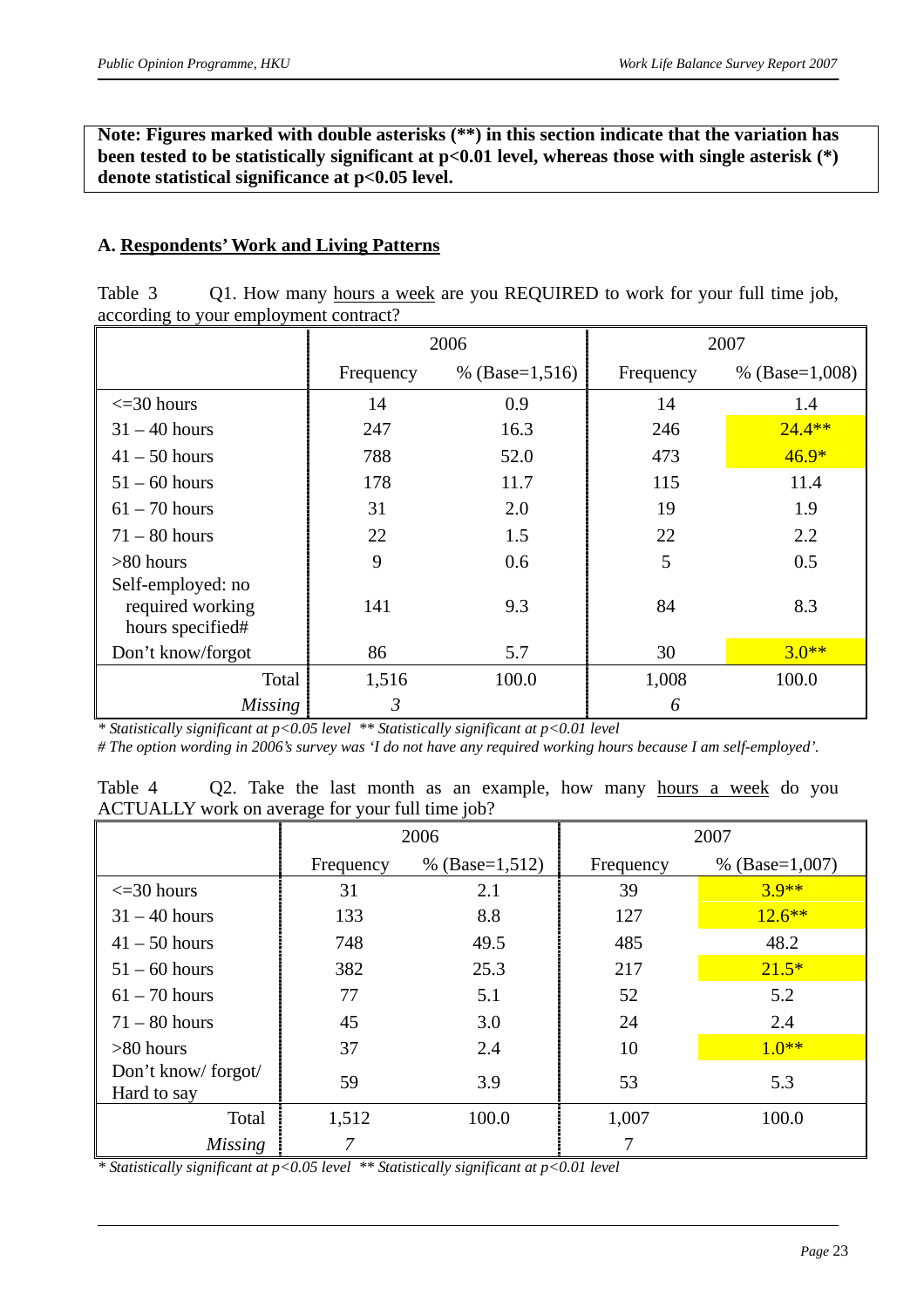|                                      | Mean     | Standard error | Base  | Missing |
|--------------------------------------|----------|----------------|-------|---------|
| 2006                                 |          |                |       |         |
| REQUIRED working hours per week      | 47.3     | 0.25           | 1,289 | 230     |
| <b>ACTUAL</b> working hours per week | 51.3     | 0.32           | 1,453 | 66      |
| 2007                                 |          |                |       |         |
| REQUIRED working hours per week      | $46.5*$  | 0.32           | 894   | 120     |
| <b>ACTUAL</b> working hours per week | $49.2**$ | 0.36           | 954   | 60      |
|                                      |          |                |       |         |

Table 5 Q1 & Q2. The distribution of contractual and actual working hours per week

Table 6 Q3. Take the last month as an example, how often do you have over-time work for your full time job? (Interviewers to read out first 4 answers)

|                                            |           | 2006             | 2007      |                  |  |
|--------------------------------------------|-----------|------------------|-----------|------------------|--|
|                                            | Frequency | % $(Base=1,516)$ | Frequency | % $(Base=1,011)$ |  |
| Nearly everyday                            | 339       | 22.4             | 227       | 22.5             |  |
| Quite often, 3-4 days a week.              | 224       | 14.8             | 152       | 15.0             |  |
| Occasionally, 1-2 days a week.             | 366       | 24.1             | 283       | $28.0*$          |  |
| Never (Skip to $Q5$ )                      | 554       | 36.5             | 319       | $31.6***$        |  |
| Others (Please specify)                    | 10        | 0.7              | 9         | 0.9              |  |
| Don't know/Hard to say (Skip)<br>to $Q5$ ) | 23        | 1.5              | 21        | 2.1              |  |
| Total                                      | 1,516     | 100.0            | 1,011     | 100.0            |  |
| Missing                                    | 3         |                  | 3         |                  |  |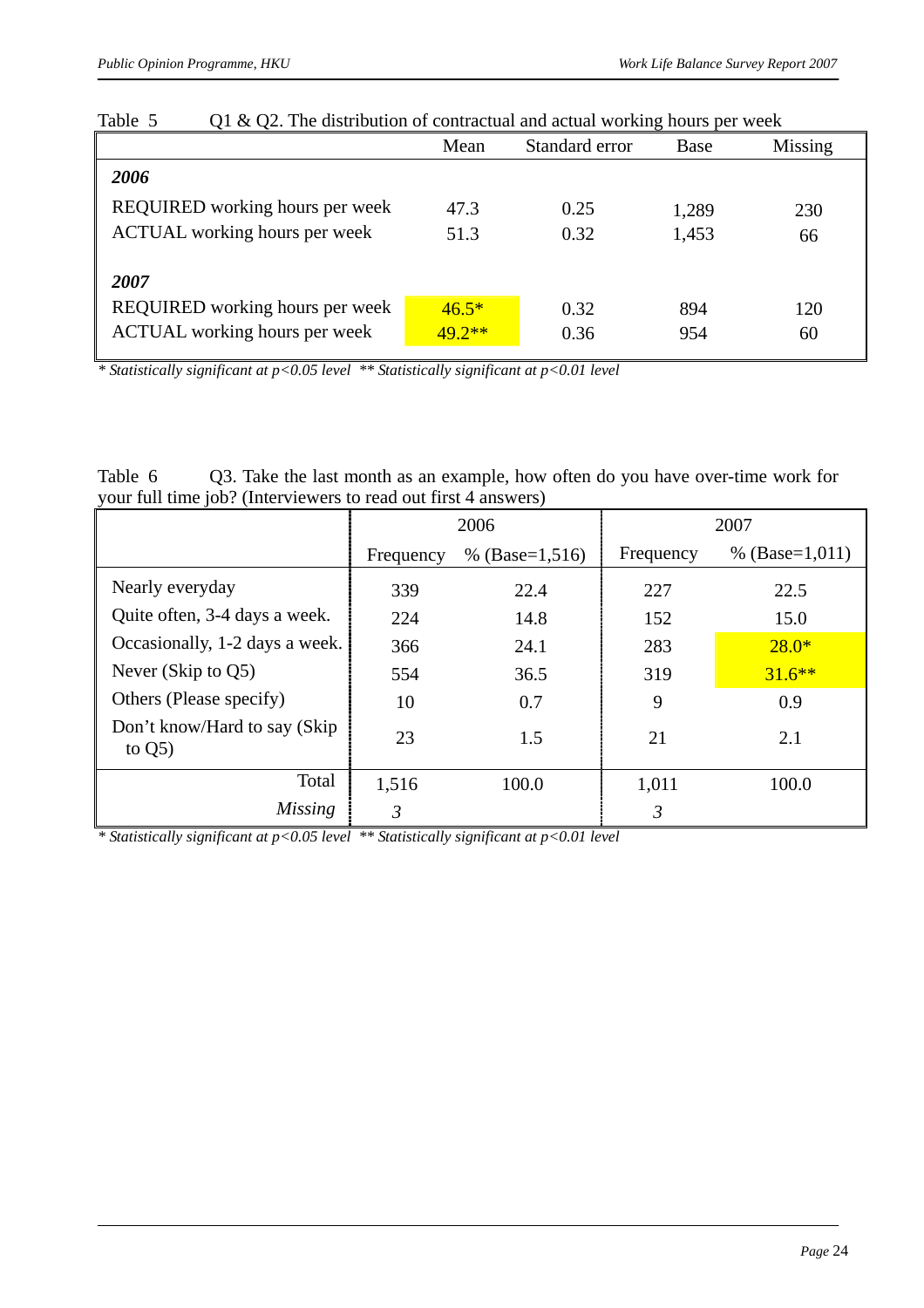| Table 7                                                                                        |  |  |  | Q4. [Only for those who have worked over-time] Why do you have to work |  |  |  |  |
|------------------------------------------------------------------------------------------------|--|--|--|------------------------------------------------------------------------|--|--|--|--|
| over-time? (Interviewers to read out each answer, order to be randomized by computer, multiple |  |  |  |                                                                        |  |  |  |  |
| responses allowed)                                                                             |  |  |  |                                                                        |  |  |  |  |

|                |                | 2006                                     |                                    |                | 2007                                                  |                      |
|----------------|----------------|------------------------------------------|------------------------------------|----------------|-------------------------------------------------------|----------------------|
| Answer<br>code | Frequency      | % of total<br>response<br>$(Base=1,990)$ | % of valid<br>sample<br>(Base=932) | Frequency      | % of total<br>response<br>$(Base=1,425)$ $(Base=667)$ | % of valid<br>sample |
| $\mathbf{1}$   | 780            | 39.2                                     | 83.7                               | 549            | 38.5                                                  | 82.3                 |
| $\overline{2}$ | 425            | 21.4                                     | 45.6                               | 306            | 21.5                                                  | 45.9                 |
| 3              | 258            | 13.0                                     | 27.7                               | 177            | 12.4                                                  | 26.5                 |
| $\overline{4}$ | 137            | 6.9                                      | 14.7                               | 108            | 7.6                                                   | 16.2                 |
| 5              | 130            | 6.5                                      | 13.9                               | 92             | 6.5                                                   | 13.8                 |
| 6              | 112            | 5.6                                      | 12.0                               | 81             | 5.7                                                   | 12.1                 |
| 7              | 67             | 3.4                                      | 7.2                                | 42             | 2.9                                                   | 6.3                  |
| 8              | 50             | 2.5                                      | 5.4                                | 39             | 2.7                                                   | 5.8                  |
| 9              | 13             | 0.7                                      | 1.4                                | 15             | 1.1                                                   | 2.2                  |
| 10             | 18             | 0.9                                      | 1.9                                | 16             | 1.1                                                   | 2.4                  |
| Total          | 1,990          | 100.0                                    |                                    | 1,425          | 100.0                                                 |                      |
| <b>Missing</b> | $\overline{7}$ |                                          |                                    | $\overline{4}$ |                                                       |                      |

| Code           | Answer                                                                       |
|----------------|------------------------------------------------------------------------------|
|                | I have too much work to do, and I have to keep up with the workload.         |
| 2              | I have to support my co-workers.                                             |
| 3              | A request ordered by the senior manager/boss.                                |
| $\overline{4}$ | I want to show my commitment and industrious performance to my boss/company. |
| 5              | I do not want to be seen as the first person to leave the office.            |
| 6              | I cannot leave the office before my boss.                                    |
| 7              | I enjoyed working over-time.                                                 |
| 8              | Working long hours is the only way to get promotion.                         |
| 9              | I do not want to go home.                                                    |
| 10             | Other (Please specify)                                                       |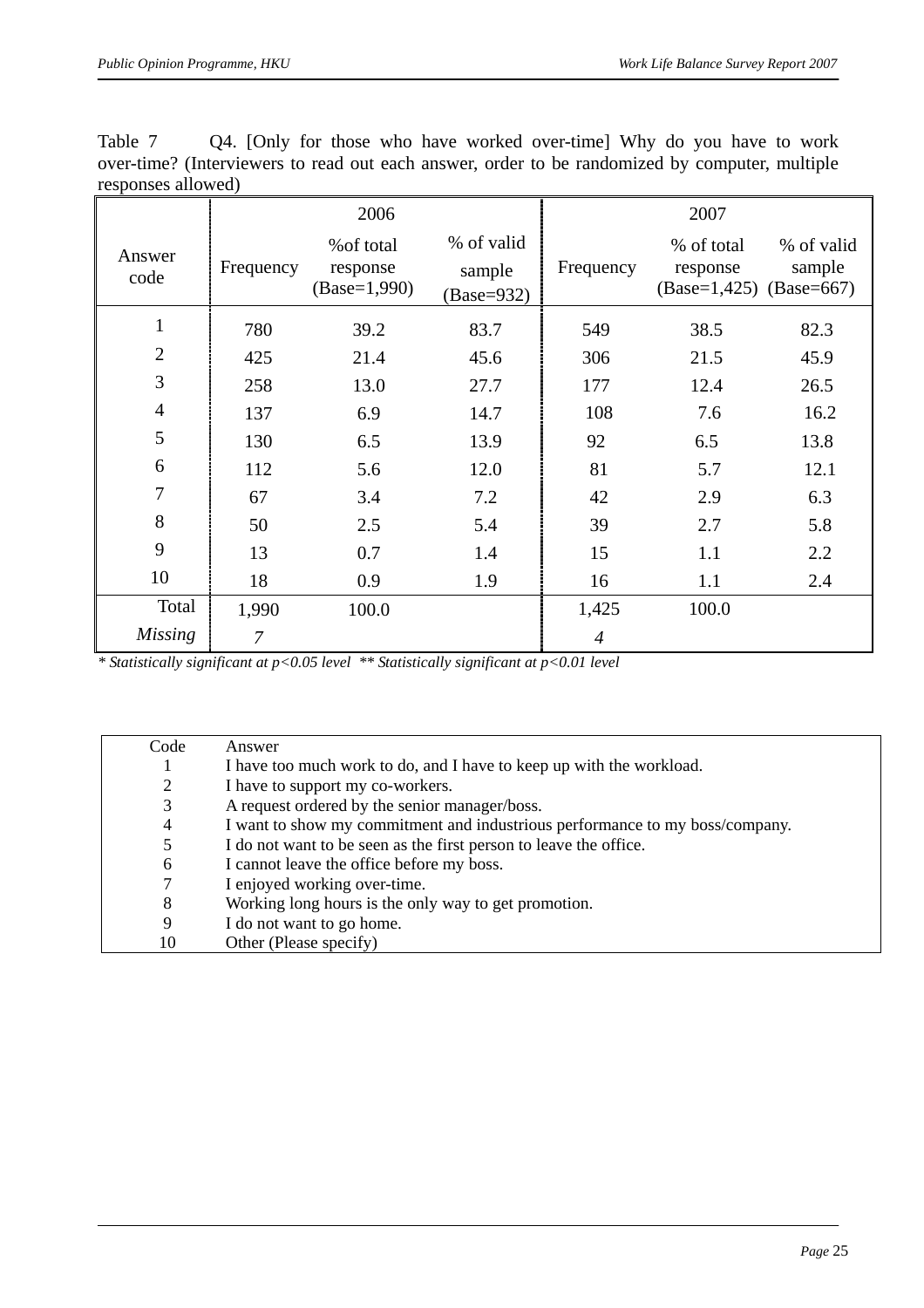| In terms of DAYS                               |                | 2006           | 2007             |                  |  |  |
|------------------------------------------------|----------------|----------------|------------------|------------------|--|--|
|                                                | Frequency      | % (Base=1,519) | Frequency        | % $(Base=1,013)$ |  |  |
|                                                |                |                |                  |                  |  |  |
| $<$ 7 days                                     | 14             | 0.9            | 17               | 1.7              |  |  |
| $7 - 10$ days                                  | 324            | 21.3           | 236              | 23.3             |  |  |
| $11-14$ days                                   | 412            | 27.1           | 271              | 26.8             |  |  |
| 15 - 22 days                                   | 274            | 18.0           | 181              | 17.9             |  |  |
| 23 - 30 days                                   | 84             | 5.5            | 66               | 6.5              |  |  |
| 31 - 38 days                                   | 16             | 1.1            | 8                | 0.8              |  |  |
| 39 - 46 days                                   | 71             | 4.7            | 34               | 3.4              |  |  |
| 47 - 54 days                                   | $\tau$         | 0.5            | $\overline{2}$   | 0.2              |  |  |
| $>54$ days                                     | 17             | 1.1            | 6                | 0.6              |  |  |
|                                                |                |                |                  |                  |  |  |
| Not fixed, because I am<br>self-employed.      | 141            | 9.3            | 68               | $6.7*$           |  |  |
| No paid annual<br>leave/paid vacation<br>days. | 109            | 7.2            | 94               | 9.3              |  |  |
| Others                                         | $\overline{4}$ | 0.3            | $\overline{0}$   | 0.0              |  |  |
|                                                |                |                |                  |                  |  |  |
| Don't know/Hard to say                         | 46             | 3.0            | 30               | 3.0              |  |  |
| Total                                          | 1,519          | 100.0          | 1,013            | 100.0            |  |  |
| <b>Missing</b>                                 | $\theta$       |                | $\boldsymbol{l}$ |                  |  |  |
|                                                |                |                |                  |                  |  |  |
| Mean                                           | 15.3           |                | 13.9**           |                  |  |  |
| Standard error                                 | 0.33           |                | 0.35             |                  |  |  |

Table 8 Q5. How many days of paid annual leave(s) or paid vacation day(s) per year are you ENTITLED to at your workplace for your full time job?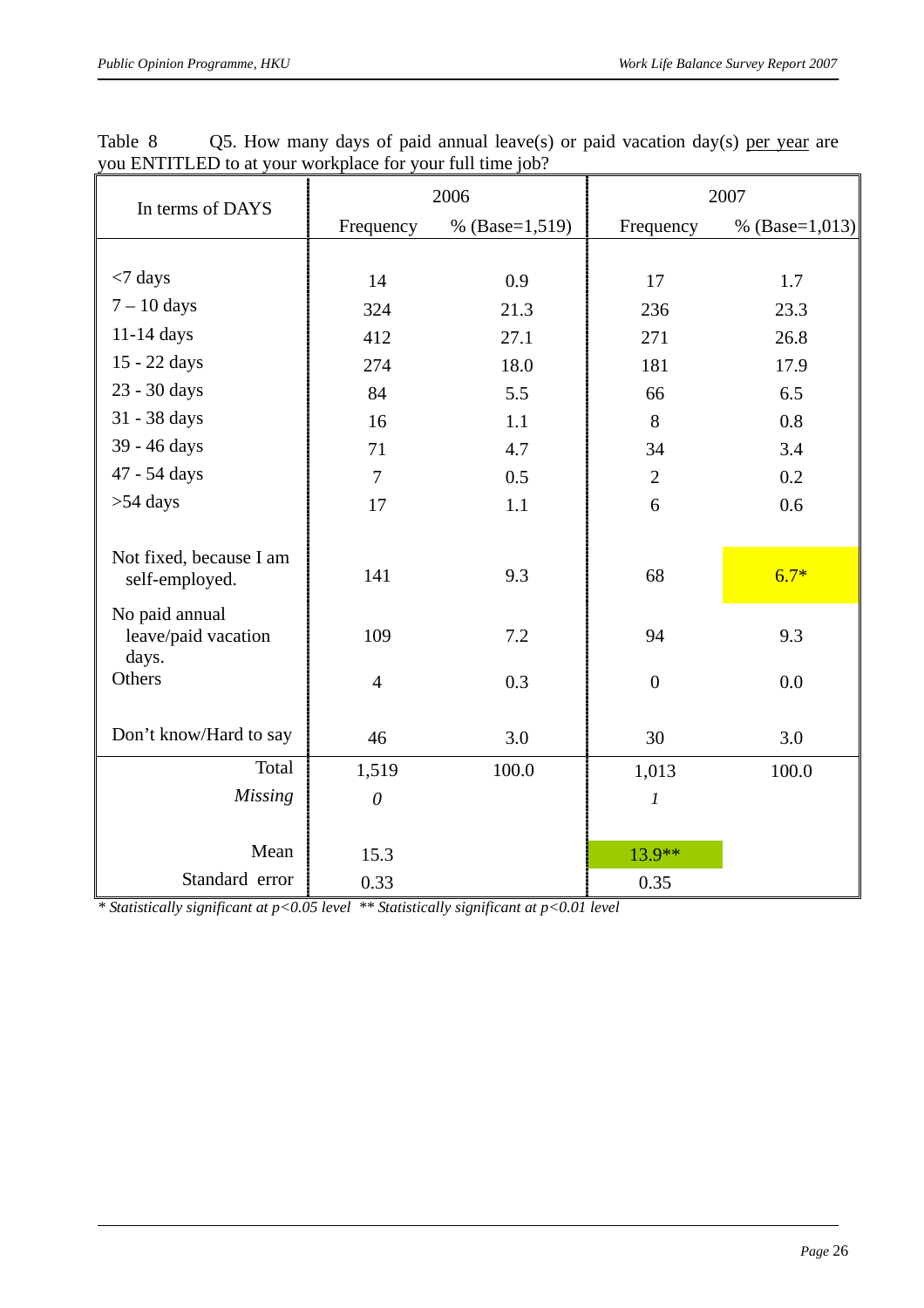| In terms of WEEKS                                                                                 |                | 2006             | 2007                          |               |  |  |
|---------------------------------------------------------------------------------------------------|----------------|------------------|-------------------------------|---------------|--|--|
|                                                                                                   | Frequency      | % $(Base=1,519)$ | % $(Base=1,013)$<br>Frequency |               |  |  |
| $<$ 1 week                                                                                        | 14             | 0.9              | 17                            | 1.7           |  |  |
| $1 - 2$ weeks                                                                                     | 736            | 48.5             | 507                           | 50.0          |  |  |
| $3 - 4$ weeks                                                                                     | 294            | 19.4             | 207                           | 20.4          |  |  |
| $5 - 6$ weeks                                                                                     | 148            | 9.7              | 80                            | 7.9           |  |  |
| 7 - 8 weeks                                                                                       | 12             | 0.8              | $\overline{4}$                | 0.4           |  |  |
| $> 8$ weeks                                                                                       | 15             | 1.0              | 6                             | 0.6           |  |  |
| Not fixed, because I am<br>self-employed.<br>No paid annual leave/paid<br>vacation days. (Skip to | 141<br>109     | 9.3<br>7.2       | 68<br>94                      | $6.7*$<br>9.3 |  |  |
| Q(7)<br>Others                                                                                    | $\overline{4}$ | 0.3              | $\overline{0}$                | 0.0           |  |  |
| Don't know/Hard to say                                                                            | 46             | 3.0              | 30                            | 3.0           |  |  |
| Total                                                                                             | 1,519          | 100.0            | 1,013                         | 100.0         |  |  |
| <i>Missing</i>                                                                                    | $\theta$       |                  | 1                             |               |  |  |

Table 9 Q5. How many days of paid annual leave(s) or paid vacation day(s) per year are you ENTITLED to at your workplace for your full time job?

#### Table 10 Q6. How often do you take ALL your annual leave each year?

|                        |                | 2007         |
|------------------------|----------------|--------------|
|                        | Frequency      | % (Base=917) |
|                        |                |              |
| Always                 | 501            | 54.6         |
| Usually                | 168            | 18.3         |
| Rarely                 | 105            | 11.5         |
| Never                  | 60             | 6.5          |
| Don't know/Hard to say | 83             | 9.1          |
| Total                  | 917            | 100.0        |
| <b>Missing</b>         | $\mathfrak{Z}$ |              |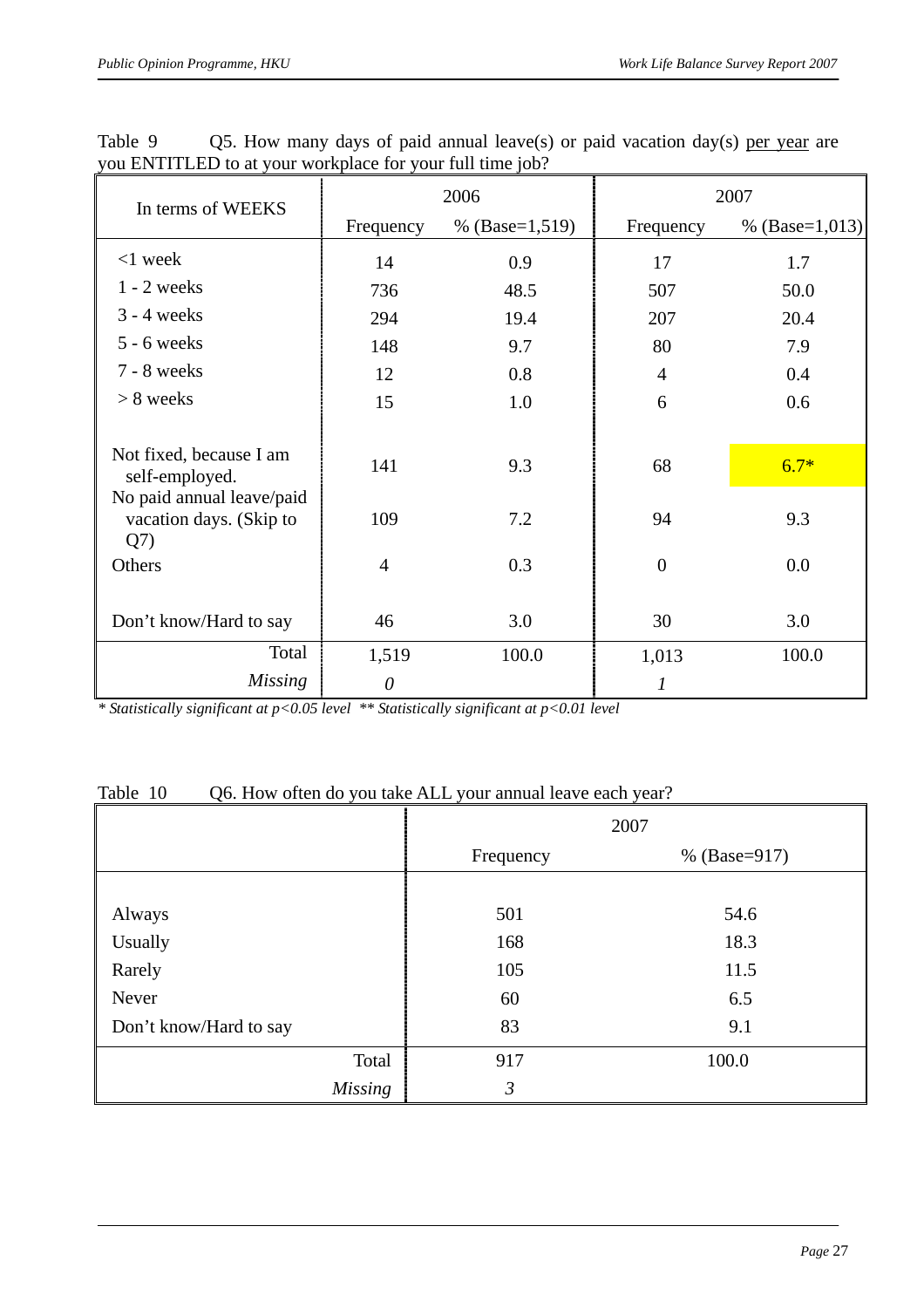|                               |                 | 2006             |                   | 2007             |
|-------------------------------|-----------------|------------------|-------------------|------------------|
|                               | Frequency       | % $(Base=1,507)$ | Frequency         | % $(Base=1,008)$ |
| No private activities at all  | 164             | 10.9             | 86                | 8.5              |
| Less than 1 hour per day      | 515             | 34.2             | 348               | 34.5             |
| 1 - 2 hours per day           | 383             | 25.4             | 274               | 27.2             |
| $>2$ - 3 hours per day        | 157             | 10.4             | 99                | 9.8              |
| $>3$ - 4 hours per day        | 70              | 4.6              | 49                | 4.9              |
| $>4$ - 5 hours per day        | 33              | 2.2              | 28                | 2.8              |
| $>5$ - 6 hours per day        | 26              | 1.7              | 11                | 1.1              |
| $>6$ - 7 hours per day        | 28              | 1.9              | 27                | 2.7              |
| $>7$ hours per day            | 28              | 1.9              | 23                | 2.3              |
| Don't know/forgot/Hard to say | 103             | 6.8              | 63                | 6.3              |
| Total                         | 1,507           | 100.0            | 1,008             | 100.0            |
| <b>Missing</b>                | 12              |                  | 6                 |                  |
| Mean                          | 11.1 hrs / week |                  | $12.0$ hrs / week |                  |
| Standard error                | 0.36            |                  | 0.47              |                  |

Table 11 Q7. Take the last month as an example, how many hours a week do you ACTUALLY spend on doing some personal or private activities, like meeting friends and engaging in activities for leisure such as sports and traveling? [Answers are presented in days]

Table 12 Q8. In your view, what would be the PREFERRED but REALISTIC ratio between the time you want to spend on working and the time you want to spend on personal or private activities? Please based on your realistic number of working hours and exclude sleeping time (the ratio must add up to 100%)

|                             |           | 2006             |                | 2007             |
|-----------------------------|-----------|------------------|----------------|------------------|
| Working: Leisure            | Frequency | % $(Base=1,511)$ | Frequency      | % $(Base=1,007)$ |
| $10\% - 15\% : 85\% - 90\%$ | 0         | 0.0              |                | 0.1              |
| $20\% - 25\% : 75\% - 80\%$ | 3         | 0.2              | 4              | 0.4              |
| $30\% - 35\% : 65\% - 70\%$ | 41        | 2.7              | 22             | 2.2              |
| $40\% - 45\% : 55\% - 60\%$ | 54        | 3.6              | 52             | 5.2              |
| 50%-55%: 45%-50%            | 368       | 24.4             | 281            | $27.9*$          |
| $60\% - 65\% : 35\% - 40\%$ | 385       | 25.5             | 241            | 23.9             |
| 70%-75%: 25%-30%            | 411       | 27.2             | 244            | 24.2             |
| $80\% - 85\% : 15\% - 20\%$ | 135       | 8.9              | 92             | 9.1              |
| $90\% - 95\% : 5\% - 10\%$  | 26        | 1.7              | 13             | 1.3              |
| $100\% : 0\%$               |           | 0.1              | $\overline{2}$ | 0.2              |
| Don't Know                  | 87        | 5.8              | 55             | 5.5              |
| Total                       | 1,511     | 100.0            | 1,007          | 100.0            |
| <b>Missing</b>              | 8         |                  |                |                  |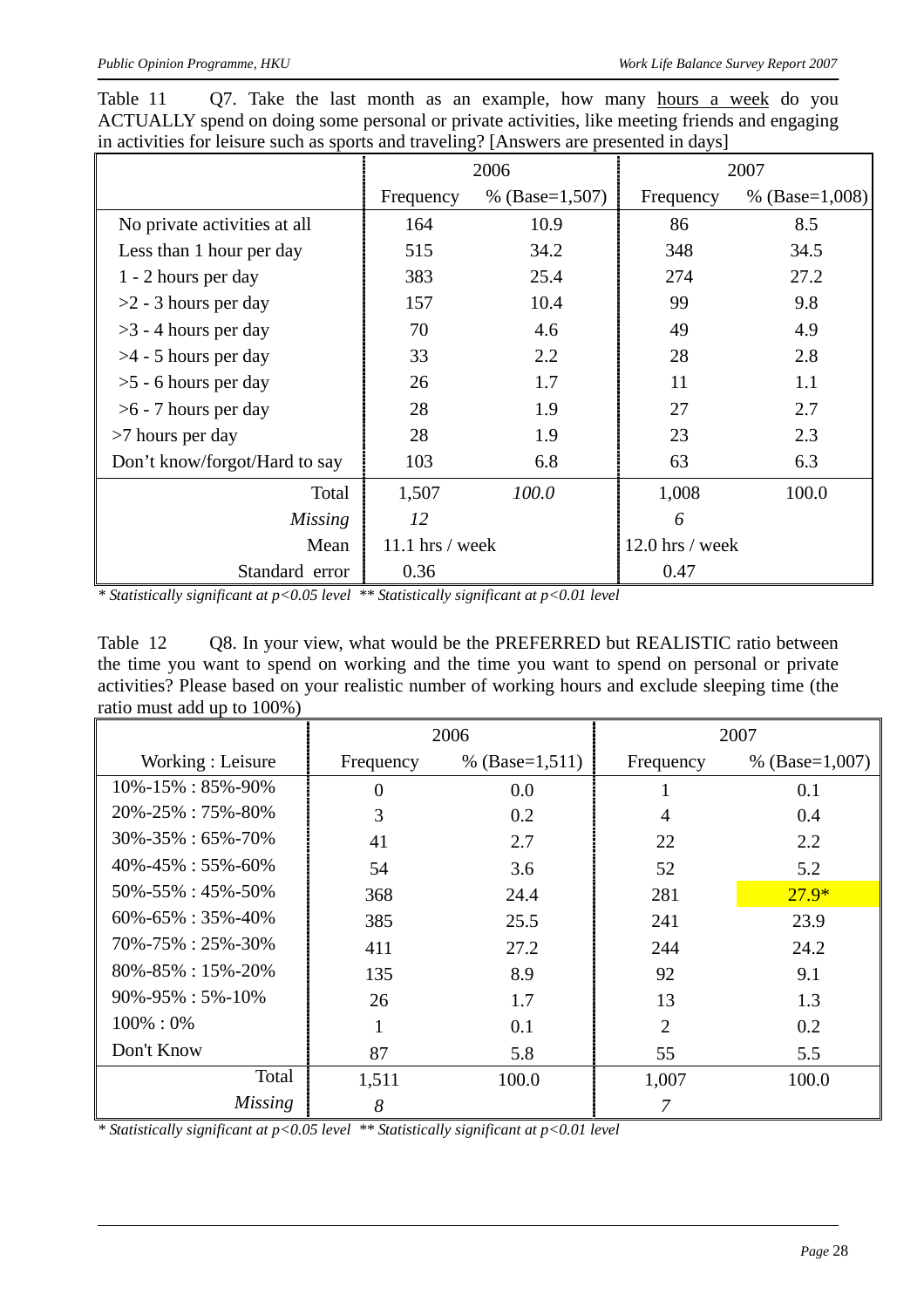Table 13 Q8. In your view, what would be the PREFERRED but REALISTIC ratio between the time you want to spend on working and the time you want to spend on personal or private activities? Please base on your realistic number of working hours and exclude sleeping time (the ratio must add up to 100%)

|                                   | Mean      | Standard error | Base  | Missing |
|-----------------------------------|-----------|----------------|-------|---------|
| 2006                              |           |                |       |         |
| Percentage on work                | 61.3%     | 0.33           | 1,424 | 95      |
| Percentage on personal activities | 38.7%     | 0.33           | 1,424 | 95      |
|                                   |           |                |       |         |
| 2007                              |           |                |       |         |
| Percentage on work                | $60.2\%*$ | 0.41           | 952   | 62      |
| Percentage on personal activities | $39.9\%*$ | 0.41           | 952   | 62      |

*\* Statistically significant at p<0.05 level \*\* Statistically significant at p<0.01 level* 

Table 14 Q2 & Q7. The ACTUAL ratio between the time respondents spent on working and the time on personal or private activities. The number was based on **ACTUAL** working hours and ACTUAL personal time (the ratio is added up to 100%).

|                                   | Mean      | Standard error | <b>Base</b> | Missing |
|-----------------------------------|-----------|----------------|-------------|---------|
| 2006                              |           |                |             |         |
| Percentage on work                | 84.2%     | 0.37           | 1,363       | 156     |
| Percentage on personal activities | 15.8%     | 0.37           | 1,363       | 156     |
|                                   |           |                |             |         |
| 2007                              |           |                |             |         |
| Percentage on work                | $82.6\%*$ | 0.49           | 897         | 117     |
| Percentage on personal activities | $17.4\%*$ | 0.49           | 897         | 117     |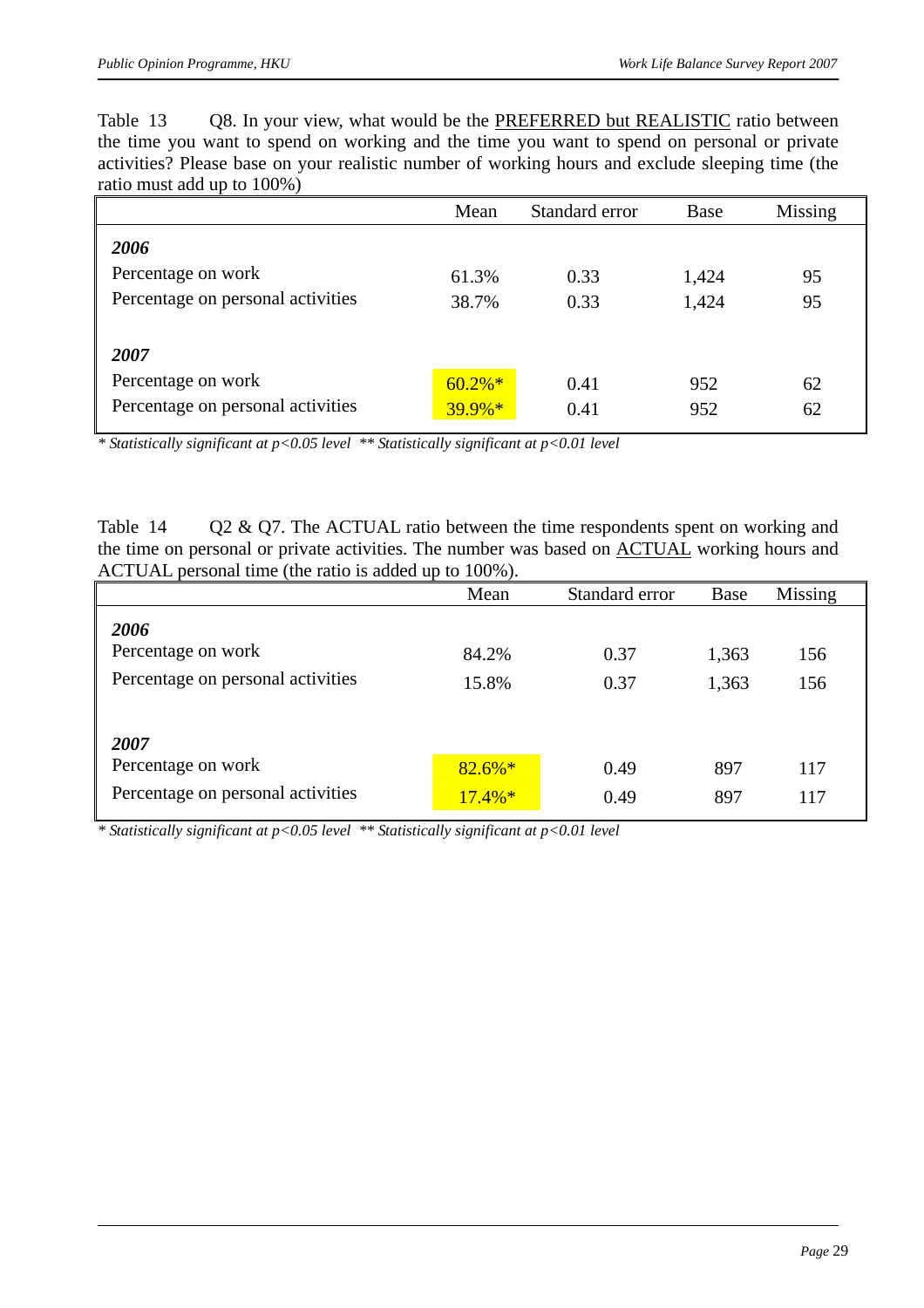## **B. Satisfaction with Work and Life and Importance of Work-Life Balance**

Table 15 Q.9 Which of the following is the most important factor that makes you feel unhappy with your job? (Read out each answer, order to be randomized by computer, single response only)

|                                                 |           | 2006             |           | 2007             |
|-------------------------------------------------|-----------|------------------|-----------|------------------|
|                                                 | Frequency | % $(Base=1,518)$ | Frequency | % $(Base=1,013)$ |
| Relationship with supervisors and<br>colleagues | 310       | 20.4             | 236       | 23.3             |
| Pay benefits                                    | 259       | 17.1             | 209       | $20.6*$          |
| Workload                                        | 187       | 12.3             | 140       | 13.8             |
| Job responsibility/Nature of the job            | 120       | 7.9              | 113       | $11.2**$         |
| Friendliness of working environment             | 121       | 8.0              | 78        | 7.7              |
| Working hours                                   | 97        | 6.4              | 77        | 7.6              |
| Location of the workplace                       | 44        | 2.9              | 47        | $4.6*$           |
| Others (Please specify)                         | 10        | 0.7              | 4         | 0.4              |
| I am happy and satisfied with my job            | 364       | 24.0             | 97        | $9.6***$         |
| Don't know/Hard to say                          | 6         | 0.4              | 12        | $1.2*$           |
| Total                                           | 1,518     | 100.0            | 1,013     | 100.0            |
| Missing                                         |           |                  |           |                  |

*\* Statistically significant at p<0.05 level \*\* Statistically significant at p<0.01 level, but these might have been due to the explicit prompted of the option "I am happy and satisfied with my job" in the survey of 2006 but no 2007.* 

| Table 16           | Q10. To what extent do you think your current routine full time work and private |  |
|--------------------|----------------------------------------------------------------------------------|--|
| life are balanced? |                                                                                  |  |

|                                    |               | 2006           | 2007        |                     |  |
|------------------------------------|---------------|----------------|-------------|---------------------|--|
|                                    | Frequency     | % (Base=1,519) | Frequency   | % $(Base=1,013)$    |  |
|                                    |               |                |             |                     |  |
| Very balanced<br><b>Balanced</b>   | $^{134)}$ 670 | $8.8)$ 44.1    | 98)         | $9.7)$ 41.9         |  |
| Quite balanced                     | 536)          | 35.3)          | 424<br>326) | 32.2)               |  |
| Half/half                          | 410           | 27.0           | 280         | 27.6                |  |
| Not quite balanced )<br><b>Not</b> | 321)          | 21.1)          | 191)<br>295 | $\frac{18.9}{29.1}$ |  |
| Not balanced at all ) balanced     | 430<br>109)   | 28.3<br>7.2)   | 104)        | $10.3**$            |  |
| Don't know/Hard to say             | 9             | 0.6            | 14          | $1.4*$              |  |
| Total                              | 1,519         | 100.0          | 1,013       | 100.0               |  |
| <b>Missing</b>                     | 0             |                |             |                     |  |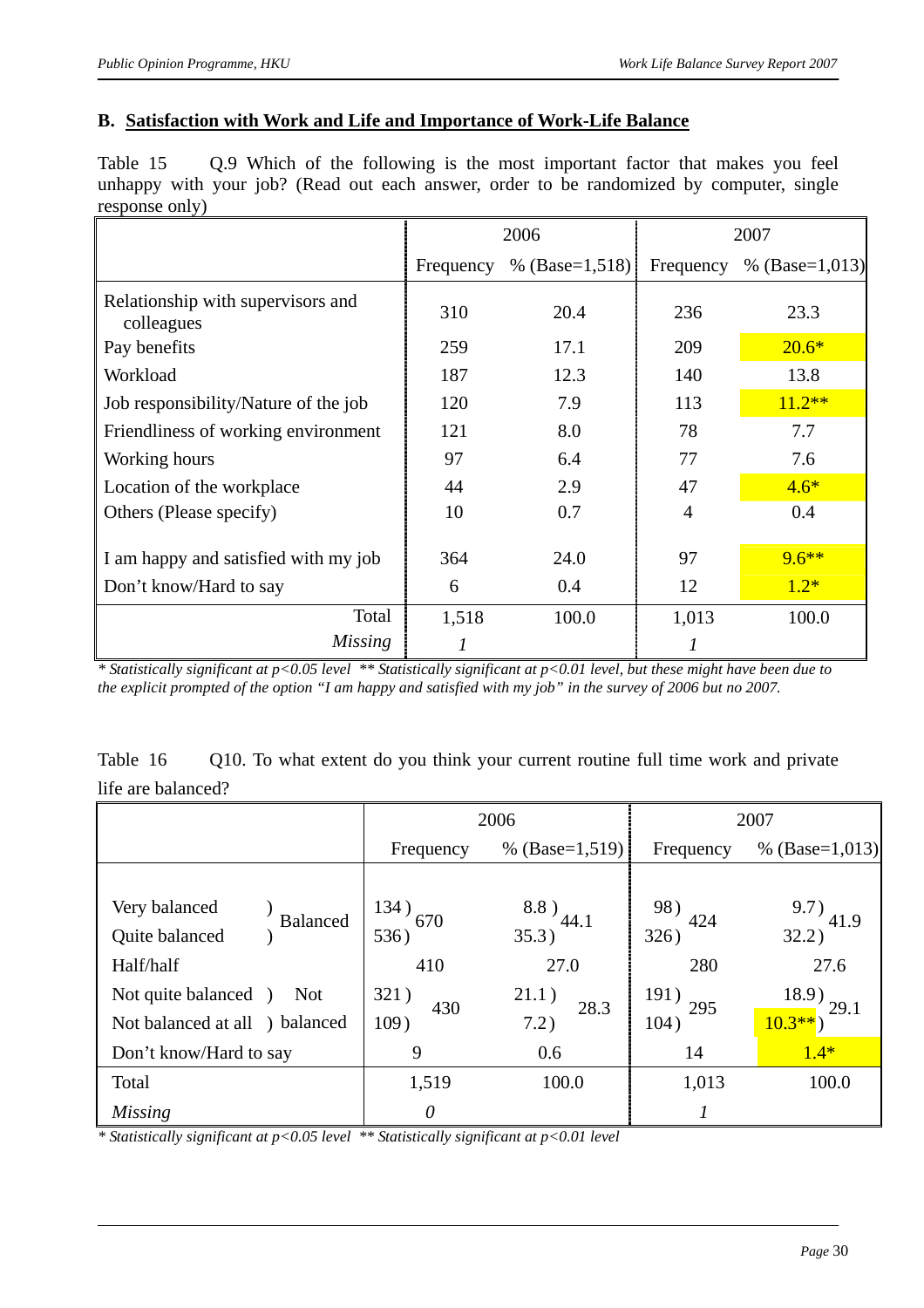|                                 |           | 2006             | 2007      |                |  |  |
|---------------------------------|-----------|------------------|-----------|----------------|--|--|
|                                 | Frequency | % $(Base=1,519)$ | Frequency | % (Base=1,014) |  |  |
|                                 |           |                  |           |                |  |  |
| <b>Better</b>                   | 340       | 22.4             | 249       | 24.6           |  |  |
| More or less the same/Unchanged | 797       | 52.5             | 550       | 54.2           |  |  |
| Worse                           | 369       | 24.3             | 193       | $19.0**$       |  |  |
| Don't know/Hard to say          | 13        | 0.9              | 22        | $2.2**$        |  |  |
| Total                           | 1,519     | 100.0            | 1,014     | 100.0          |  |  |

Table 17 Q11. Has your work life balance become better, worse or remained unchanged as compared with last year?

*\* Statistically significant at p<0.05 level \*\* Statistically significant at p<0.01 level* 

Table 18 Q12. In terms of the effort and resources required to balance work and life, how much effort do you think your WORKPLACE/BOSS has/have paid to promote work-life balance? Please use a scale of 0-10 to measure it, with 0 representing no effort at all, 10 representing all possible efforts have been made, and 5 being half-half.

|                        |           | 2006             |           | 2007             |
|------------------------|-----------|------------------|-----------|------------------|
|                        | Frequency | % $(Base=1,513)$ | Frequency | % $(Base=1,008)$ |
| $\boldsymbol{0}$       | 169       | 11.2             | 102       | 10.1             |
| $1 - 2$                | 100       | 6.6              | 68        | 6.7              |
| $3-4$                  | 277       | 18.3             | 169       | 16.8             |
| 5                      | 411       | 27.2             | 265       | 26.3             |
| $6 - 7$                | 309       | 20.4             | 247       | $24.5*$          |
| $8-9$                  | 133       | 8.8              | 84        | 8.3              |
| 10                     | 50        | 3.3              | 23        | 2.3              |
|                        |           |                  |           |                  |
| Don't know/Hard to say | 64        | 4.2              | 50        | 5.0              |
| Total                  | 1,513     | 100.0            | 1,008     | 100.0            |
| <b>Missing</b>         | 6         |                  | 6         |                  |
|                        |           |                  |           |                  |
| Mean                   | 4.7       |                  | 4.7       |                  |
| <b>Standard Error</b>  | 0.07      |                  | 0.08      |                  |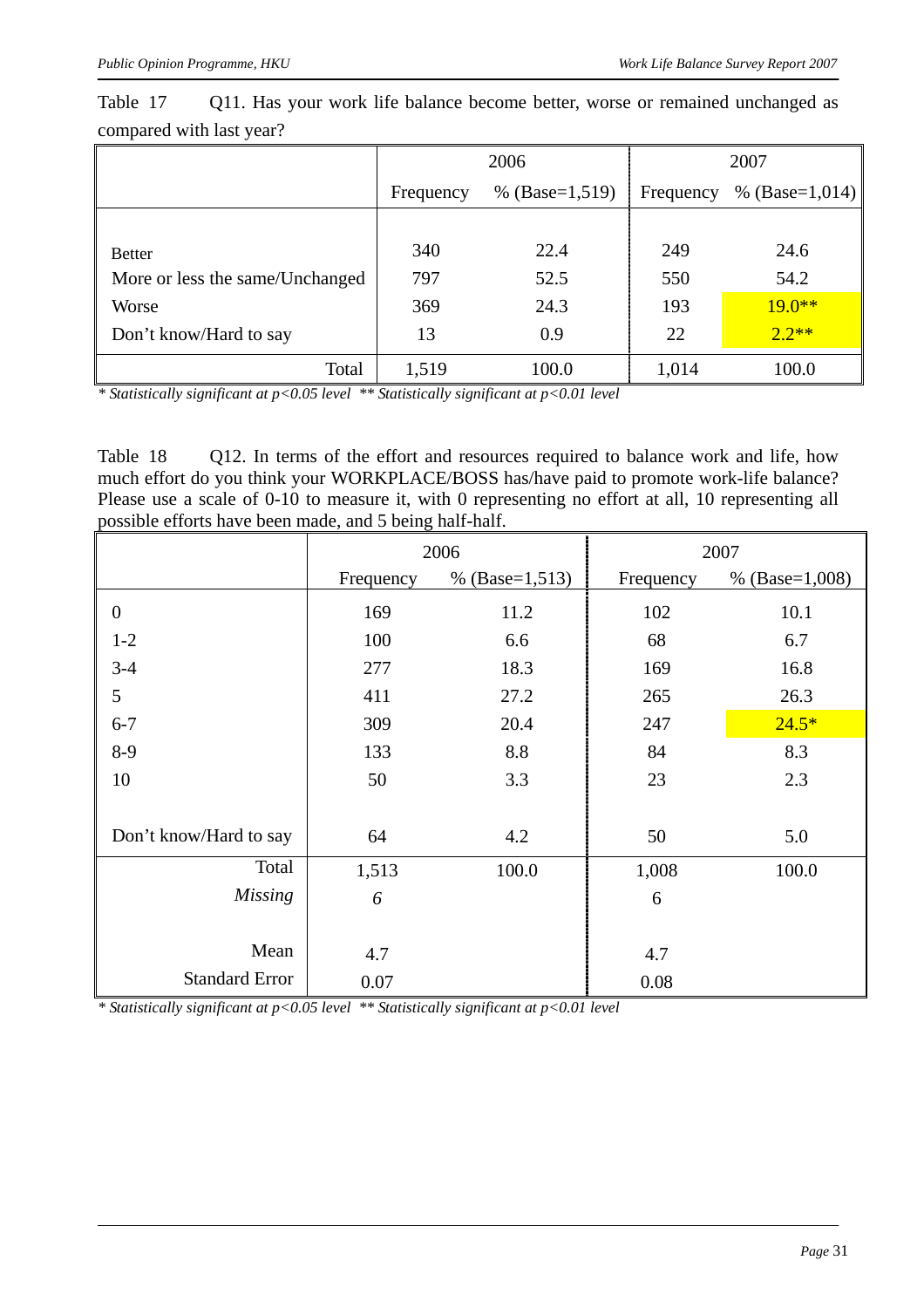## **C. Problems Facing in terms of Work-Life Balance and Desired Solutions**

| Table 19   |  |  |  |  |  | Q13. Using 0-10 again, how much have YOU achieved in terms of an ideal                            |  |  |  |
|------------|--|--|--|--|--|---------------------------------------------------------------------------------------------------|--|--|--|
|            |  |  |  |  |  | work-life balance? 0 represents the worst case possible, 10 represents already ideal, and 5 being |  |  |  |
| half-half. |  |  |  |  |  |                                                                                                   |  |  |  |

|                        |                | 2006               |                | 2007             |
|------------------------|----------------|--------------------|----------------|------------------|
|                        | Frequency      | % (Base= $1,516$ ) | Frequency      | % $(Base=1,012)$ |
|                        |                |                    |                |                  |
| $\boldsymbol{0}$       | 20             | 1.3                | 26             | $2.6*$           |
| $1 - 2$                | 28             | 1.8                | 17             | 1.7              |
| $3-4$                  | 208            | 13.7               | 132            | 13.0             |
| 5                      | 513            | 33.8               | 345            | 34.1             |
| $6 - 7$                | 550            | 36.3               | 354            | 35.0             |
| $8-9$                  | 145            | 9.6                | 106            | 10.5             |
| 10                     | 41             | 2.7                | 25             | 2.5              |
|                        |                |                    |                |                  |
| Don't know/Hard to say | 11             | 0.7                | 7              | 0.7              |
| Total                  | 1,516          | 100.0              | 1,012          | 100.0            |
| <b>Missing</b>         | $\mathfrak{Z}$ |                    | $\overline{2}$ |                  |
|                        |                |                    |                |                  |
| Mean                   | 5.7            |                    | 5.6            |                  |
| <b>Standard Error</b>  | 0.04           |                    | 0.06           |                  |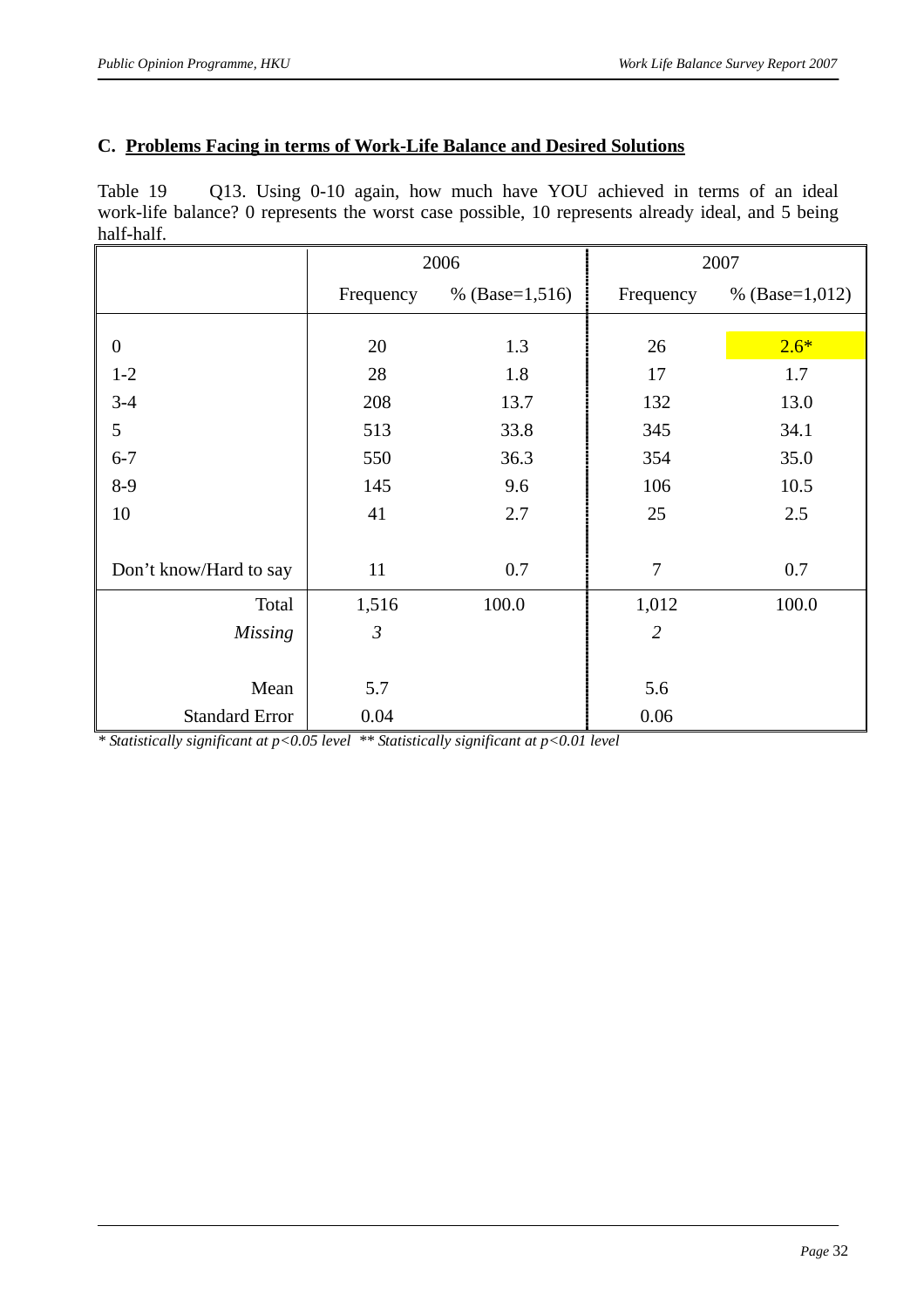Table 20 Q14. Which of the following would you consider to be the most difficult work life balance challenge for yourself? (Read out each answer, order to be randomized by computer, single response only)

|                                                                                  |          | 2006                       | 2007  |                          |  |
|----------------------------------------------------------------------------------|----------|----------------------------|-------|--------------------------|--|
|                                                                                  |          | Frequency % $(Base=1,519)$ |       | Frequency % (Base=1,013) |  |
|                                                                                  |          |                            |       |                          |  |
| Financial well-being/Wealth<br>management#                                       | 210      | 13.8                       | 188   | $18.6***$                |  |
| Long working hours                                                               | 243      | 16.0                       | 155   | 15.3                     |  |
| Taking care of children or family<br>members                                     | 160      | 10.5                       | 94    | 9.3                      |  |
| Job security                                                                     | 177      | 11.7                       | 89    | $8.8*$                   |  |
| Leader's attitude                                                                | 121      | 8.0                        | 88    | 8.7                      |  |
| Peer pressure and competition<br>among colleagues                                | 97       | 6.4                        | 87    | $8.6*$                   |  |
| Not enough time for personal<br>well-being such as exercise and<br>re-education^ | 137      | 9.0                        | 80    | 7.9                      |  |
| Personnel changes                                                                | 83       | 5.5                        | 63    | 6.2                      |  |
| Lack of flexibility in working hours                                             | 107      | 7.0                        | 59    | 5.8                      |  |
| Work location                                                                    | 31       | 2.0                        | 42    | $4.1**$                  |  |
| Others (Please specify)                                                          | 9        | 0.6                        | 6     | 0.6                      |  |
|                                                                                  |          |                            |       |                          |  |
| do not find work balance is a<br>challenge to me                                 | 131      | 8.6                        | 50    | $4.9**$                  |  |
| Don't know Hard to say                                                           | 13       | 0.9                        | 12    | 1.2                      |  |
| Total                                                                            | 1,519    | 100.0                      | 1,013 | 100.0                    |  |
| <b>Missing</b>                                                                   | $\theta$ |                            | 1     |                          |  |

*\* Statistically significant at p<0.05 level \*\* Statistically significant at p<0.01 level* 

*# The option wording for 2006's survey was 'Financial management'.* 

*^ The option wording for 2006's survey was 'Time for personal well-being such as exercise and re-education'.* 

Table 21 Q15. Do you think the latest technology has positive or negative impact to your work-life balance?

|                          |           | 2007               |
|--------------------------|-----------|--------------------|
|                          | Frequency | % (Base= $1,012$ ) |
| Positive                 | 622       | 61.5               |
| Negative                 | 124       | 12.3               |
| Neutral/No impact at all | 233       | 23.0               |
| Don't know/Hard to say   | 33        | 3.3                |
| Total                    | 1,012     | 100.0              |
| <b>Missing</b>           | 2         |                    |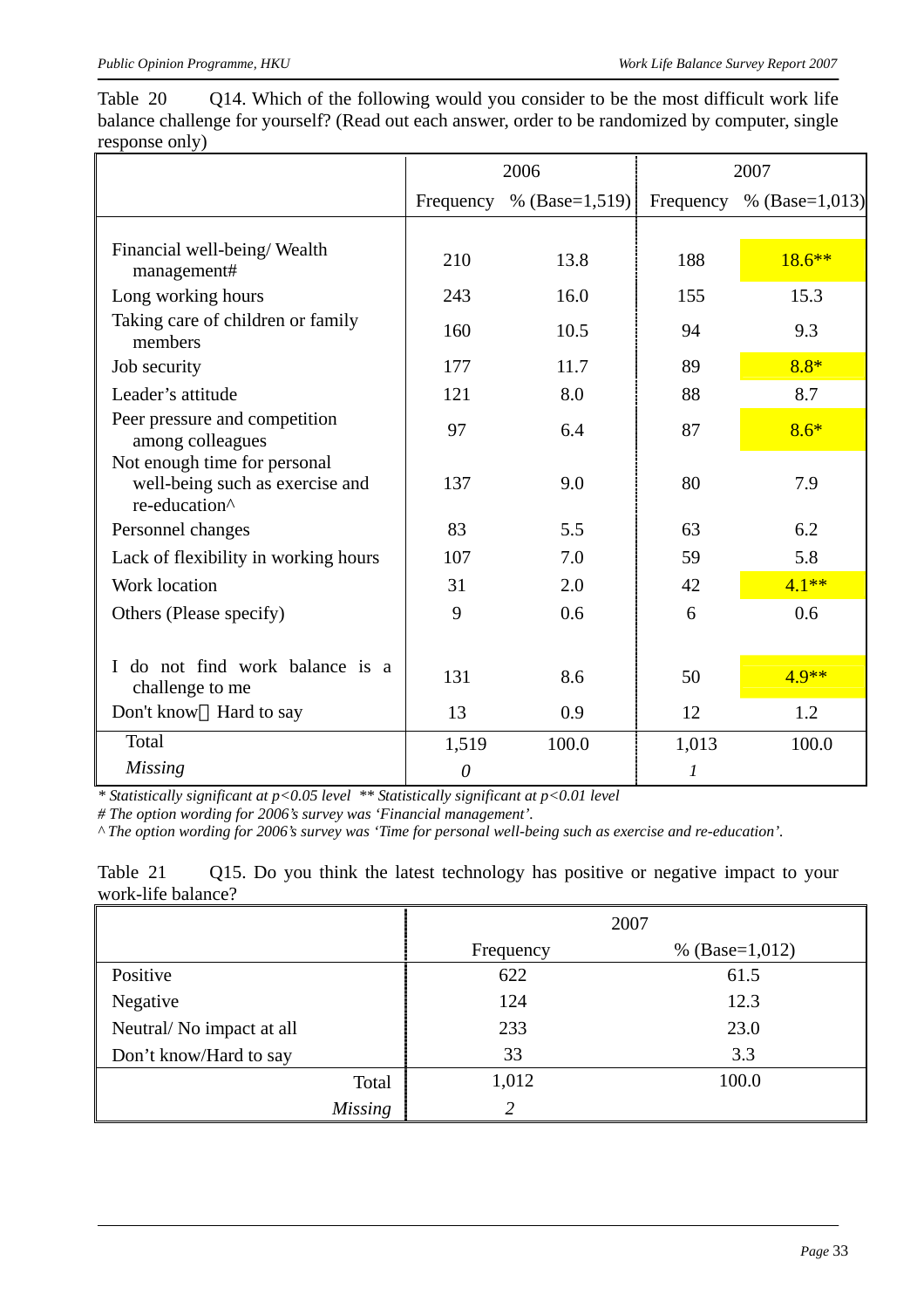| Table 22           |  |  |  |  | Q16. Have you ever encountered any of the following problems due to a disturbed           |  |
|--------------------|--|--|--|--|-------------------------------------------------------------------------------------------|--|
|                    |  |  |  |  | work-life balance? (Read out each answer, order to be randomized by computer and multiple |  |
| responses allowed) |  |  |  |  |                                                                                           |  |

|                |           | 2006                                      |                                         |           | 2007                                     |                                        |
|----------------|-----------|-------------------------------------------|-----------------------------------------|-----------|------------------------------------------|----------------------------------------|
| Answer<br>Code | Frequency | % of total<br>response<br>$(Base=4, 650)$ | % of valid<br>sample<br>$(Base=1, 519)$ | Frequency | % of total<br>response<br>$(Base=3,255)$ | % of valid<br>sample<br>$(Base=1,011)$ |
|                |           |                                           |                                         |           |                                          |                                        |
|                | 926       | 19.9%                                     | 61.0%                                   | 612       | 18.8%                                    | 60.5%                                  |
| $\overline{2}$ | 594       | 12.8%                                     | 39.1%                                   | 442       | 13.6%                                    | $43.7\%*$                              |
| 3              | 627       | 13.5%                                     | 41.3%                                   | 419       | 12.9%                                    | 41.4%                                  |
| $\overline{4}$ | 429       | 9.2%                                      | 28.2%                                   | 360       | 11.1%                                    | $35.6\%**$                             |
| 5              | 465       | 10.0%                                     | 30.6%                                   | 336       | 10.3%                                    | 33.2%                                  |
| 6              | 508       | 10.9%                                     | 33.4%                                   | 332       | 10.2%                                    | 32.8%                                  |
| 7              | 431       | 9.3%                                      | 28.4%                                   | 314       | 9.6%                                     | 31.1%                                  |
| 8              | 438       | 9.4%                                      | 28.8%                                   | 302       | 9.3%                                     | 29.9%                                  |
| 9              | 229       | 4.9%                                      | 15.1%                                   | 137       | 4.2%                                     | 13.6%                                  |
| 10             | 3         | 0.1%                                      | 0.2%                                    | 1         | 0.0%                                     | 0.1%                                   |
| Total          | 4,650     | 100.0%                                    |                                         | 3,255     | 100.0%                                   |                                        |
| Missing        | 0         |                                           |                                         | 3         |                                          |                                        |

| Code | Answer                                                                            |
|------|-----------------------------------------------------------------------------------|
| 1    | Prolonged fatigue level, sleepiness and extreme tiredness.                        |
| 2    | I don't have time staying with my partner and family.                             |
| 3    | Work pressure creates insomnia and poor diet                                      |
| 4    | I do not have any private time for recreation activities or sports at all.        |
| 5    | I get physically sick easily and frequently due to heavy workload.                |
| 6    | Productivity and work quality has reduced dramatically due to long working hours. |
| 7    | My work has affected my relationship with my friends.                             |
| 8    | I feel stressed out, depressed and exhausted after work.                          |
| 9    | None of the above                                                                 |
| 10   | Don't know/Hard to say                                                            |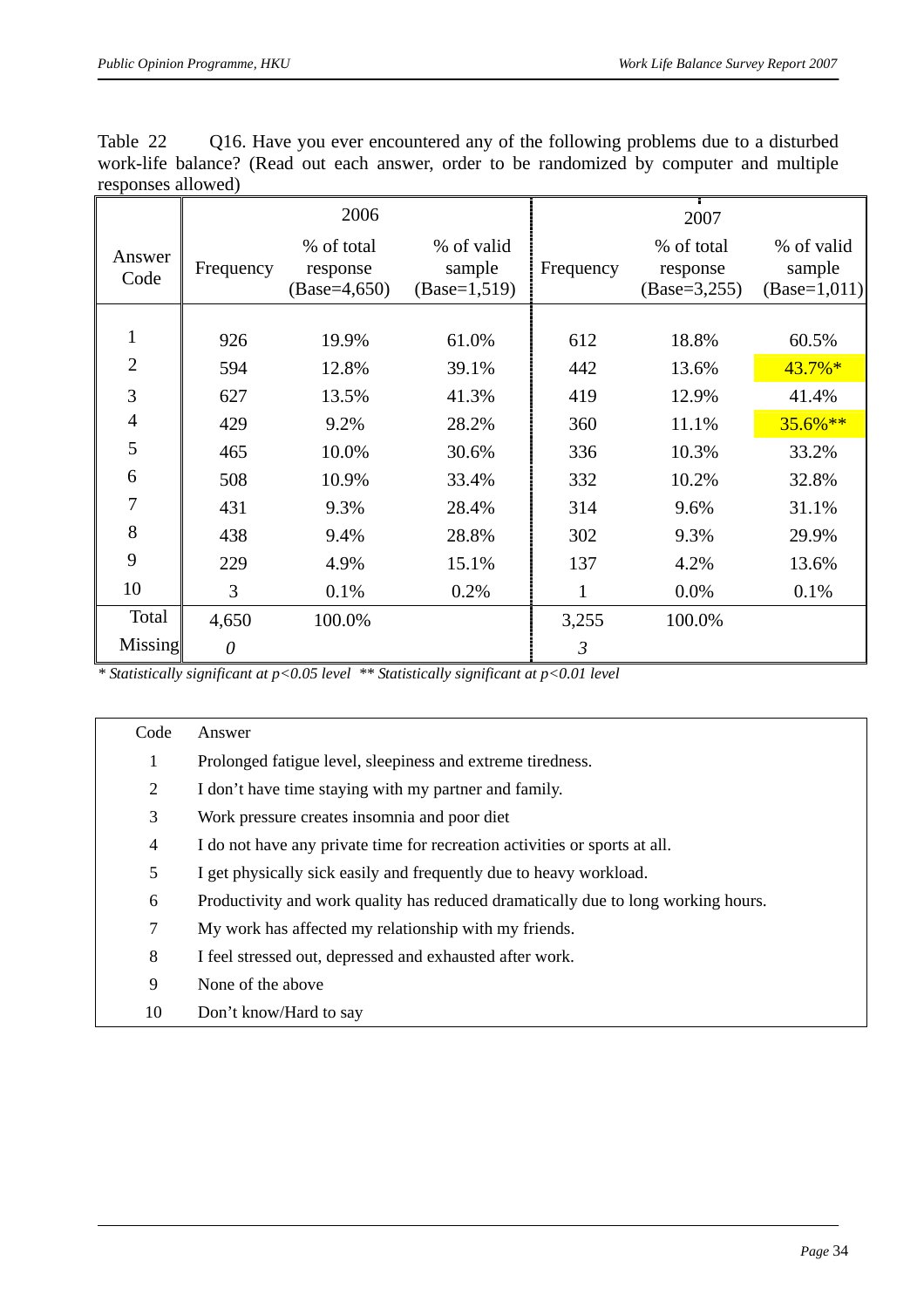| Table 23 | Q17. In order to help you achieve a better work-life balance, which of the following   |  |  |  |  |  |  |
|----------|----------------------------------------------------------------------------------------|--|--|--|--|--|--|
|          | work facilities/arrangements would you desire MOST? (Read out each answer, order to be |  |  |  |  |  |  |
|          | randomized by computer, single response only)                                          |  |  |  |  |  |  |

|                                                                                            |                | 2006                       | 2007  |                            |  |
|--------------------------------------------------------------------------------------------|----------------|----------------------------|-------|----------------------------|--|
|                                                                                            |                | Frequency % $(Base=1,515)$ |       | Frequency % $(Base=1,006)$ |  |
| 5-day work week                                                                            | 491            | 32.4                       | 270   | 26.8                       |  |
| More paid annual leave                                                                     |                |                            | 184   | 18.3                       |  |
| Flexible working time                                                                      | 339            | 22.4                       | 123   | 12.2                       |  |
| Option to work from home sometimes                                                         | 214            | 14.1                       | 96    | 9.5                        |  |
| Career breaks                                                                              |                |                            | 80    | 8.0                        |  |
| Job-share                                                                                  |                |                            | 68    | 6.8                        |  |
| Free sports facilities                                                                     | 169            | 11.2                       | 61    | 6.1                        |  |
| Work support services (e.g. employee)<br>counseling scheme, stress<br>management training) | 92             | 6.1                        | 41    | 4.1                        |  |
| Crèche facilities/Child care                                                               | 32             | 2.1                        | 21    | 2.1                        |  |
| Parental leave                                                                             | 90             | 5.9                        | 16    | 1.6                        |  |
| Longer maternity leave                                                                     | $- -$          | $- -$                      | 6     | 0.6                        |  |
| Others (Please specify)                                                                    | 30             | 2.0                        | 9     | 0.9                        |  |
| Don't know/Hard to say                                                                     | 58             | 3.8                        | 31    | 3.1                        |  |
| Total                                                                                      | 1,515          | 100.0                      | 1,006 | 100.0                      |  |
| Missing                                                                                    | $\overline{4}$ |                            | 8     |                            |  |

*# Since the answer options in 2007's survey are different from those in 2006's survey, only rough comparison can, therefore, be made, and no statistical test has been applied.*

Table 24 Q18. How beneficial it is to your work-life if your line manager and other senior executives could set an example, e.g. by leaving office on time every day and taking their annual leaves each year?

|                                                                                                                                   | 2007                                           |                                                                |  |  |  |
|-----------------------------------------------------------------------------------------------------------------------------------|------------------------------------------------|----------------------------------------------------------------|--|--|--|
|                                                                                                                                   | Frequency                                      | % $(Base=1,008)$                                               |  |  |  |
| Very beneficial<br>Beneficial<br>Quite beneficial<br>Half/half<br>Not quite beneficial<br>Not beneficial<br>Not beneficial at all | 289<br>611<br>322)<br>79<br>163<br>279<br>116) | $^{28.7}$ ) $_{60.6}$<br>31.9)<br>7.8<br>$16.2)$ 27.7<br>11.5) |  |  |  |
| Don't know/Hard to say                                                                                                            | 39                                             | 3.9                                                            |  |  |  |
| Total<br><b>Missing</b>                                                                                                           | 1,008<br>6                                     | 100.0                                                          |  |  |  |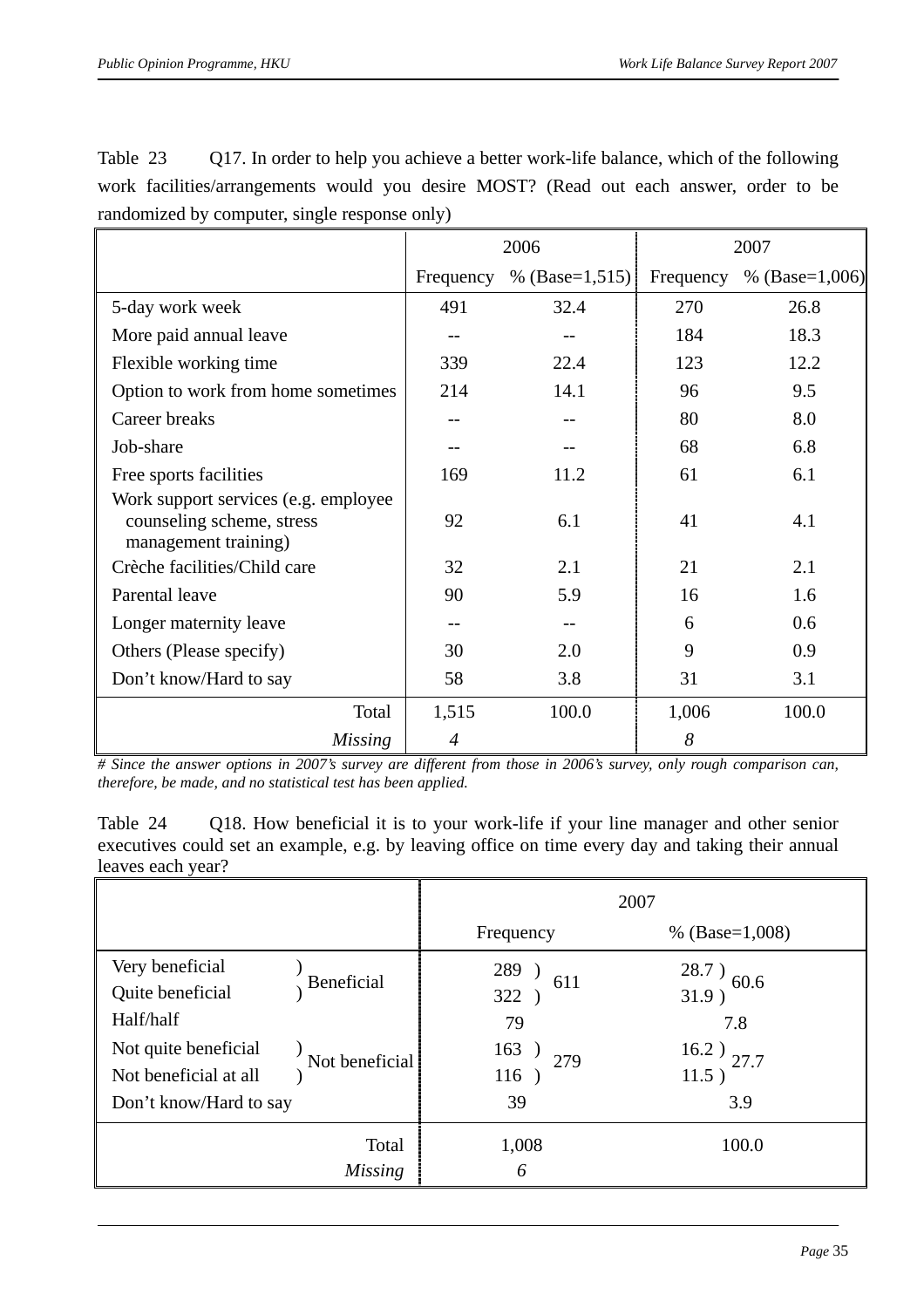|                           | 2006          |                  |            | 2007                |
|---------------------------|---------------|------------------|------------|---------------------|
|                           | Frequency     | % $(Base=1,519)$ | Frequency  | % $(Base=1,013)$    |
|                           |               |                  |            |                     |
| Yes – already adopted     | $^{427)}$ 567 | $^{28.1}$ ) 37.3 | 355)       | $35.0**$<br>$42.1*$ |
| $Yes - thinking$          | 140)          | 9.2)             | 426<br>71) | $7.0^{*}$ )         |
| N <sub>0</sub>            | 922           | 60.7             | 563        | $55.6*$             |
| Don't know/Hard to<br>say | 30            | 2.0              | 24         | 2.4                 |
| Total                     | 1,519         | 100.0            | 1,013      | 100.0               |
| <i>Missing</i>            | $\theta$      |                  |            |                     |

Table 25 Q19. Is your company adopting or thinking of adopting a 5-day work week?

*\* Statistically significant at p<0.05 level \*\* Statistically significant at p<0.01 level* 

| Table 26 | Q20. Would you consider leaving Hong Kong in order to achieve a better work-life |
|----------|----------------------------------------------------------------------------------|
| balance? |                                                                                  |

|                        | 2007      |                    |  |  |
|------------------------|-----------|--------------------|--|--|
|                        | Frequency | % (Base= $1,013$ ) |  |  |
|                        |           |                    |  |  |
| Yes                    | 272       | 26.9               |  |  |
| N <sub>0</sub>         | 731       | 72.2               |  |  |
| Don't know/Hard to say | 10        | 1.0                |  |  |
|                        |           |                    |  |  |
| Total                  | 1,013     | 100.0              |  |  |
| <b>Missing</b>         |           |                    |  |  |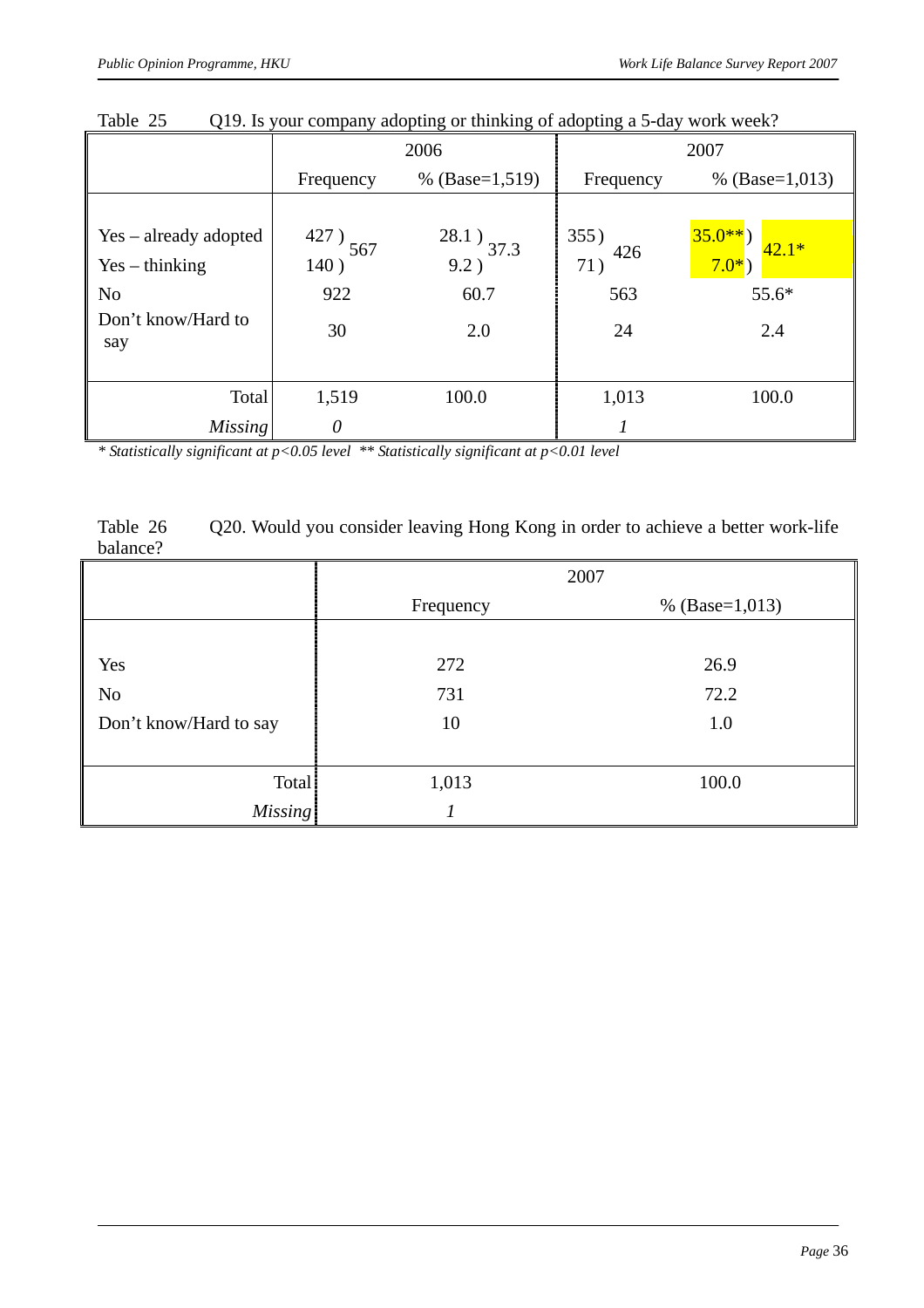# **Appendix 3**

## **Demographics**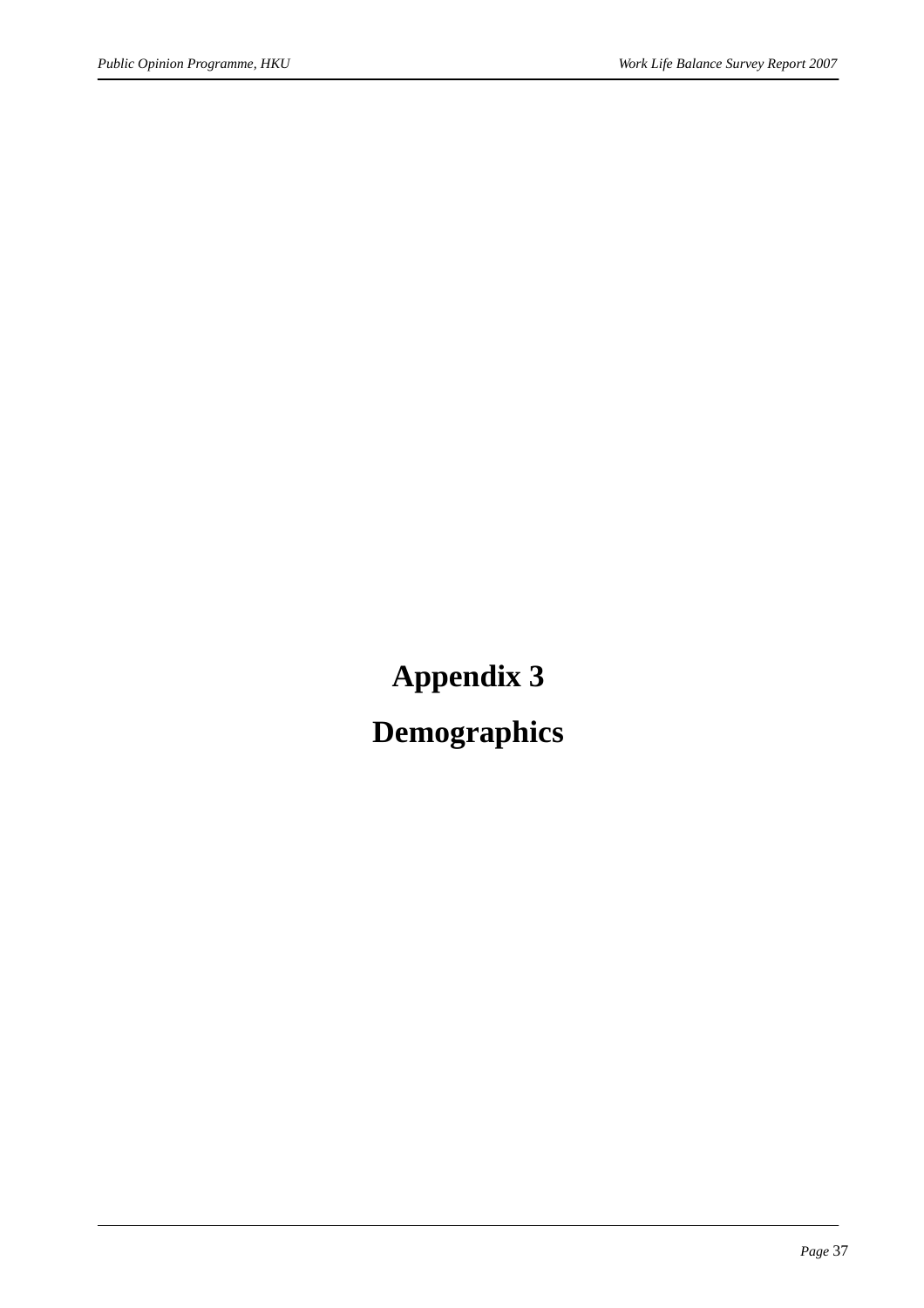### **Demographics**

| Table 27 | Gender |
|----------|--------|
|----------|--------|

|        |       | 2006<br>% $(Base=1,519)$<br>Frequency |       | 2007             |
|--------|-------|---------------------------------------|-------|------------------|
|        |       |                                       |       | % $(Base=1,014)$ |
| Male   | 821   | 54.0                                  | 520   | 51.3             |
| Female | 698   | 46.0                                  | 494   | 48.7             |
| Total  | 1,519 | 100.0                                 | 1,014 | 100.0            |

#### Table 28 Age Group

|                       | 2006      |                  |           | 2007             |
|-----------------------|-----------|------------------|-----------|------------------|
|                       | Frequency | % $(Base=1,511)$ | Frequency | % $(Base=1,004)$ |
| 15-19 years old       | 12        | 0.8              | 16        | 1.6              |
| 20-24 years old       | 95        | 6.3              | 95        | 9.5              |
| 25-29 years old       | 171       | 11.3             | 128       | 12.7             |
| 30-34 years old       | 194       | 12.8             | 114       | 11.4             |
| 35-39 years old       | 207       | 13.7             | 120       | 12.0             |
| 40-44 years old       | 305       | 20.2             | 184       | 18.3             |
| 45-49 years old       | 229       | 15.2             | 147       | 14.6             |
| 50-54 years old       | 181       | 12.0             | 118       | 11.8             |
| 55-59 years old       | 83        | 5.5              | 56        | 5.6              |
| 60 years old or above | 34        | 2.3              | 26        | 2.6              |
| Total                 | 1,511     | 100.0            | 1,004     | 100.0            |
| <b>Missing</b>        | 8         |                  | 10        |                  |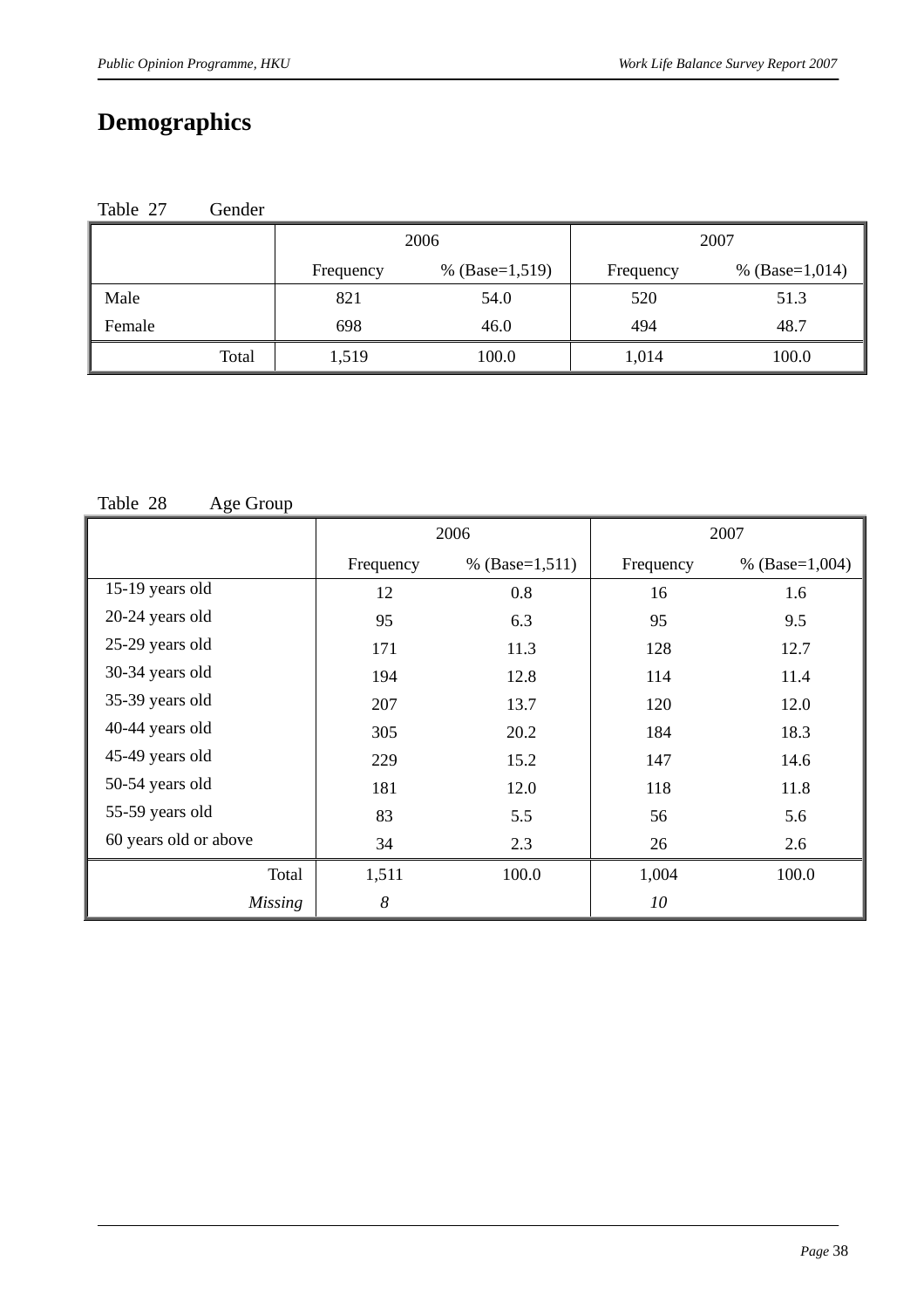|                             | 2006      |                  | 2007      |                  |
|-----------------------------|-----------|------------------|-----------|------------------|
|                             | Frequency | % $(Base=1,513)$ | Frequency | % $(Base=1,007)$ |
| Primary school or below     | 92        | 6.1              | 64        | 6.4              |
| Secondary school            | 730       | 48.2             | 479       | 47.6             |
| Matriculated                | 112       | 7.4              | 75        | 7.4              |
| Tertiary, non-degree course | 124       | 8.2              | 62        | 6.2              |
| Tertiary, degree course     | 360       | 23.8             | 240       | 23.8             |
| <b>Master's Degree</b>      | 91        | 6.0              | 76        | 7.5              |
| Doctor's Degree             | 4         | 0.3              | 11        | 1.1              |
| Total                       | 1,513     | 100.0            | 1,007     | 100.0            |
| <b>Missing</b>              | 6         |                  | 7         |                  |

#### Table 29 Education Attainment

Table 30 Position

|                                    |            | 2006             | 2007      |              |
|------------------------------------|------------|------------------|-----------|--------------|
|                                    | Frequency  | % $(Base=1,493)$ | Frequency | % (Base=998) |
| White collar:                      | 374)       | 25.1)            | 278)      | 27.9)        |
| Professional/Manager/Executive     |            |                  |           |              |
| White collar: Trader/Proprietor    | 90 ) 1,036 | $6.0$ ) 69.4     | 52) 699   | 5.2 ) 70.0   |
| White collar: Office: skilled      | 323)       | 21.6)            | 187)      | 18.7)        |
| White collar: Office: unskilled    | 249)       | 16.7)            | 182)      | 18.2)        |
| Blue collar: Factory/Shop/Outdoor: | 216)       | 14.5)            | 141)      | 14.1)        |
| skilled Manual worker              | 457        | 30.6             | 299       | 30.0         |
| Blue collar: Factory/Shop/Outdoor: | 241)       | 16.1)            | 158)      | 15.8)        |
| unskilled Manual worker            |            |                  |           |              |
| Total                              | 1,493      | 100.0            | 998       | 100.0        |
| Missing                            | 26         |                  | 16        |              |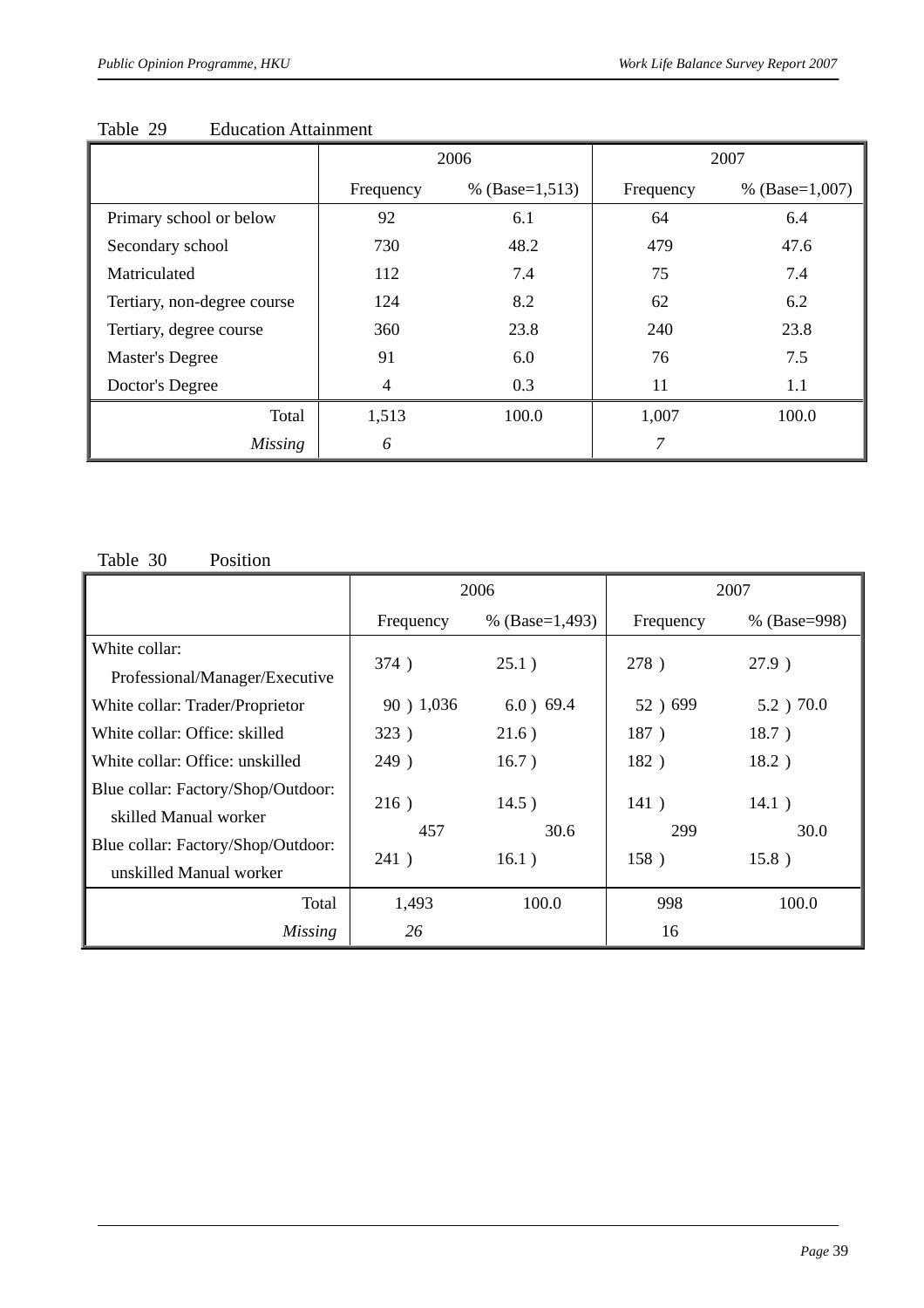#### Table 31 Industry

|                                                               |                  | 2006             |                | 2007             |
|---------------------------------------------------------------|------------------|------------------|----------------|------------------|
|                                                               | Frequency        | % $(Base=1,487)$ | Frequency      | % $(Base=1,002)$ |
| Manufacturing Industry                                        | 153              | 10.3             | 101            | 10.1             |
| Education                                                     | 133              | 8.9              | 84             | 8.4              |
| <b>Transportation Industry</b>                                | 95               | 6.4              | 77             | 7.7              |
| <b>Construction Industry</b>                                  | 139              | 9.3              | 76             | 7.6              |
| Import/Export Trade                                           | 116              | 7.8              | 76             | 7.6              |
| <b>Commercial Service</b>                                     | 118              | 7.9              | 75             | 7.5              |
| <b>Banks and Finance Sector</b>                               | 104              | 7.0              | 72             | 7.2              |
| Medical, Hygiene and Welfare Sector                           | 83               | 5.6              | 69             | 6.9              |
| Wholesale/Retail                                              | 76               | 5.1              | 64             | 6.4              |
| Government/Public Affairs                                     | 130              | 8.7              | 60             | 6.0              |
| Restaurants/Hotels                                            | 72               | 4.8              | 52             | 5.2              |
| <b>Other Personal Services</b>                                | 79               | 5.3              | 46             | 4.6              |
| Information Technology (IT)                                   | 48               | 3.2              | 36             | 3.6              |
| Law, Accountancy, Professional<br><b>Information Services</b> | 24               | 1.6              | 34             | 3.4              |
| Property                                                      | 33               | 2.2              | 22             | 2.2              |
| Media                                                         | 17               | 1.1              | 14             | 1.4              |
| Telecommunication                                             | 12               | 0.8              | 11             | 1.1              |
| Insurance                                                     | 24               | 1.6              | 10             | 1.0              |
| <b>Warehouse Duties</b>                                       | $\overline{7}$   | 0.5              | 8              | 0.8              |
| Film/Entertainment Industry                                   | 14               | 0.9              | 5              | 0.5              |
| Oil, Energy, Resources and Utilities                          | 10               | 0.7              | $\overline{4}$ | 0.4              |
| Others                                                        | $\boldsymbol{0}$ | 0.0              | 6              | 0.6              |
| Total                                                         | 1,487            | 100.0            | 1,002          | 100.0            |
| <b>Missing</b>                                                | 32               |                  | 12             |                  |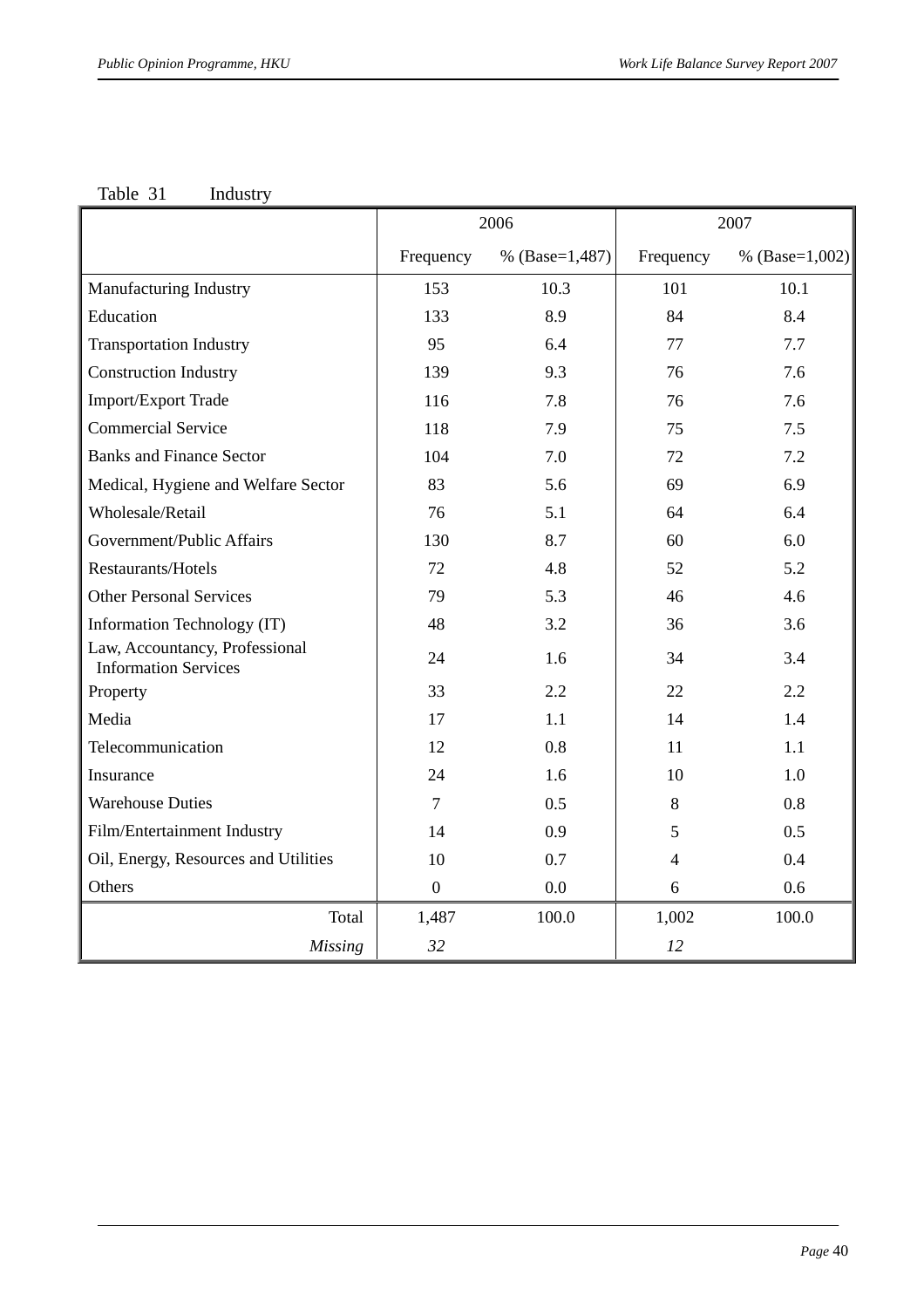#### Table 32Martial status

|                |       |           | 2006             |           | 1,006            |
|----------------|-------|-----------|------------------|-----------|------------------|
|                |       | Frequency | % $(Base=1,511)$ | Frequency | % $(Base=1,006)$ |
| Single         |       | 517       | 34.2             | 356       | 35.4             |
| Married        |       | 958       | 63.4             | 630       | 62.6             |
| Divorced/Widow |       | 36        | 2.4              | 20        | 2.0              |
|                | Total | 1,511     | 100.0            | 1,006     | 100.0            |
| Missing        |       | 8         |                  | 8         |                  |

#### Table 33 **Number of children**

|                |                  | 2006         | 2007           |                |  |
|----------------|------------------|--------------|----------------|----------------|--|
|                | Frequency        | % (Base=987) | Frequency      | % $(Base=645)$ |  |
| 1 child        | 309              | 31.3         | 186            | 28.8           |  |
| 2 children     | 385              | 39.0         | 289            | 44.8           |  |
| 3 children     | 96               | 9.7          | 56             | 8.7            |  |
| 4 children     | 17               | 1.7          | 12             | 1.9            |  |
| 5 children     | 7                | 0.7          | 5              | 0.8            |  |
| 6 children     | $\boldsymbol{0}$ | 0.0          | $\overline{2}$ | 0.3            |  |
| No children    | 173              | 17.5         | 95             | 14.7           |  |
| Total          | 987              | 100.0        | 645            | 100.0          |  |
| <b>Missing</b> | 15               |              | 13             |                |  |

#### Table 34 Personal monthly income

|                       | 2006      |                  | 2007      |              |
|-----------------------|-----------|------------------|-----------|--------------|
|                       | Frequency | % $(Base=1,459)$ | Frequency | % (Base=971) |
| HK\$ 10,000 or below  | 414       | 28.4             | 263       | 27.1         |
| HK\$ 10,001<br>20,000 | 590       | 40.4             | 410       | 42.2         |
| HK\$ 20,001<br>30,000 | 205       | 14.1             | 129       | 13.3         |
| HK\$ 30,001<br>40,000 | 101       | 6.9              | 63        | 6.5          |
| HK\$40,001<br>50,000  | 52        | 3.6              | 35        | 3.6          |
| HK\$ 50,001 or above  | 97        | 6.6              | 71        | 7.3          |
| Total                 | 1,459     | 100.0            | 971       | 100.0        |
| <b>Missing</b>        | 60        |                  | 43        |              |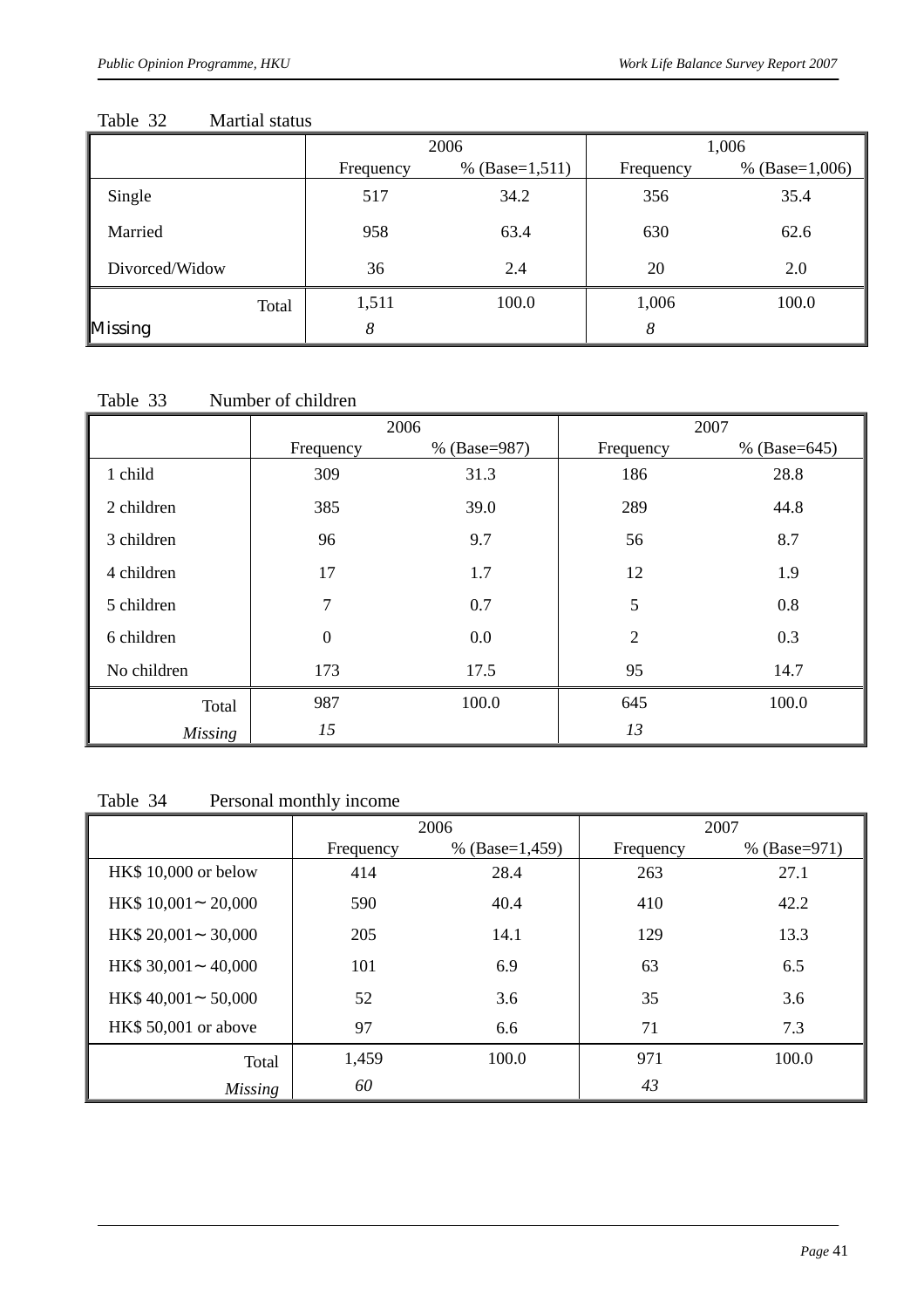|                             | 2006      |                 | 2007      |                    |
|-----------------------------|-----------|-----------------|-----------|--------------------|
|                             | Frequency | % $(Base=1505)$ | Frequency | % (Base= $1,003$ ) |
| Hong Kong Island            | 299       | 19.9            | 206       | 20.5               |
| Kowloon East                | 237       | 15.7            | 139       | 13.9               |
| Kowloon West                | 189       | 12.6            | 120       | 12.0               |
| <b>New Territories East</b> | 390       | 25.9            | 275       | 27.4               |
| New Territories West        | 390       | 25.9            | 263       | 26.2               |
| Total                       | 1,505     | 100.0           | 1,003     | 100.0              |
| <b>Missing</b>              | 14        |                 | 11        |                    |

#### Table 35District of residence

#### Table 36 Language of interview

|           | 2006      |                    | 2007      |                    |
|-----------|-----------|--------------------|-----------|--------------------|
|           | Frequency | % (Base= $1,519$ ) | Frequency | % (Base= $1,014$ ) |
| Cantonese | 1,450     | 95.5               | 958       | 94.5               |
| Putonghua |           | 0.1                |           | 0.2                |
| English   | 68        | 4.5                | 54        | 5.3                |
| Total     | 1,519     | 100.0              | 1,014     | 100.0              |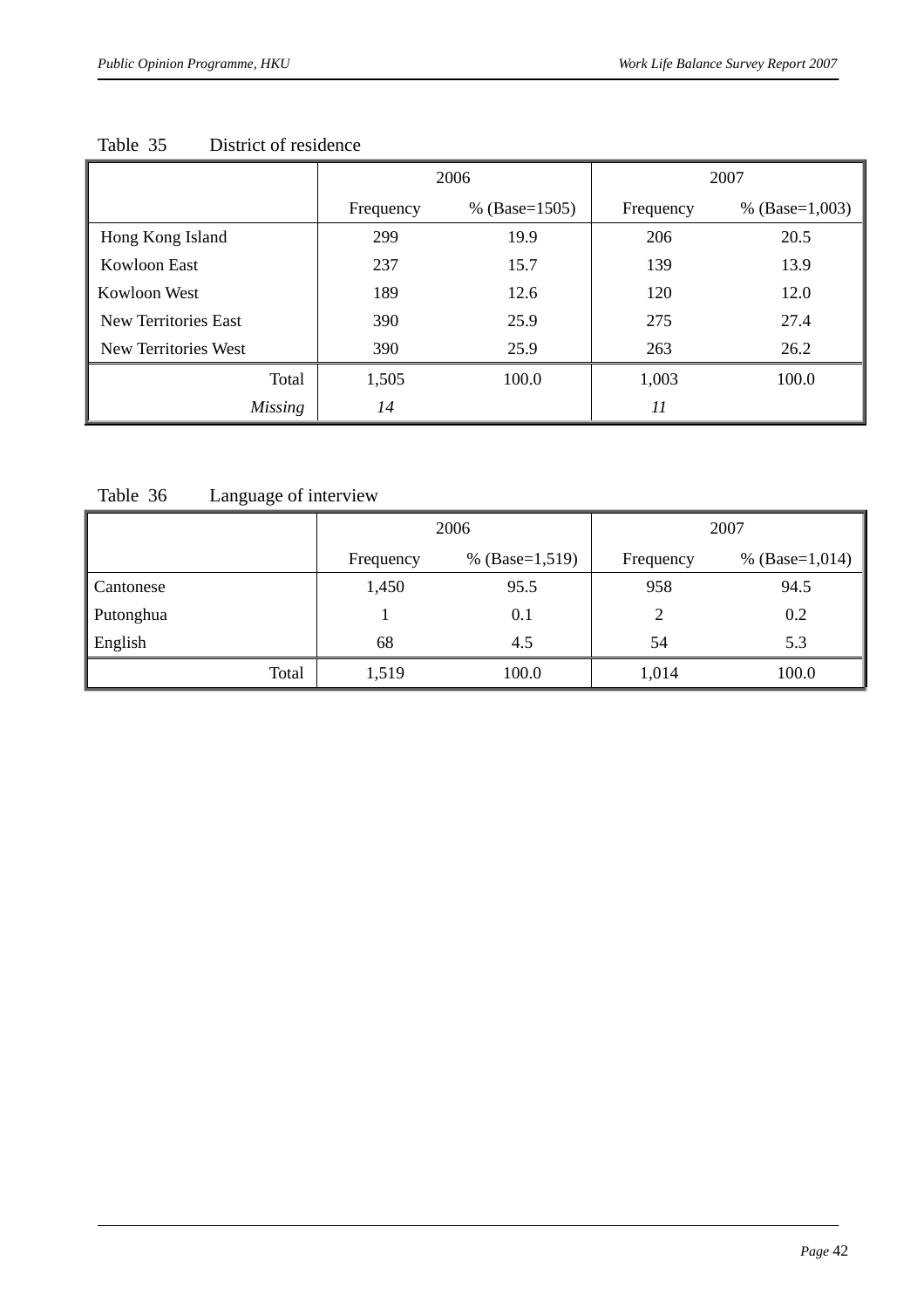# **Appendix 4**

### **In-depth Analysis: Cross-tabulation for 2007 findings**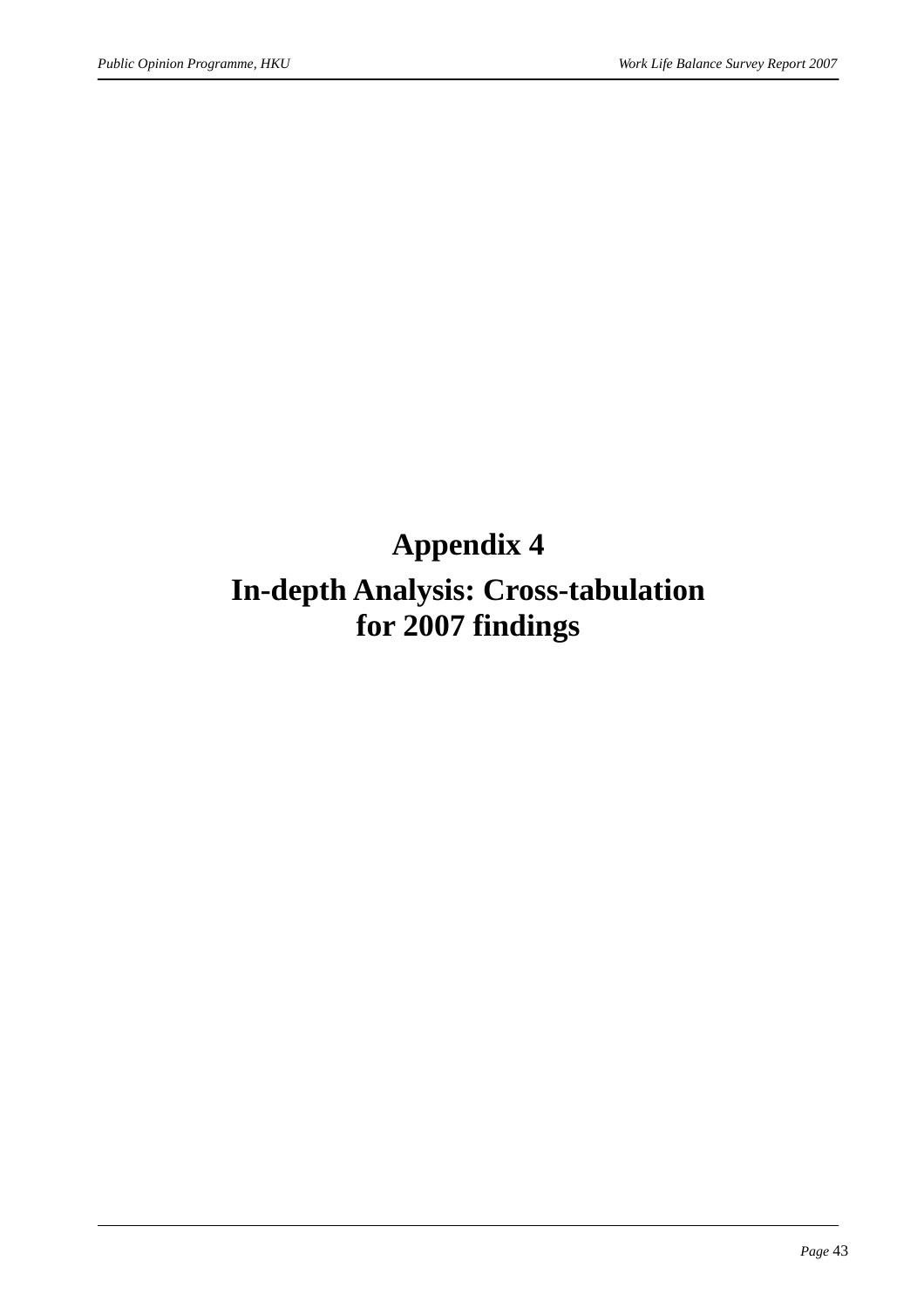**Note: The results of in-depth analyses described in this appendix should be read in addition to the analyses described in the research findings in the main part of this research report. Items marked with (^) are subject to a sub-sample size <30. As the smaller the sample size, the larger the sampling error, findings of these items can be for rough reference only.** 

**Cross-tabulation of Current Work Life Balance Situation by Demographic Variables** *(The difference of the listed items are proved to be statistically significant.)*

#### **1. Contractual and actual working hours**

- 1.1 From the statistical t-test results, it was found that males (contractual: 48.9 hours, actual: 50.9 hours) were required to work and actually work longer hours than females (contractual:  $44.2$  hours and  $47.5$  hours),  $p<0.01$ .
- 1.2 People working in "restaurants/hotels (54.6 hours)", "film/entertainment Industry"^ (54.5 hours) and "other personal services" (51.2 hours) were required to work longer than other business types; whereas, respondents were obligated to work less within "telecommunication"<sup>^</sup> (41.7 hours), "law, accountancy, professional information services (42.0 hours) and insurance" $\wedge$  (42.2 hours). On the other hand, people who worked in "others"<sup>^</sup> (62.0 hours), "restaurants/hotels" (54.7 hours) and "transportation industry" (51.9 hours) actually worked longer while those working in "insurance"<sup>^</sup> (41.6 hours), "film/entertainment industry" $\wedge$  (41.8 hours) and "property" $\wedge$  (45.9 hours) had less actual working hours when compared with other industries,  $p<0.01$ .
- 1.3 For those who earned less (HK\$ 10,000 or below :49.0 hours and HK\$ 10,001 20,000: 46.6 hours), they were obligated to work longer hours than high income groups (HK\$ 30,001 40,000: 41.9 hours, HK\$ 40,001 50,000: 44.8 hours and HK\$ 50,001 or above: 43.4 hours), p<0.01.

#### **2. Frequency of over-time working**

- 2.1 Respondents were likely to work overtime nearly everyday within "information technology (IT) (47%)", "law, accountancy, professional information services" (38%) and "telecommunication" $\land$  (36%), whereas more people working in "property" $\land$  (68%), "oil, energy, resources and utilities" $\wedge$  (50%) and "commercial service" (47%) never had overtime work, p<0.01.
- 2.2 People with high income were more likely to work overtime nearly everyday (HK\$ 30,001 40,000: 38% and HK\$ 50,001 or above:47%), whereas more people with low income just occasionally (HK\$ 10,000 or below: 25%, HK\$ 10,001 20,000: 31%) or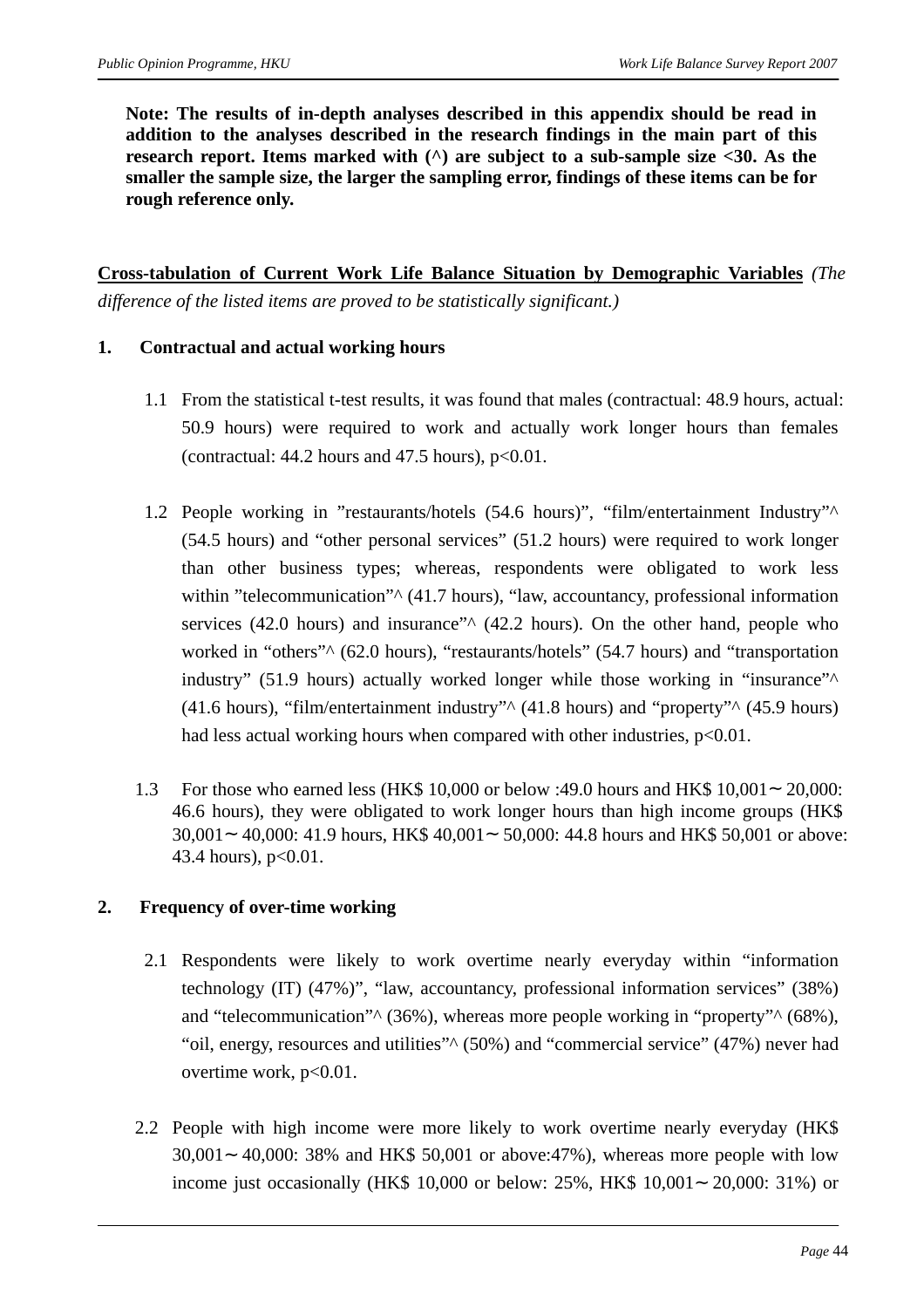never (HK\$ 10,000 or below: 50%, HK\$ 10,001 20,000: 29%) work overtime, p<0.01.

#### **3. Number of annual paid leave (days)**

- 3.1 Employees enjoying more annual paid leave within "government/public affairs" (25.2 days), "media"^ (23.6 days) and "education" (23.5 days). On the other hand, those working in "other personal services" (7.9 days), "insurance" (8.5 days) and "restaurant/hotels" (8.7 days) were entitled with fewer paid vacations, p<0.01.
- 3.2 The higher the income groups, the more entitled annual leave the respondents have (HK\$ 10,000 or below: 8.1 days, HK\$ 10,001 20,000: 12.6 days, HK\$ 20,001 30,000: 18.5 days, HK\$ 30,001 40,000: 18.6 days, HK\$ 40,001 50,000: 25.7 days, HK\$ 50,001 or above: 26.5 days), p<0.01.

#### **4. Take all paid annual leave**

- 4.1 More females (always: 58%, usually: 20%) took all of their paid annual leaves than males (always:  $51\%$ ; usually:  $17\%$ ),  $p<0.05$ .
- 4.2 In light of industry, respondents who worked in "oil, energy, resources and utilities"<sup>^</sup> (100%), "banks and finance sector" (74%) and "law, accountancy, professional information services" (71%) are more likely to take all their paid leaves than other business types. On the other hand, more respondents "never" took all their paid leaves if working in industries like "telecommunication" (27%), "government/public affairs" (23%) and "insurance" $\land$  (14%), p<0.01.

#### **5. Amount of time spent on private activities**

Low income groups (HK\$ 10,000 or below: 9.0 hours and HK\$ 10,001 20,000: 11.5 hours) spent less time on private activities a week than the high income groups (HK\$ 20,001) 30,000: 15.4 hours, HK\$ 30,001 40,000: 13.7 hours, HK\$ 40,001 50,000: 16.7 hours and HK\$ 50,001 or above: 12.7 hours), p<0.01

#### **6. Preferred but realistic and actual work-life ratio**

- 6.1 Females (59% vs 41%) preferred to have a more balanced work-life ratio than their male counterparts (61% vs 39%),  $p<0.05$ .
- 6.2 High income groups (both HK\$ 30,001 40,000 and HK\$ 40,001 50,000: 79% vs 21%) seemed to have a more balanced work-life ratio than the low income groups (HK\$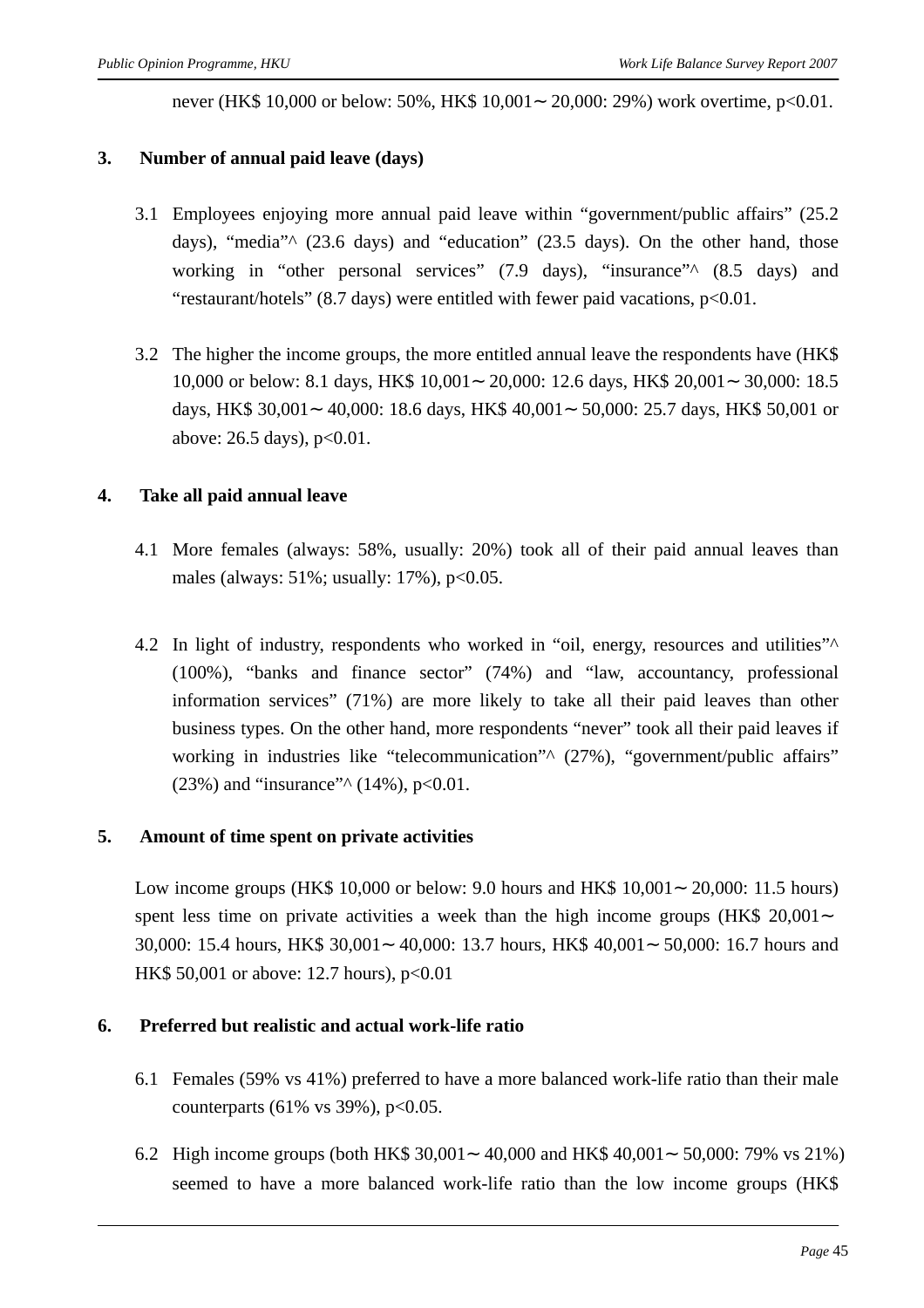10,000 or below: 86% vs 14% and HK\$ 10,001 20,000: 83% vs 17%), p<0.01.

#### **7. Important factor that make respondents feel unhappy with their jobs**

- 7.1 Respondents mainly regarded either "relationship with supervisors and colleagues" or "pay benefits" as the core factor. Those who opted for "relationship with supervisors and colleagues" worked within industries like "banks and finance Sector", "commercial service", "government/public affairs", "information technology" (IT), "insurance"^, "law, accountancy, professional information services", "media"^, "medical, hygiene and welfare sector", "oil, energy, resources and utilities"<sup> $\wedge$ </sup> and "property<sup> $\wedge$ </sup>, with the proportion in "insurance" (40%) being the largest. Those who chose "pay benefits" worked within industries including "construction industry", 'import/export trade", "manufacturing industry", "other personal services", "restaurants/hotels", "transportation industry", "warehouse duties"<sup>^</sup> and "wholesale/retail", with the proportion in "restaurants/hotels (29%)" being the largest, p<0.01.
- 7.2 Significantly more people with high income (HK\$ 40,001 50,000: 20%, HK\$ 50,001 or above: 23%) were satisfied with their job than the low income groups (HK\$ 10,000 or below: 10%, HK\$ 10,001 20,000: 6%, HK\$ 20,001 30,000: 9% and HK\$ 30,001 40,000: 6%). More people with low income (HK\$ 10,001 20,000: 25%) and middle income (HK\$ 20,001 30,000: 26% and HK\$ 30,001 40,000: 25%) regarded "relationship with supervisors and colleagues" as the core factor,  $p<0.01$ .

#### **8. Work and private life balanced?**

Significantly more people with middle (HK\$ 20,001 30,000: 32%, HK\$ 30,001 40,000: 35%) or high income (HK\$ 40,001 50,000: 49%) found their WLB not balanced than the low income groups (HK\$ 10,000 or below: 25% and HK\$ 10,001 20,000: 29%), p<0.01.

#### **9. Change of WLB**

More females said their WLB have turned better (27%) than their male counterparts (22%) while more males (58%) regarded their WLB more or less the same/unchanged than females  $(50\%)$ , p<0.05.

#### **10. Effort and resources spent on work-life balance**

Workplace/boss have paid larger effort within industries like "insurance"<sup>^</sup> (6.2 marks), "banks and finance sector" (6.1 marks) and "others"<sup>^</sup> (6.0 marks). Yet, those working in "telecommunication"^ (3.6 marks), "film/entertainment industry"^ (4.0 marks) and "property"<sup> $\wedge$ </sup> (4.1 marks) gave a lower marks in this aspect, p<0.01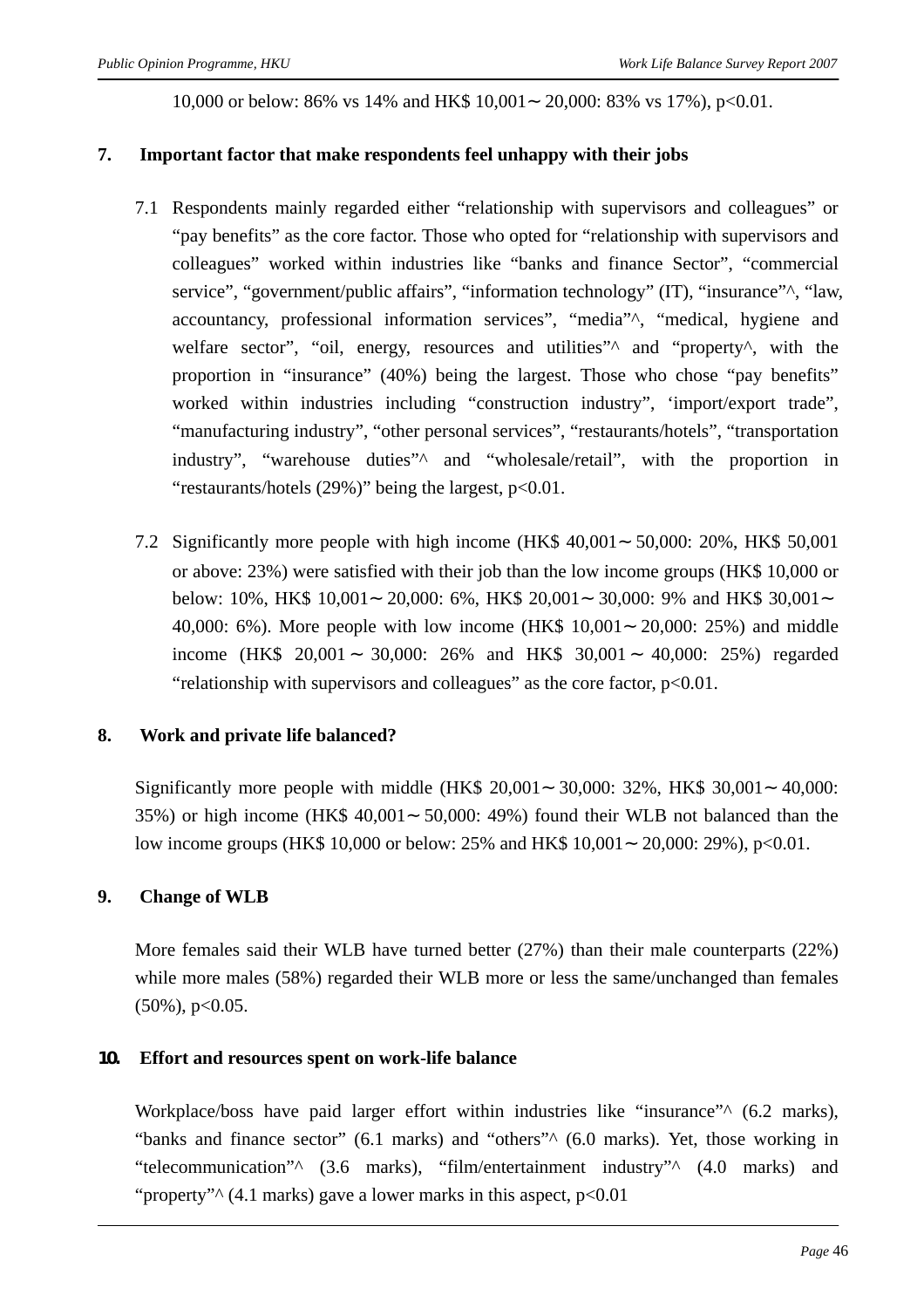#### **11. Degree to which employees have achieved their ideal work-life balance**

- 11.1 Females (5.8 marks) generally claimed to have achieved a higher level of work-life balance than their male counterparts  $(5.5 \text{ marks})$ , p<0.05.
- 11.2 The higher the income groups, the higher WLB level the respondents have achieved. (HK\$ 10,000 or below: 5.4 marks and HK\$ 10,001 20,000: 5.6 marks, HK\$ 20,001 30,000: 5.6 marks, HK\$ 30,001 40,000: 5.8 marks, HK\$ 40,001 50,000: 5.9 marks and HK\$ 50,001 or above: 6.2 marks),  $p < 0.01$ .

#### **12. Most difficult WLB challenge**

.

More respondents with low income (HK\$10,000 or below: 21%, HK\$ 10,001 20,000: 21%) and middle income (HK\$ 20,001 30,000: 19% and HK\$ 30,001 40,000: 13%) considered "Financial well-being /Wealth management" to be he most difficult WLB challenge. On the other hand, the high income group opted for "long working hours" (HK\$ 40,001 50,000:26%, HK\$ 50,001 or above: 20%), p<0.01.

#### **13. Impact of the latest technology**

- 13.1 Regarding the impact of technology on respondents' work-like balance, more females (63%) said the latest technology had "positive" impact than their male counterparts (60%) while significantly more males  $(26%)$  held a neutral stand than females  $(20%), p<0.01.$
- 13.2 More people in higher income groups (HK\$40,001~50,000: 20%; HK\$50,001 or above: 31%) thought the latest technology would negatively affect their work-life balance than low income groups (HK\$10,000 or below: 16%; HK\$10,001~20,000: 9%). On the other hand, far more low income respondents (HK\$10,000 or below: 31%) opted for "neutral/no impact at all",  $p<0.01$ .

#### **14. Facilities or arrangements desired most**

14.1 As for the work facilities/arrangements which help people to achieve a better WLB, "5-day-work week" turned out to be the most popular arrangement within 14 industries and those with the highest percentage included "film / Entertainment Industry" $\wedge$  (60%), "property"<sup> $\land$ </sup> (46%), "transportation industry" (38%) and "warehouse duties" $\land$  (38%). More respondents in "oil, energy, resources and utilities"<sup>^</sup> (50%) and "banks and finance sector" (18%) desired "flexible working hours"; a large proportion of respondents in "information technology" (IT) (28%) and "law, accountancy, professional information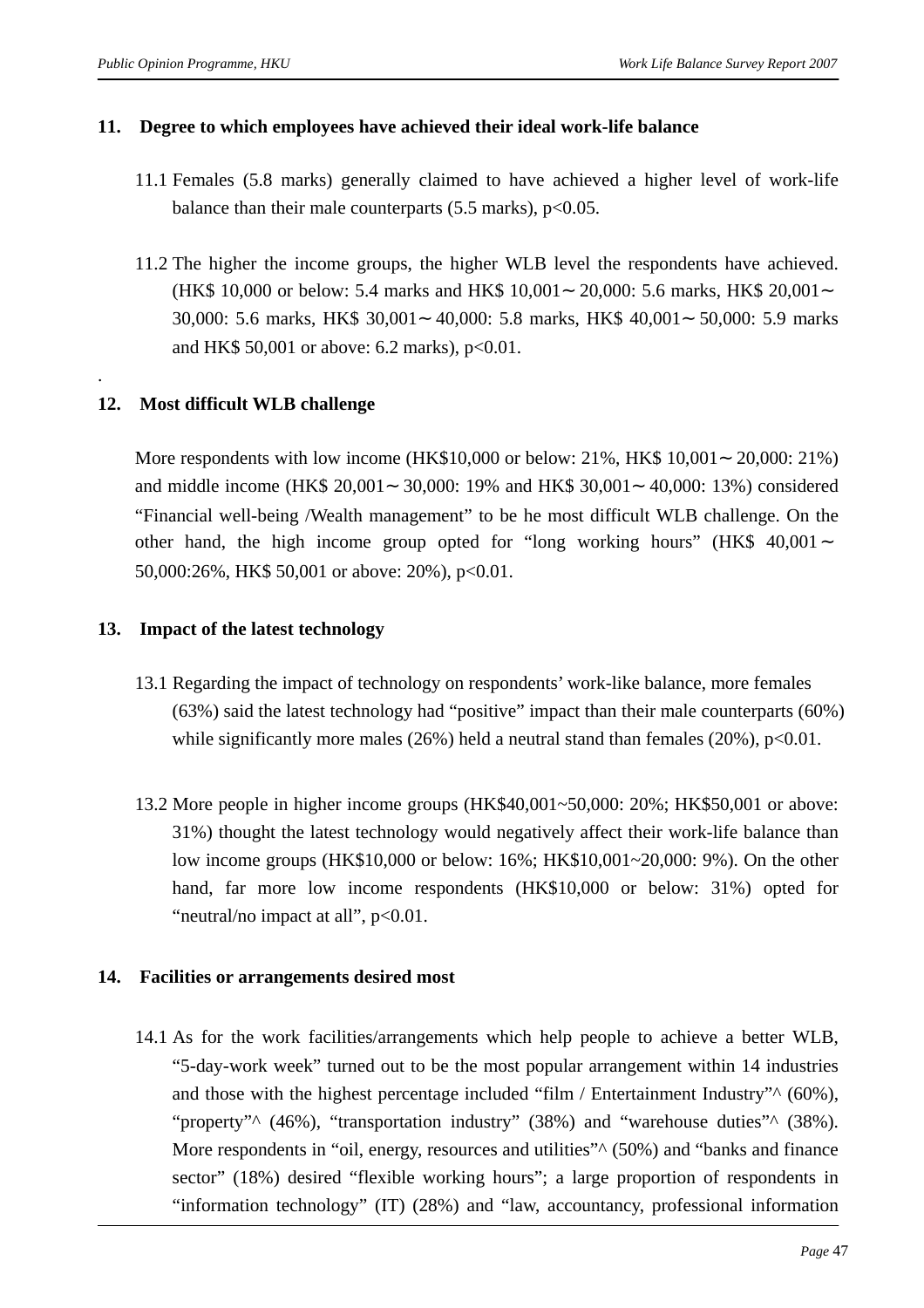services" (24%) chose "option to work form home sometimes", whereas "more paid annual leave" was the most desired item to people working in "restaurants /hotels" (31%) and "education"  $(19\%)$ , p<0.01.

14.2 Significantly more respondents from the high income group opted for "flexible working hours"(HK\$ 30,001 40,000: 18%, HK\$ 40,001 50,000: 23% and HK\$ 50,001 or above 19%) and "option to work from home sometimes" (HK\$ 30,001 40,000: 13%, HK\$ 40,001 50,000: 20% and HK\$ 50,001 or above 26%). On the other hand, more people with low income preferred "5-day-work week" (HK\$ 10,000 or below: 30% and HK\$ 10,001 20,000: 33%) and "more paid annual leave" (HK\$ 10,000 or below: 24% and HK\$ 10,001 20,000: 20%) p<0.01.

#### **15. How beneficial for the senior setting an example to WLB**

A significantly higher percentage among the low income groups (HK\$ 10,000 or below: 64% and HK\$ 10,001 20,000: 62%) found it "beneficial" if their line manager or other senior executive set an example, like leaving office on time everyday, than those high income groups  $(HK$ 40,001 50,000:57\%, HK$ 50,001 or above: 55\%, p<0.01.$ 

#### **16. 5-day-work week**

- 16.1 More females said their companies were adopting (39%) or thinking of adopting (8%) 5-day-work week than their male counterparts (adopting: 31%, thinking: 6%), p<0.01.
- 16.2 Significantly more people work 5 days a week within "banks and finance sector" (76%), "government/public affairs" (73%) and "oil, energy, resources and utilities" (75%) while a large percentage of respondents working in "restaurants/hotels" (87%), "other personal services" (83%) and "transportation industry" (82%) did not enjoy 5-day-work week,  $p<0.01$ .
- 16.3 The higher the income group, the more the respondents working 5 days a week. (HK\$ 10,000 or below: 18%, HK\$ 10,001 20,000: 30%, HK\$ 20,001 30,000: 43%, HK\$ 30,001 40,000: 51%, HK\$ 40,001 50,000: 66% and HK\$ 50,001 or above: 72%), p<0.01.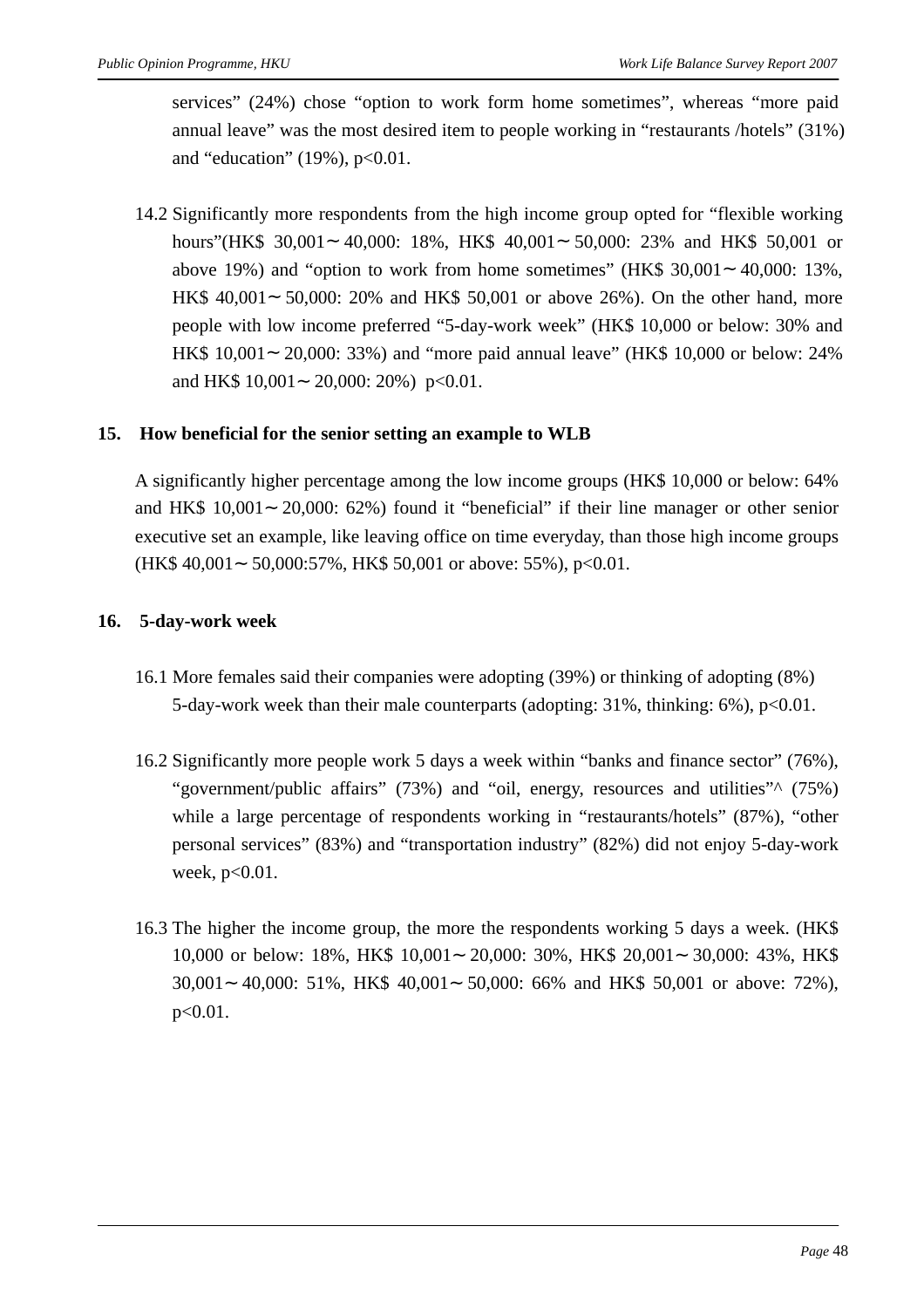# **Appendix 5**

### **In-depth Analysis: Cross-tabulation On yearly comparison**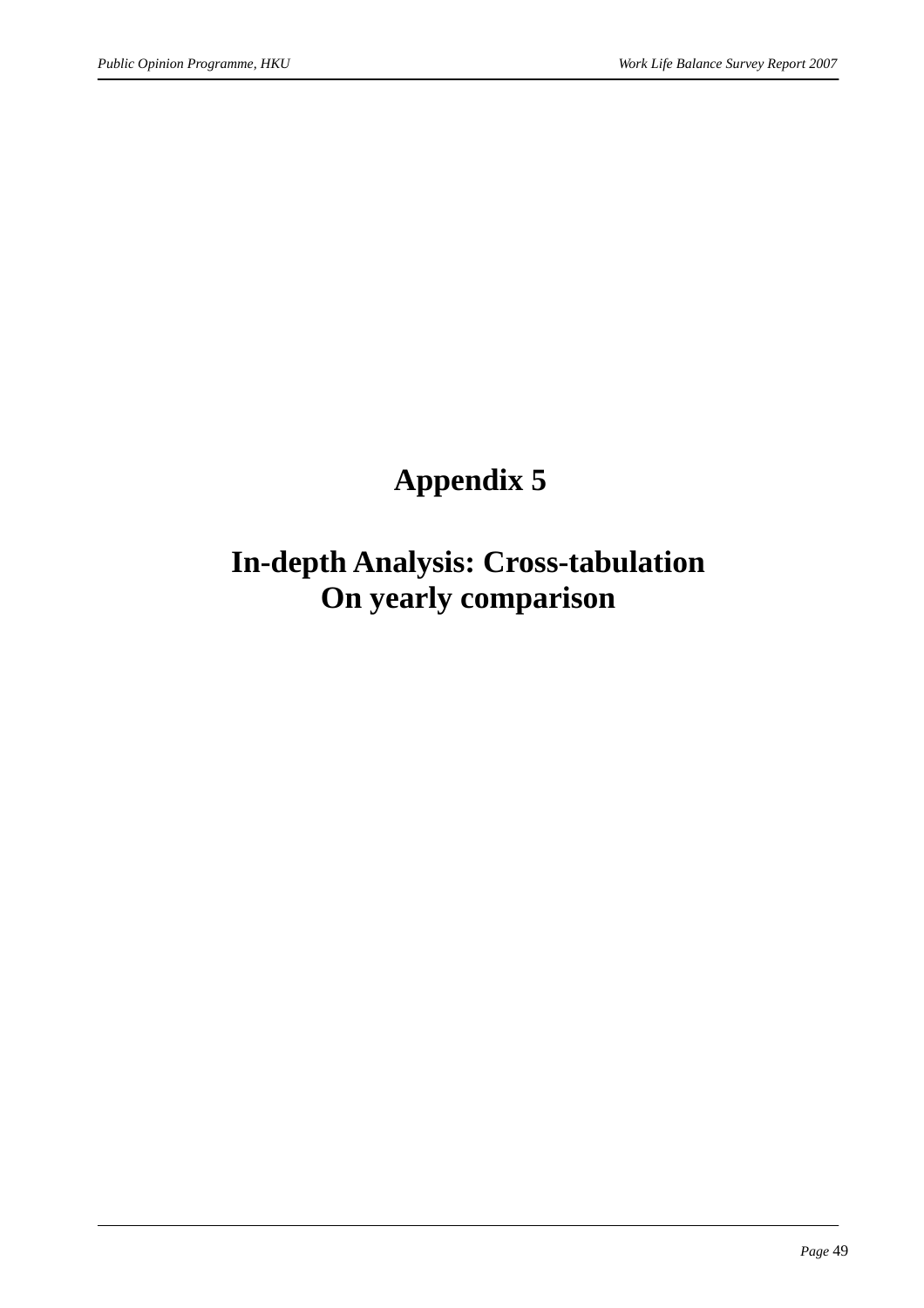#### **Note: The results of in-depth analyses described in this appendix should be read in addition to the analyses described in the research findings in the main part of this research report.**

#### **Cross-tabulation of Work Life Balance Challenges by Demographic Variables** *(The difference of the listed items are proved to be statistically significant.)*

All in all, the HK working population's WLB seems to have slightly improved in a way that both the required & actual working hours of the respondents were less than 2006; also significantly more companies have adopted 5-day work week.

Remarks: Yearly sub-group comparisons are included, while items marked with (^) are subject to a sub-sample size  $\leq 30$ . As the smaller the sample size, the larger the sampling error, findings of these items can be for rough reference only.

#### **A) Respondents' Work and Living Patterns**

#### **1. Contractual working hours per week**

- 1.1 Within the female\*\* group, the average contractual working hours per week reduced significantly from 46.4 hours to 44.2 hours. Significant more male\* (from 14% to 18%) and female\*\* (from 19% to 31%) were required to work 31-40 hours while fewer males (51% vs 44%) and females (53% vs 50%) were obligated to work "41-50 hours" when compared with last year's figures.
- 1.2 The mean of contractual working hours per week in "telecommunication"\*\*^ decreased notably from 44.8 hours to 41.7 hours. The proportion of respondents who were required to work for 31 to 40 hours a week in "bank and finance sector"\*, "commercial service"\*, "other personal services"\*\*, "telecommunication"\*^ and "wholesales/retail"\* surged over 10 percentage points when compared with last year, with that in "telecommunication" most considerable from 8% to 55%.
- 1.3 A significant drop (from 43.9 hours to 41.9 hours) in the average contractual working hours was observed in income group "HK\$ 30,001 40,000"\*. Within "HK\$10,000 or below", there was a surge (from 8% to 16%) in the percentage of people who were obligated to work for 31-40 hours a week.

#### **2. Actual working hours**

2.1 The average working hours per week in female\*\* group reduced notably from 51.3 hours to 47.5 hours. Within the female\*\* group, more respondents actually worked less than 30 hours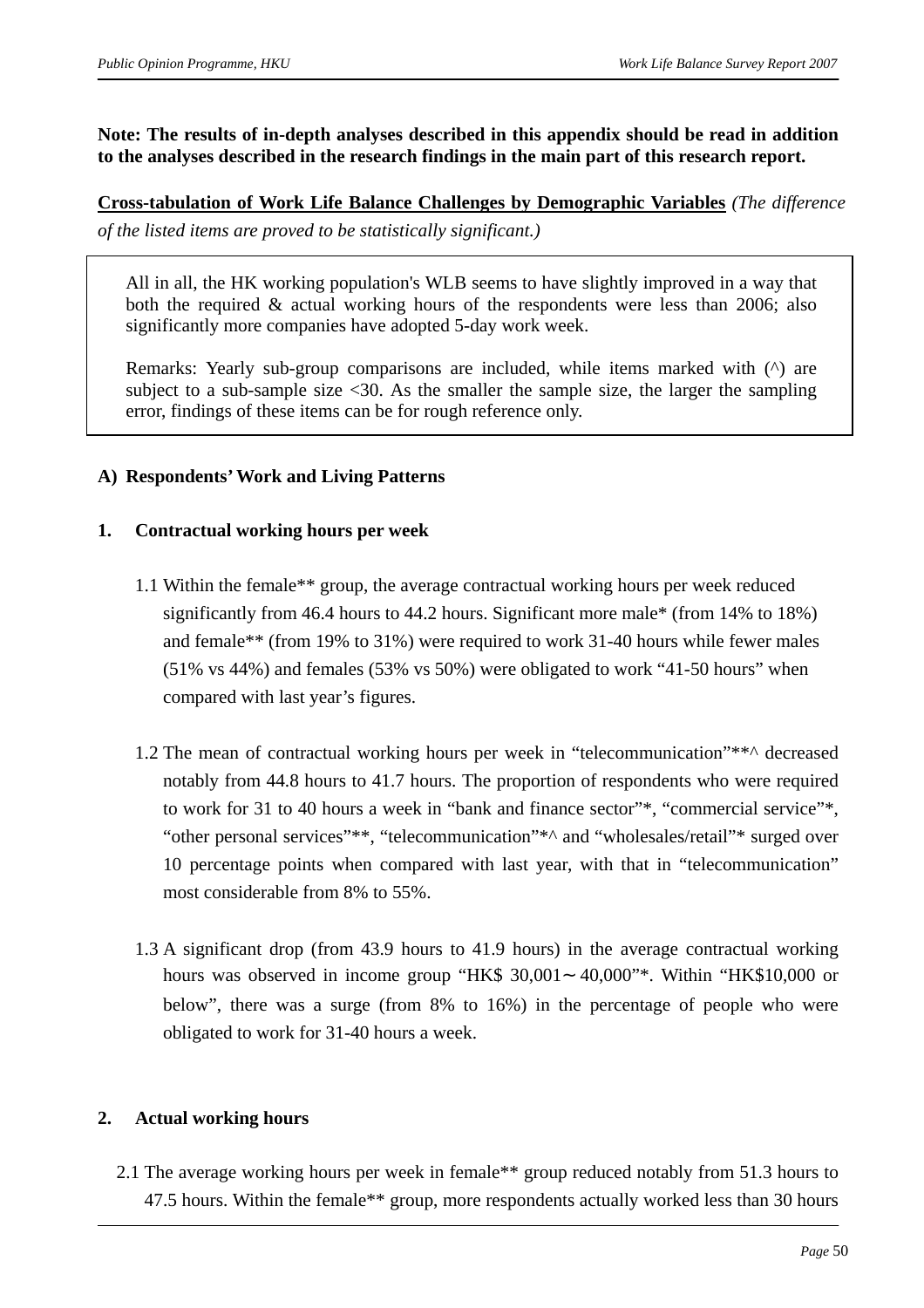(from 2% to 4%) and 31-40 hours (from 9% to 15%). On the other hand, fewer females actually worked for "51-60 hours" (from 23% to 20%) and "over 80 hours" (from 4% to  $0.4\%$ ).

- 2.2 Significant changes in the average working hours per week were observed within "commercial service"\*, "medical, hygiene and welfare sector"\*, "other personal services"\*\*, "property"\*^ and "wholesale/retail"\*, with that in "other personal services" being the largest from 64.6 hours to 49.3 hours. When compared with last year, more respondents in "import/export trade"\* worked for 31-40 hours (7% vs 22%) while a larger proportion of employees working in "other personal services"\*\* worked less than 30 hours (1% vs 11%) and 31-40 hours (5% vs 11%) coupled with a notable decrease in the percentage of "over 80 hours" (20% to 0%).
- 2.3 The average working hours in "HK\$10,000 or below"\*\* and "HK\$ 10,001 20,000"\*\* dropped significantly from 53.5 hours to 49.8 hours and from 51.0 hours to 48.3 hours respectively. Within "HK\$10,000 or below"\* group, the percentage of respondents working 31-40 hours increased remarkably from 6% to 12% coupled with decrements in "51-60 hours", "61-70 hours", "71-80 hours" and "Over 80 hours" of which the difference was the greatest (from 5% to 1%). A remarkable increase which accounted for 6 percentage points (From 9% to 15%) was also obtained within "HK\$ 10,001 20,000"\*.

#### **3. The number of paid annual leaves the respondents were entitled to have**

- 3.1 Both males\* (from 15.3days to 13.8 days) and females\* (15.3days to 14.0 days) enjoyed fewer paid vacation when compared with last year.
- 3.2 Significant decrements in the number of paid annual leave were obtained within "commercial service"\* and "other personal services"\*\*. The figure of the former industry dropped from 13.7 days to 11.0 days while that of the latter industry decreased from 12.3 days to 7.9 days.
- 3.3 When compared with last year, respondents with income "HK\$10,000 or below"\*, "HK\$ 10,001 20,000"\* and "HK\$ 30,001 40,000"\* enjoyed fewer paid vacation, with the decrements for "HK\$ 30,001 40,000" (from 24.2 to 18.6 days) being the largest.

#### **4. Preferred but realistic work-life ratio**

4.1 Regarding the preferred but realistic work-life ratio, significant changes were found in the female\*\* group. The percentage on work dropped from 61% to 59% while that on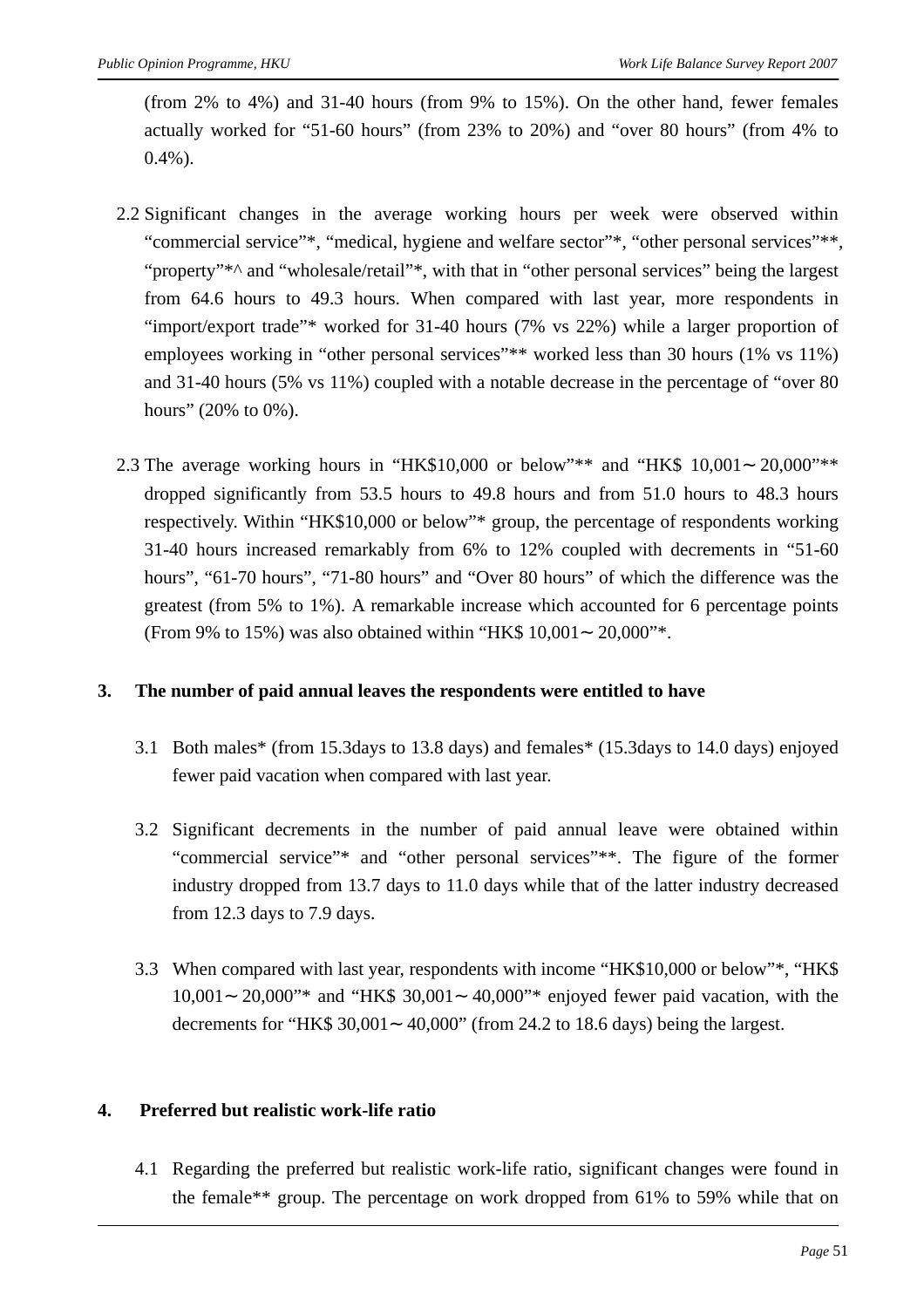private life increased from 39% to 41%.

4.2 The preferred but realistic ratio in "law, accountancy, professional information services"^\*\* encountered a significant change, with a decrement in the percentage on work (from 66% to 56%) and an increase in the proportion on private activities (from 34% to 44%).

#### **5. Actual work-life ratio**

- 5.1 Significant changes in the actual work-life ratio were observed in "insurance"^\* and "other personal services"\*. Within "insurance", the percentage on work (from 86% to 76%) and that on private life (from 14% to 24%) changed 10 percentage points, but in different directions (the former: up, the latter: down). Within "other personal services", the 5 percentage-point increment in the percentage on private activities (from 11% to 16%) was coupled with the decrement of the same magnitude in the proportion on work (from 89% to 84%).
- 5.2 The actual work-life ratio for respondents with "HK\$ 40,001 50,000"\* experienced a notable change, with a drop in the percentage on work from 85% to 79% and an increase in the percentage on private activities from 15% to 21%.

#### **B) Satisfaction with Work and Life and Importance of WLB**

#### **6. Most important factor that makes the respondents feel unhappy with their job**

- 6.1 Significant changes were observed within male\*\* and female\*\* groups. Within the male group, increases were found in almost all answer options other than "others" and "satisfied with my job", with the increment in "relationship with supervisors and colleagues" (from 19% to 23%) being the largest. Within the female group, more were unhappy with "pay benefits" (from 14% to 21%).
- 6.2 In light of industry, "pay benefits" increased significantly in "government/public affair"\*, "import/export trade"\*, "manufacturing industry"\*, "property"\*^ and "wholesale/retail"\*, in particular in "government/public affair" and "manufacturing industry". 10-percentage-point increments were obtained in the above two groups. On the other hand, there was a significant surge in "job responsibility/nature of the job" within "wholesale/retail", from 4% to 16%.
- 6.3 When it comes to the income group, "pay benefits" increased remarkably in "HK\$10,000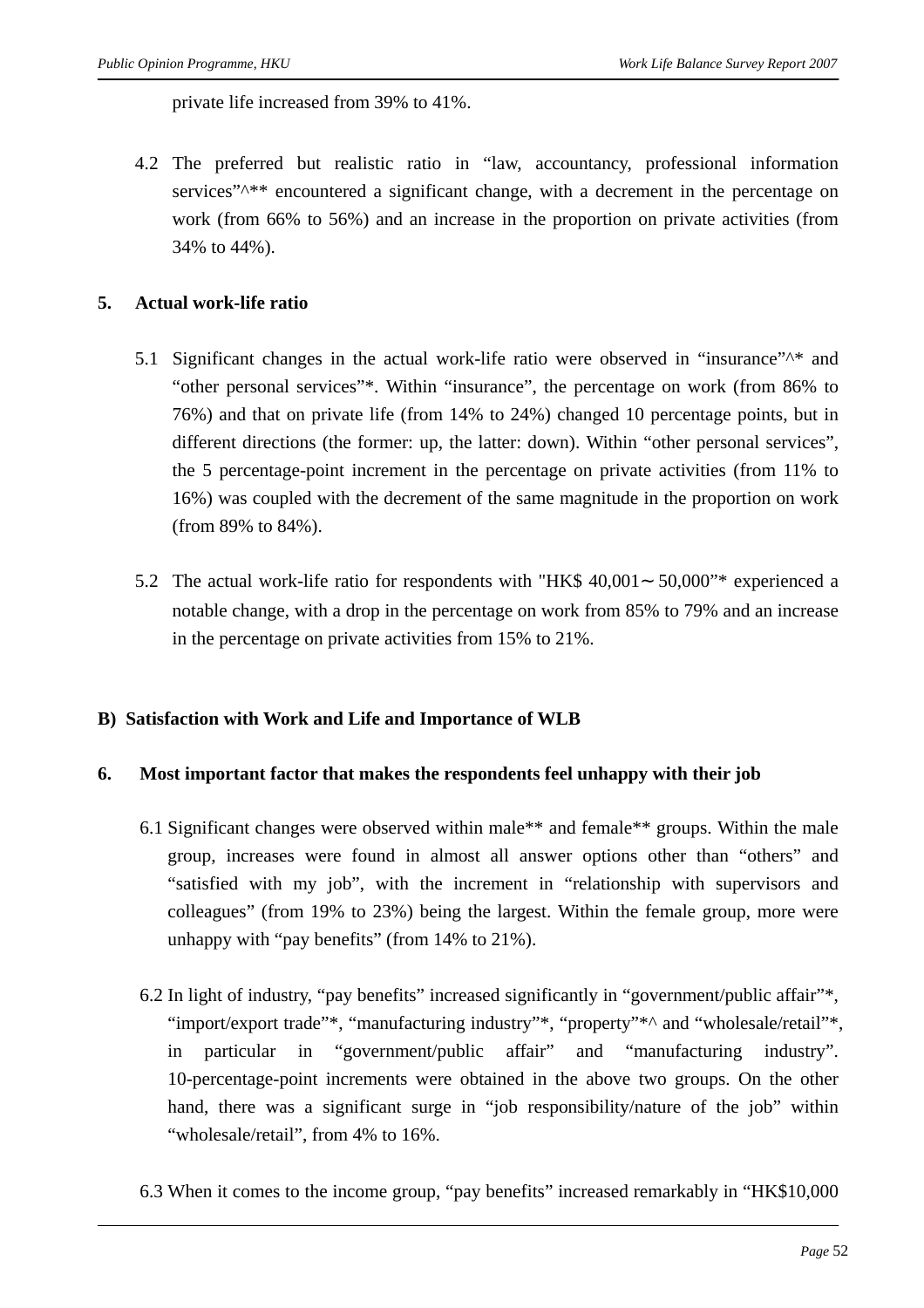or below"\*\* (18% vs 23%), "HK\$ 10,001 20,000"\*\* (22% vs 27%), and "HK\$ 20,001 30,000"\* (12% vs 19%).

#### **7. Comparison of WLB with last year**

- 7.1 Significantly fewer males\* (from 22% to 18%) and females\* (from 27% to 20%) thought their WLB became worse.
- 7.2 Significant changes were obtained in "banks and finance sector"\* and "commercial service"\*\*. The increase in the positive figure ("banks and finance sector": from 21% to 33% and "commercial service: from 14% to 24%) was coupled with the notable decrease in the "worse" figure ("banks and finance sector": from 27% to 19% and "commercial service": from 28% to 9%).
- 7.3 The "worse" figure reduced significantly to less than 20 percentage points in "HK\$10,000 or below"\* (from 23% to 17%), "HK\$ 10,001 20,000"\*\* (from 23% to 19%) and "HK\$ 20,001 30,000" groups\* (29% to 19%).

#### **C) Problems Facing in terms of WLB and Desired Solutions**

#### **8. Most difficult work life balance challenge**

- 8.1 Significantly more males\*\* (13% vs 19%) and females\* (16% vs 18%) chose "financial well-being/wealth management" as the most difficult WLB challenge.
- 8.2 Significant changes were observed in "law, accountancy, professional information services"\*^ and "transportation industry"\*. Within the "transportation industry", there was a remarkable jump in "financial well-being/wealth management" (from 12% to 33%).
- 8.3 The percentage of "financial well-being/wealth" surged within "HK\$10,000 or below"\* (from 15% to 21% ) and "HK\$ 10,001 20,000"\*\* (from 15% to 21%).

#### **9. Problems brought by a disturbed WLB**

9.1 Significantly more females\*\* chose "I do not have time staying with my partner and family" (36% to 46%) and "I do not have any private time for recreation activities or sports at all" (from 28% to 38%).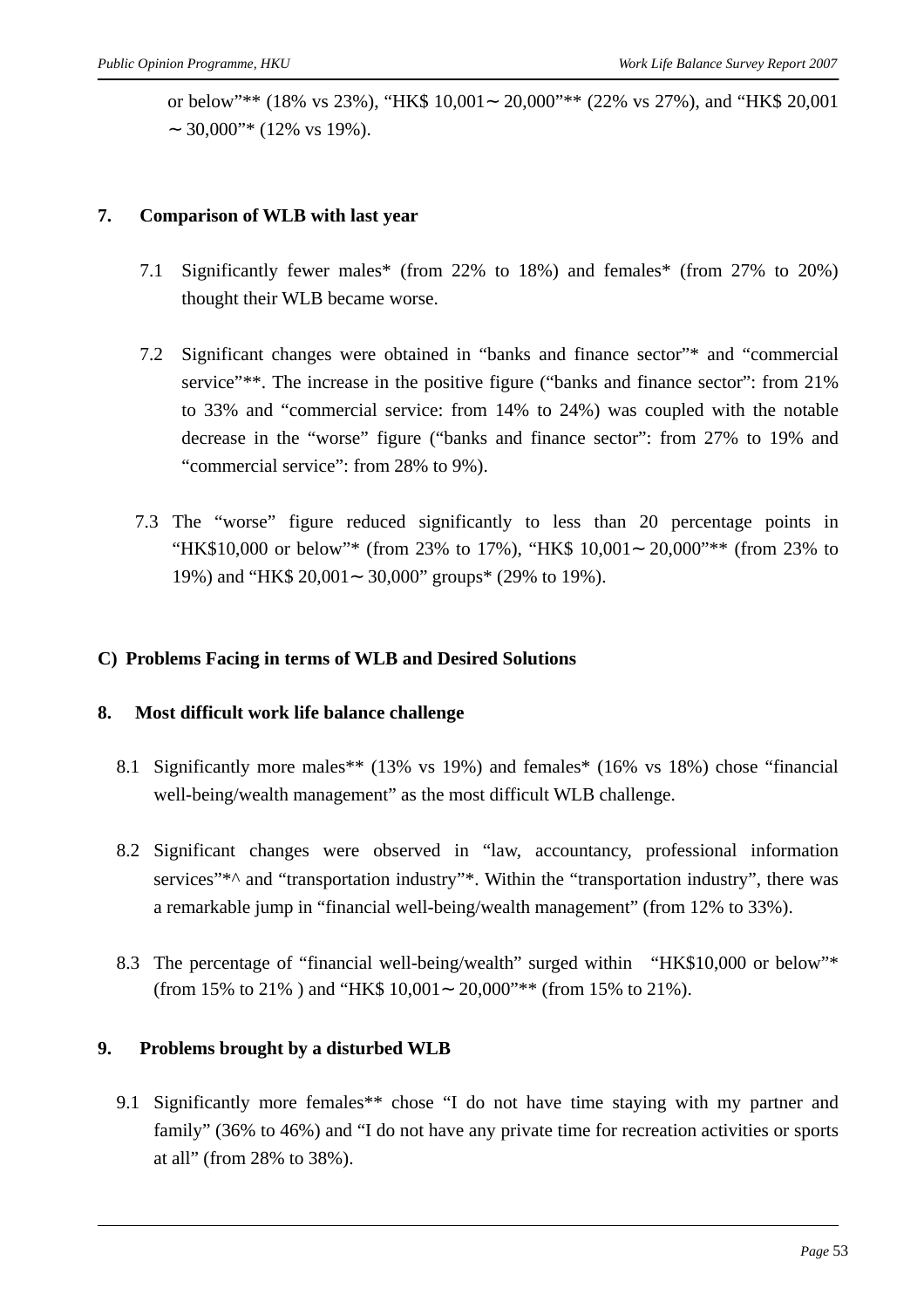- 9.2 When compared with last year's findings, a larger proportion of respondents opted for "I do not have any private time for recreation activities or sports at all" within "law, accountancy, professional information services"\*^, "media"\*\*^, "oil, energy, resources and utilities"\*\*^ and "wholesale/retail"\*\*, with the increment in "oil, energy, resources and utilities" (10% to 50%) being the largest. Meanwhile, significantly more people chose "I do not have time staying with my partner and family" within "import/export trade"\*, "media"\*\*^, "telecommunication"\*\*^, "warehouse duties"\*\*^ and "wholesale/retail"\*\* and the increase in "warehouse duties" was the greatest (14% to 50%).
- 9.3 The proportion of respondents who chose "I do not have any private time for recreation activities or sports at all" and "I do not have time staying with my partner and family" increased notably in both "HK\$ 30,001 40,000"\*\* (recreation: from 28% to 51%; family: from 40% to 52%) and "HK\$ 50,001 or above"\* (recreation: from 23% to 30%; family: 36% to 44%).

#### **10. 5-day work**

- 10.1 Significantly more females\* (from 31 % to 39%) were now working five days a week than last year.
- 10.2 When compared with last year, more respondents in "banks and finance sector"\*\* (from 52% to 76%) and "government/public affairs"\*\* (from 47% to 73%) were enjoying 5-day work.
- 10.3 A larger proportion of respondents with income "HK\$10,000 or below"\* (from 10% to 18%) and "HK\$ 50,001 or above"\* (from 52% to 72%) worked for 5 days a week when compared with the previous survey.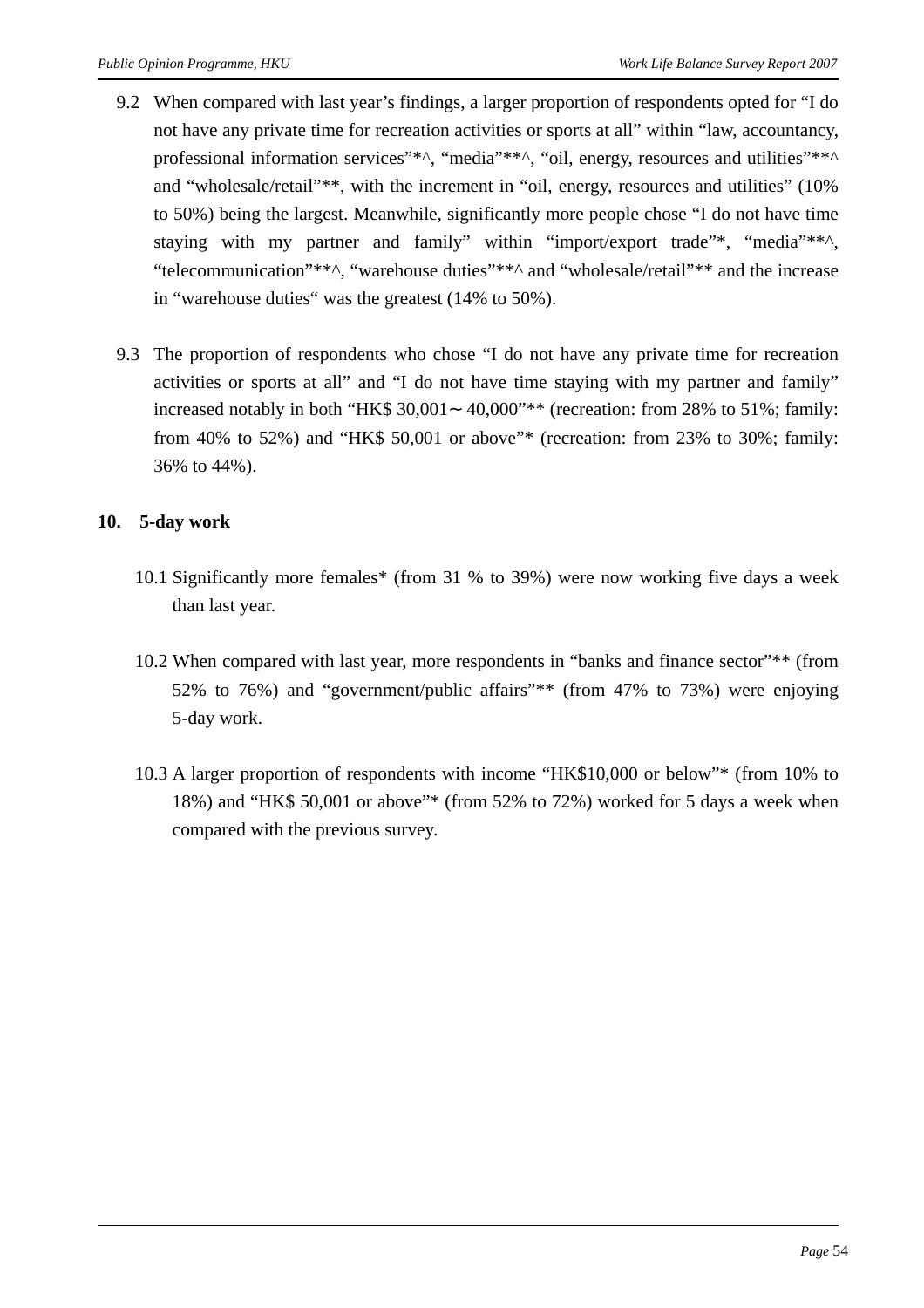**Appendix 6** 

**Bilingual Questionnaires**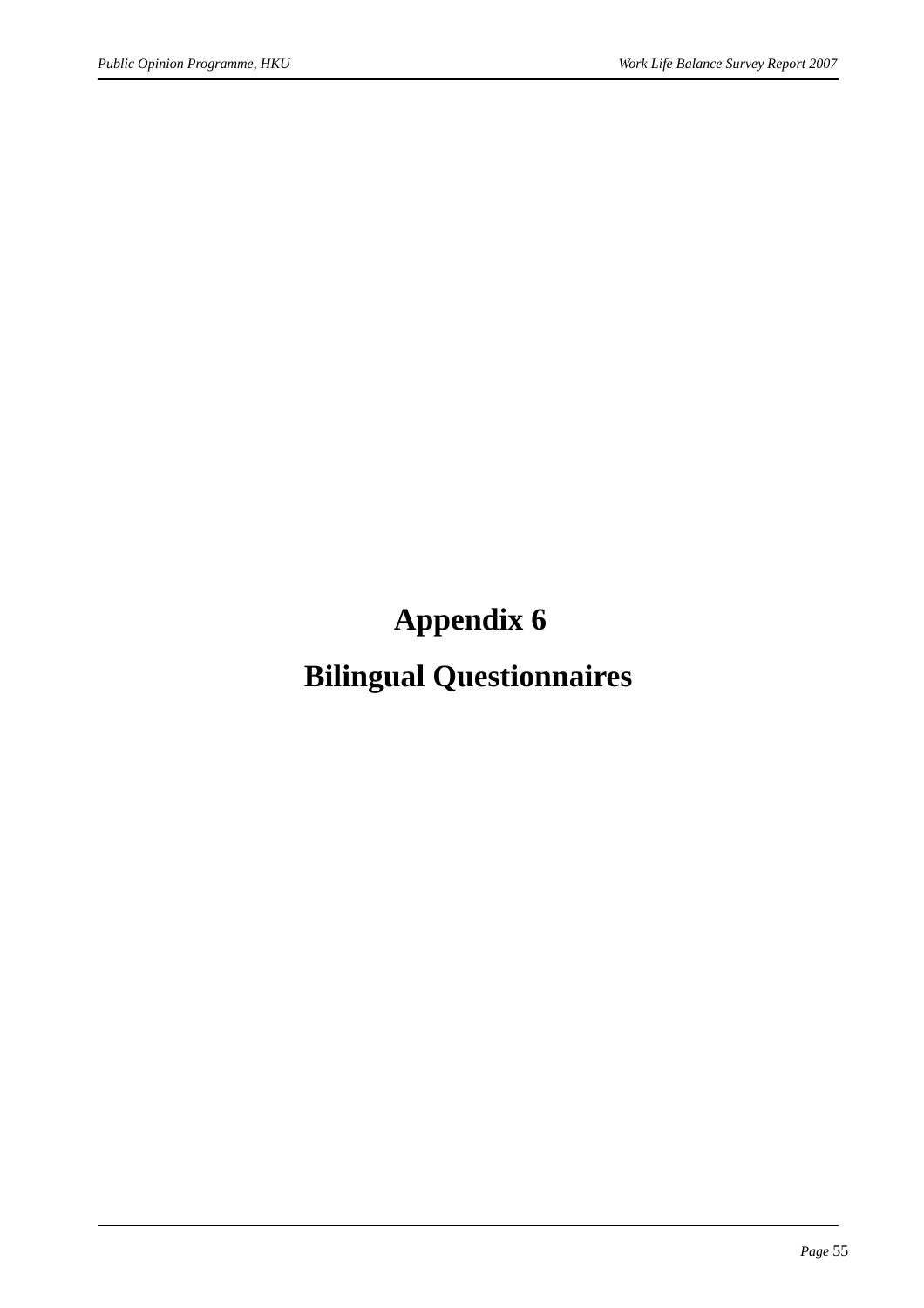# **Work Life Balance Survey of the Hong Kong Working Population 2007**

**Questionnaire (English)** 

**Final Draft** 

16 July 2007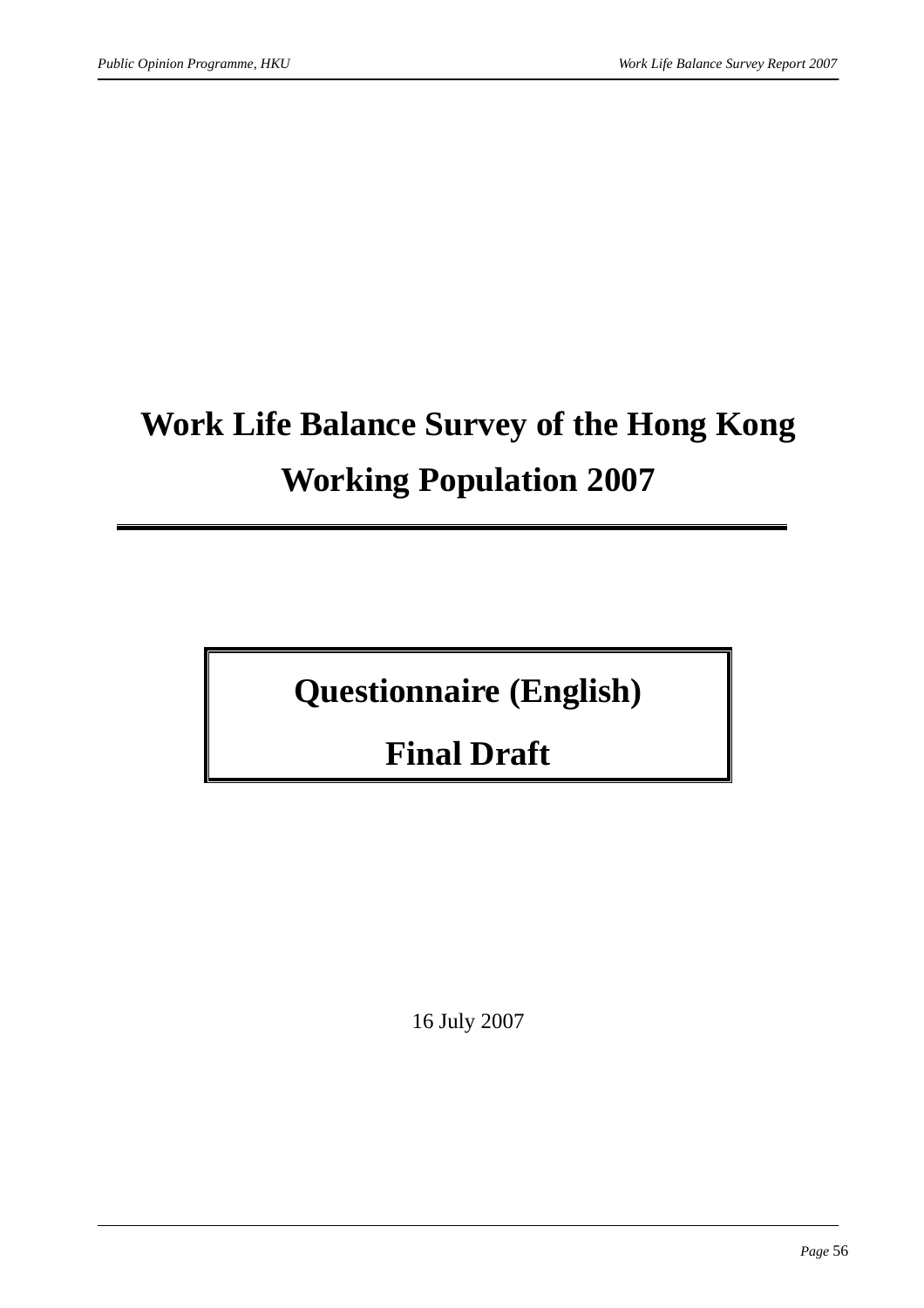#### **Part 1 Introduction**

Good evening, sir/madam, this is Mr/Ms X, an interviewer from the Public Opinion Programme of the University of Hong Kong. We would like to ask for your opinion on some work life issues which would only take you a couple of minutes. Please be rest assured that your phone number is randomly selected by our computer and your information provided will be kept strictly confidential.

- (R1) Verification of telephone number
- (R2) Living district
- (R3) Household size

The target of this interview is **full time worker of age 15 or above who speak Cantonese, English or Mandarin**.

#### **Part 2 Selection of Respondents**

(S1) Is there any full time worker in your household of age 15 or above? Since we need to conduct random sampling, if there is more than one available, I would like to speak to the one who will have his / her birthday next. (If the target is not available at the moment, make an appointment to recall.)

Yes No Refuse to answer Terminate interview, skip to end.

(S2) Are you currently working full time? (Interviewers read out: "Full time workers" can be defined as those who work at least 5 days a week, or total working time not less than 40 hours a week.)

| Yes              |  |                                   |
|------------------|--|-----------------------------------|
| N <sub>o</sub>   |  |                                   |
| Refuse to answer |  | Terminate interview, skip to end. |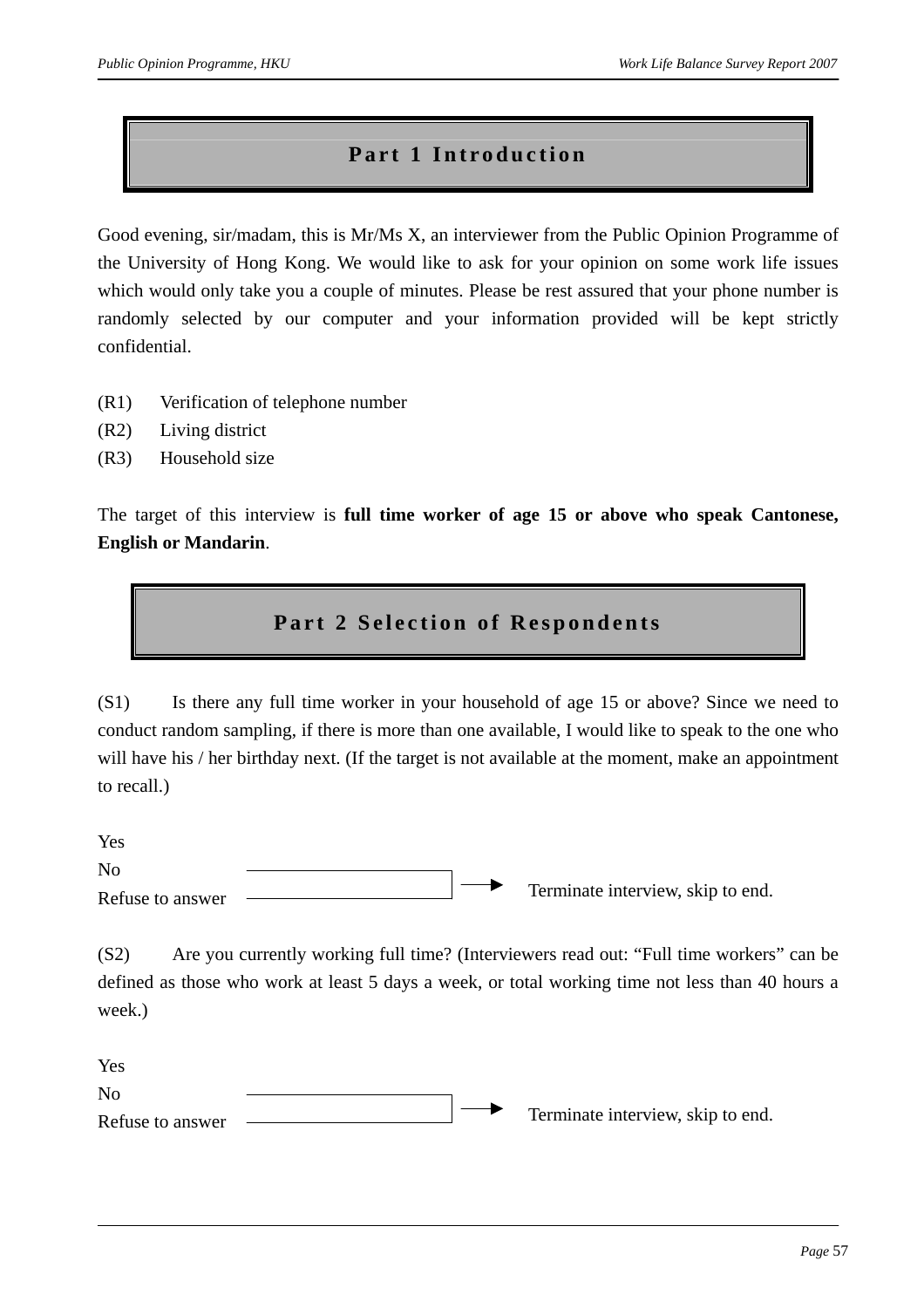### **Part 3 Opinion Questions**

*Respondents' Work and Living Patterns* 

[Q1] How many hours a week are you REQUIRED to work for your full time job, according to your employment contract?

hours (Insert exact figures) Self-employed: no required working hours specified Don't know / forgot Refuse to answer

[Q2] Take the last month as an example, how many hours a week do you ACTUALLY work on average for your full time job?

hours (Insert exact figures) Don't know/Hard to say Refuse to answer

[Q3] Take the last month as an example, how often do you have over-time work for your full time job? (Interviewers to read out first 4 answers)

Nearly everyday Quite often, 3-4 days a week. Occasionally, 1-2 days a week. Never (Skip to Q5) Others (Please specify) Don't know/Hard to say (Skip to Q5) Refuse to answer (Skip to Q5)

[Q4] [Only for those who have worked over-time] Why do you have to work over-time? (Interviewers to read out each answer, order to be randomized by computer, multiple responses allowed) [Interviewers read out: I am going to read out a few options, and you can choose multiple answers]

I enjoyed working over-time. I do not want to go home. A request ordered by the senior manager/boss. I do not want to be seen as the first person to leave the office. I cannot leave the office before my boss. I have too much work to do, and I have to keep up with the workload. Working long hours is the only way to get promotion. I have to support my co-workers. I want to show my commitment and industrious performance to my boss/company. Others (Please specify) Refuse to answer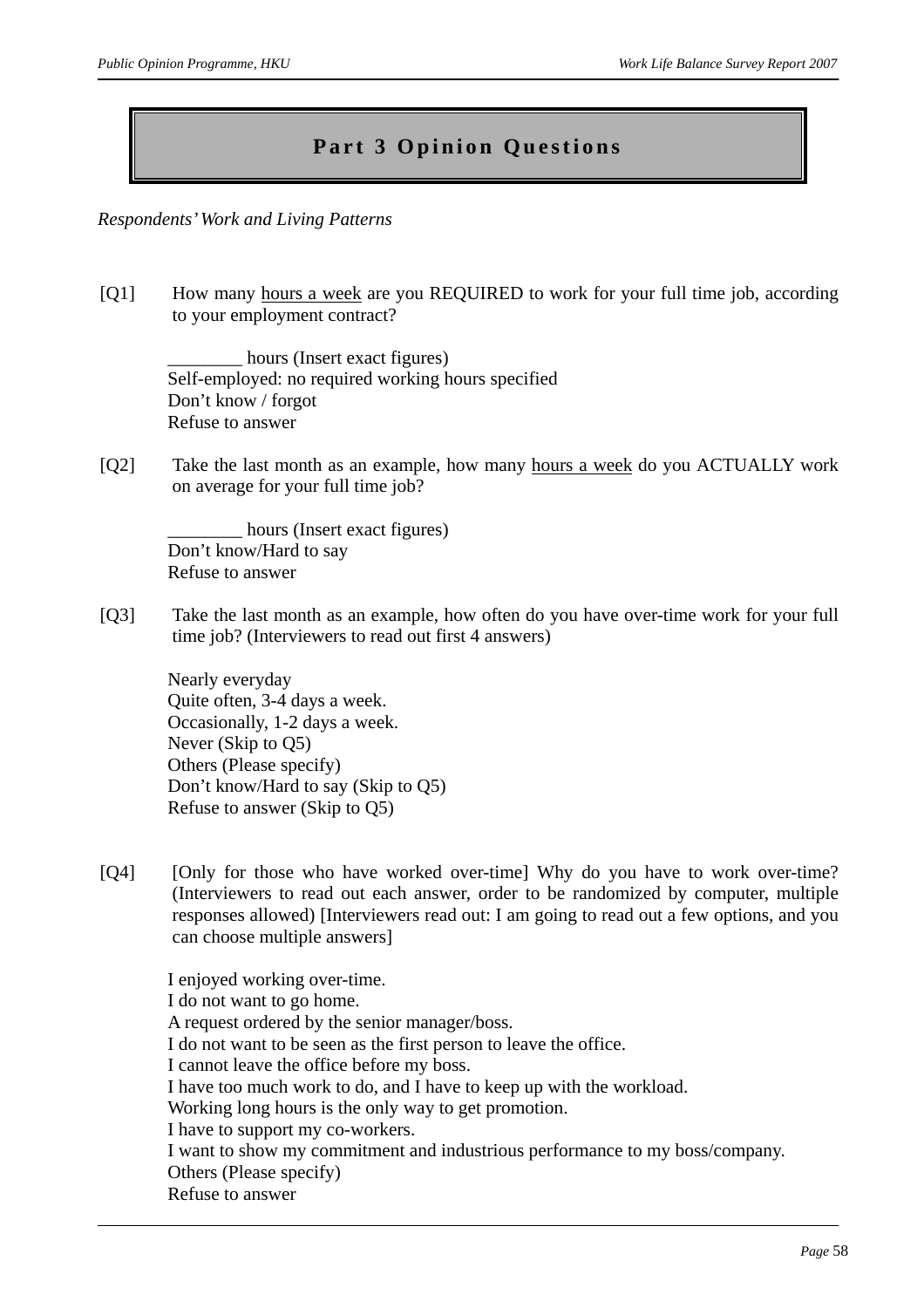[Q5] How many days of paid annual leave(s) or paid vacation day(s) per year are you ENTITLED to at your workplace for your full time job?

days (Insert exact figures) Not fixed, because I am self-employed. No paid annual leave/paid vacation days. Others (Please specify) Don't know/Hard to say Refuse to answer

[Q6] How often do you take ALL your entitled annual leave each year?

Always Usually Rarely Never Don't know/Hard to say Refuse to answer

[Q7] Take the last month as an example, how many hours a week do you ACTUALLY spend on doing some personal or private activities, like meeting friends and engaging in activities for leisure such as sports and traveling?

hours (Insert exact figures) Don't know/Hard to say Refuse to answer

[Q8] In your view, what would be the PREFERRED but REALISTIC ratio between the time you want to spend on working and the time you want to spend on personal or private activities? Please based on your realistic number of working hours and exclude sleeping time (the ratio must add up to 100%)

\_\_\_\_\_\_% on work and \_\_\_\_\_\_% on private life Don't know/Hard to say Refuse to answer

#### *Satisfaction with Work-Life Balance*

[Q9] Which of the following is the most important factor that makes you feel unhappy with your job? (Read out each answer, order to be randomized by computer, single response only) [Interviewers read out: I am going to read out a few options, and you can choose one answer only]

Working hours Workload Relationship with supervisors and colleagues Pay benefits Job responsibility/Nature of the job Location of the workplace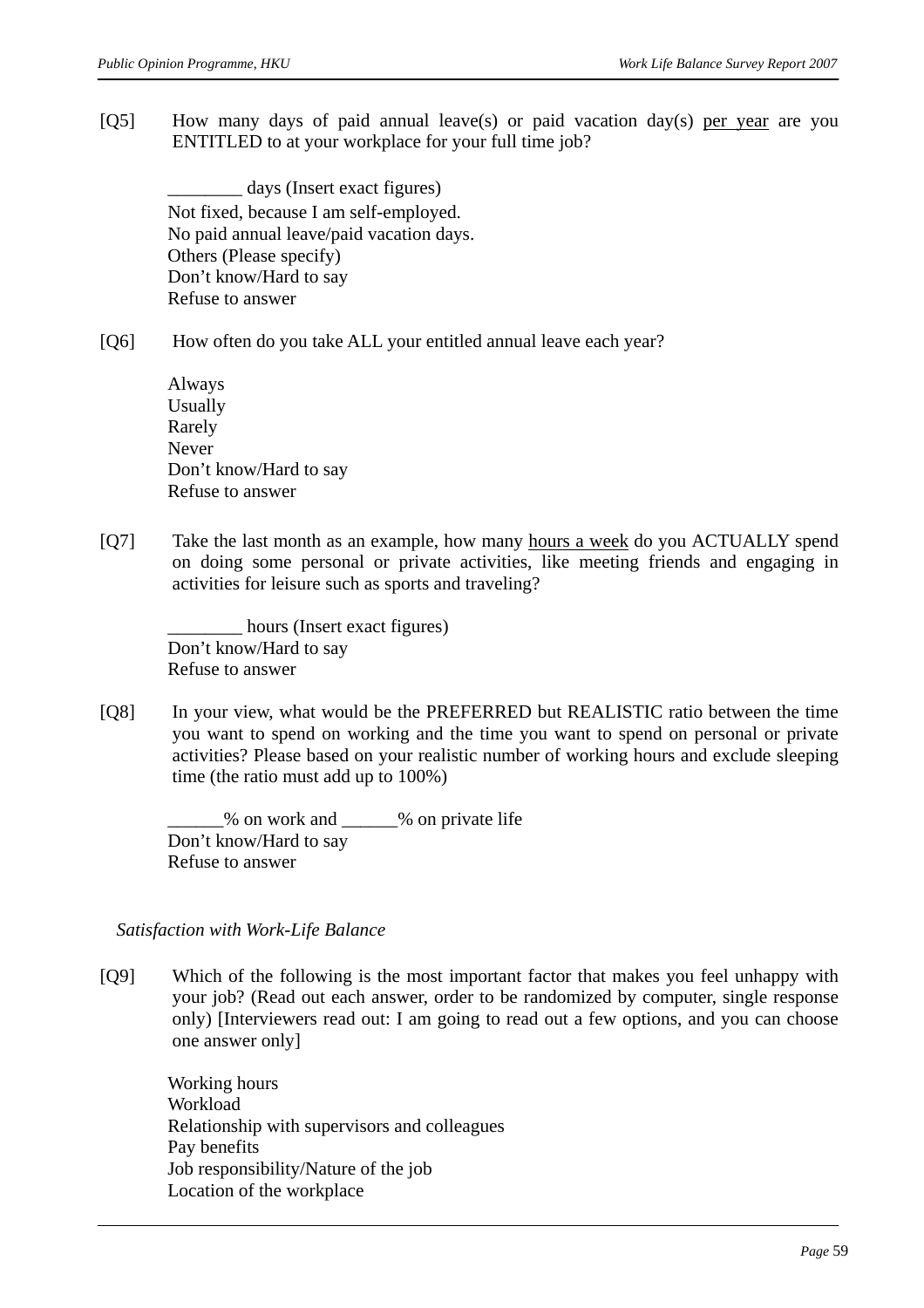Friendliness of working environment I am happy and satisfied with my job Others (Please specify) Don't know/Hard to say Refuse to answer

[Q10] To what extent do you think your current routine full time work and private life are balanced? (Interviewers probe degree of balance)

> Very balanced Quite balanced Half/half Not quite balanced Not balanced at all Don't know/Hard to say Refuse to answer

[Q11] Has your work life balance become better, worse or remained unchanged as compared with last year?

> Better Worse More or less the same/Unchanged Don't know/Hard to say Refuse to answer

[Q12] In terms of the effort and resources required to balance work and life, how much effort do you think your WORKPLACE/BOSS has/have paid to promote work-life balance? Please use a scale of 0-10 to measure it, with 0 representing no effort at all, 10 representing all possible efforts have been made, and 5 being half-half.

> \_\_\_\_\_\_\_\_\_(Exact figure from 0-10) Don't know/Hard to say Refuse to answer

*Problems Facing in terms of Work-Life Balance and Desired Solutions* 

[Q13] Using 0-10 again, how much have YOU achieved in terms of an ideal work-life balance? 0 represents the worst case possible, 10 represents already ideal, and 5 being half-half.

> $(Exact figure from 0-10)$ Don't know/Hard to say Refuse to answer

[Q14] Which of the following would you consider to be the most difficult work life balance challenge for yourself? (Read out each answer, order to be randomized by computer, single response only) [Interviewers read out: I am going to read out a few options, and you can choose one answer only]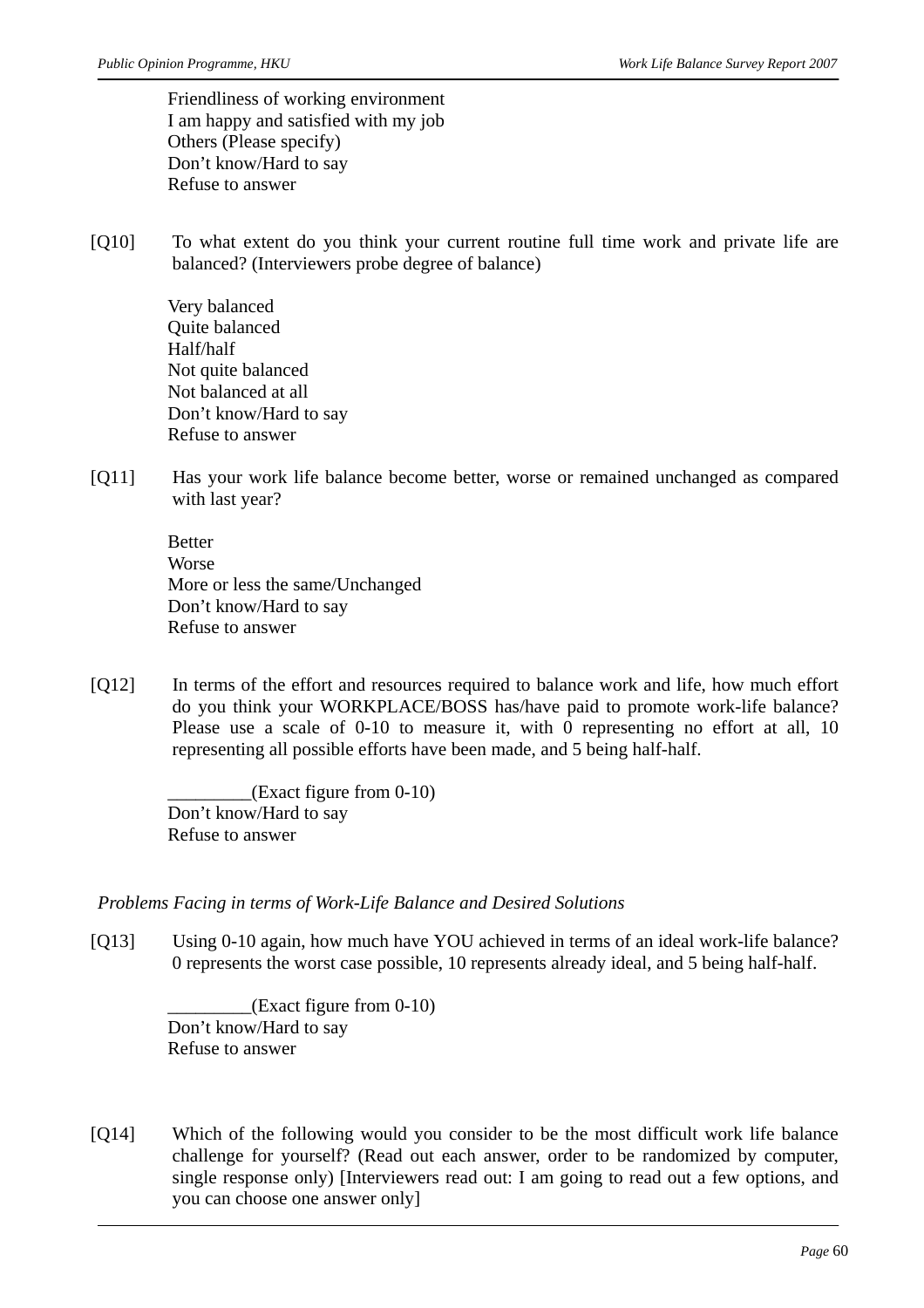- Job security Long working hours Lack of flexibility in working hours Work location Leader's attitude Peer pressure and competition among colleagues Personnel changes Taking care of children or family members Not enough time for exercise and re-education Financial well-being / Wealth management I do not find work life balance is a challenge to me Others (Please specify) Don't know/Hard to say Refuse to answer
- [Q15] Do you think the latest technology has positive or negative impact to your work-life balance?

Positive Negative Neutral / No impact at all Don't know/Hard to say Refuse to answer

[Q16] Have you ever encountered any of the following problems due to a disturbed work-life balance? (Read out each answer, order to be randomized by computer and multiple responses allowed) [Interviewers read out: I am going to read out a few options, and you can choose multiple answers]

> Productivity and work quality has reduced dramatically due to long working hours. Prolonged fatigue level, sleepiness and extreme tiredness. I get physically sick easily and frequently due to heavy workload. I do not have any private time for recreation activities or sports at all. My work has affected my relationship with my friends. I don't have time staying with my partner and family. I feel stressed out, depressed and exhausted after work. Work pressure creates insomnia and poor diet None of the above Don't know/Hard to say Refuse to answer

[Q17] In order to help you achieve a better work-life balance, which of the following work facilities/arrangements would you desire MOST? (Read out each answer, order to be randomized by computer, single response only) [Interviewers read out: I am going to read out a few options, and you can choose one answer only]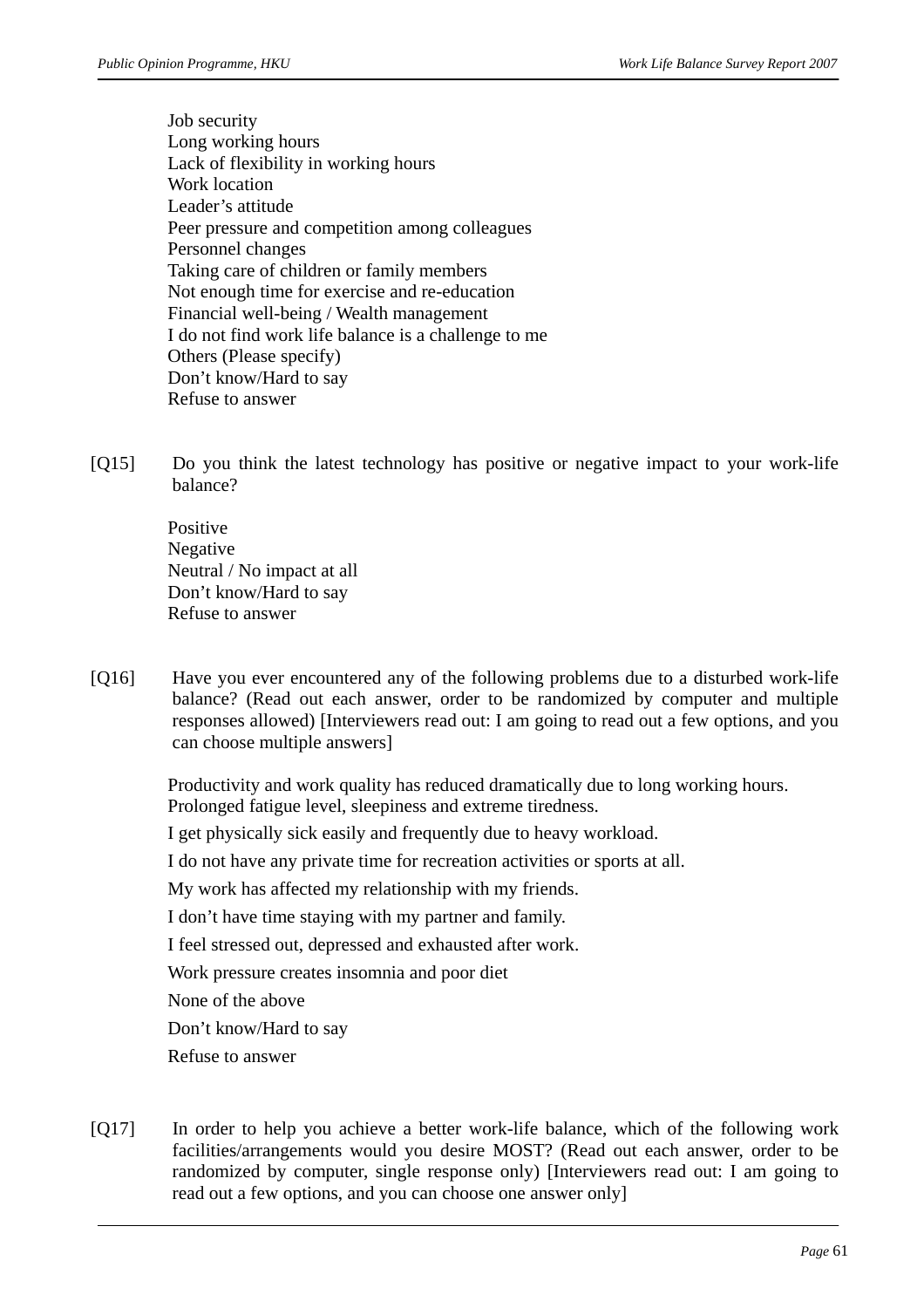Flexible working time 5-day work week Option to work from home sometimes Free sports facilities Crèche facilities/Child care Work support services (e.g. employee counseling scheme, stress management training) Paternity leave Longer maternity leave Job-share Career breaks More paid annual leave Others (Please specify) Don't know/Hard to say Refuse to answer

[Q18] How beneficial it is to your work-life balance if your line manager and other senior executives could set an example, e.g. by leaving office on time every day and taking their annual leaves each year? (Interviewers probe degree of importance)

> Very beneficial Quite beneficial Half/half Not quite beneficial Not beneficial at all Don't know/Hard to say Refuse to answer

[Q19] Is your company adopting or thinking of adopting a 5-day work week? [If yes, interviewers probe whether the company has already adopted or thinking about it only]

> Yes – already adopted Yes – thinking No Don't know/Hard to say Refuse to answer

[Q20] Would you consider leaving Hong Kong in order to try to achieve a better work-life balance?

> Yes No Don't know/Hard to say Refuse to answer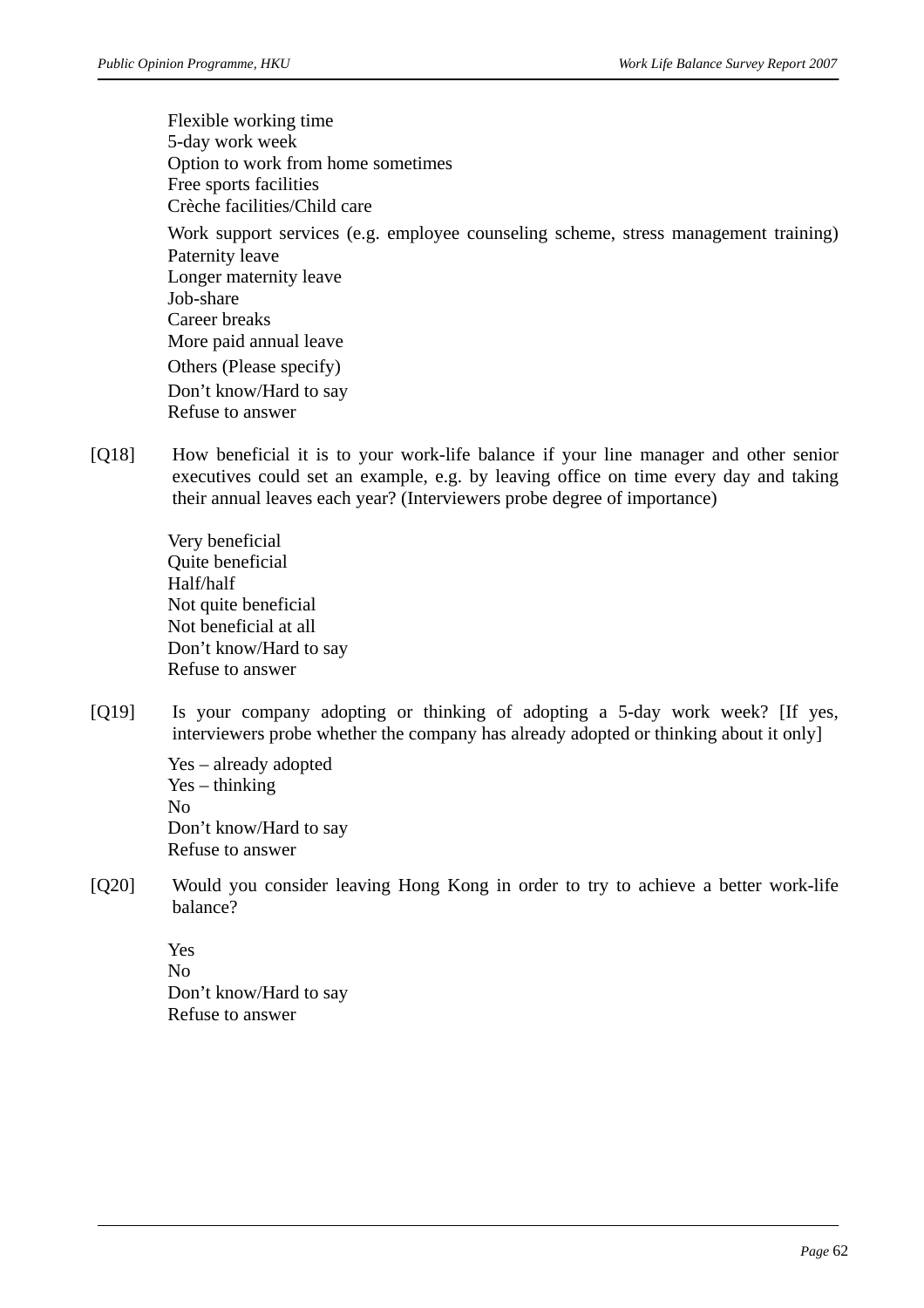#### **Part 4 Demographics**

We would like to ask you some personal information for further analyses.

(DM1) Gender

Male Female

(DM2a) Age

\_\_\_\_\_ (Exact age) Do not want to tell

(DM2b) For those who do not want to tell their exact age Age interval (Interviewer can read out the intervals)

15-19 20-24 25-29 30-34 35-39 40-44 45-49 50-54 55-59 60 years old or above Do not want to tell

#### (DM3) Education Attainment

Primary school or below Secondary school Matriculated Tertiary, non-degree course Tertiary, degree course Master's degree Doctor's degree Refuse to answer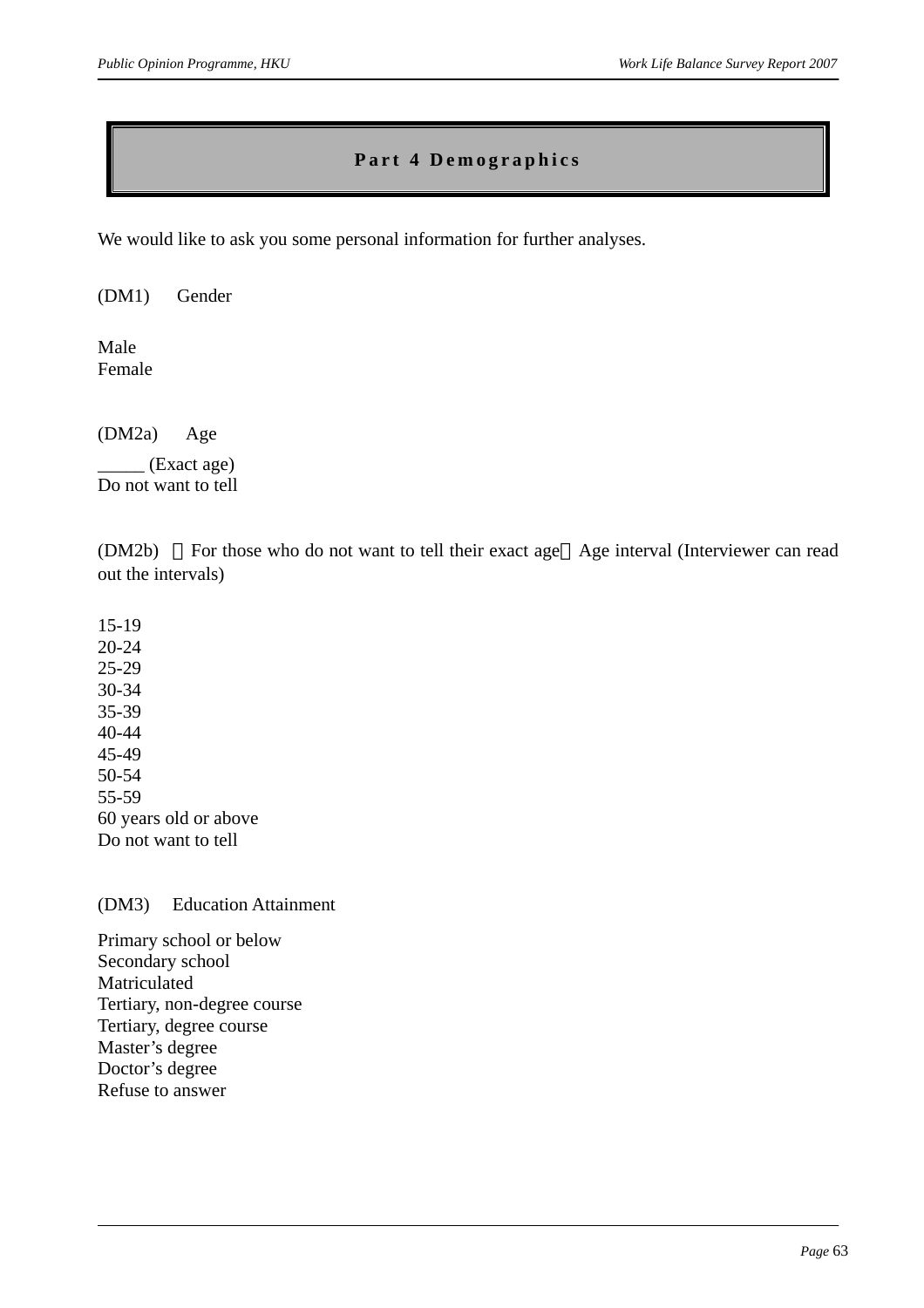(DM4) Position (Pls refer to attached "occupation" sheet for detailed categorizations)

#### *White collar:*

Professional / Manager / Executive Trader / Proprietor Office: skilled Office: unskilled *Blue collar:*  Factory/Shop/Outdoor: skilled Manual worker Factory/ Shop/Outdoor: unskilled Manual worker Refuse to answer

#### (DM5) Industry

Banks and Finance Sector Commercial Service Construction Industry Education Film / Entertainment Industry Government / Public Affairs Import / Export Trade Information Technology (IT) Insurance Law, Accountancy, Professional Information Services Manufacturing Industry Media Medical, Hygiene and Welfare Sector Oil, Energy, Resources and Utilities Other Personal Services Property Restaurants / Hotels Telecommunication Transportation Industry Warehouse Duties Wholesale / Retail Others (Please specify) Refuse to answer

(DM6) Your martial status is: Single response

Single (Skip to (DM8)) Married Divorced/Widow Refuse to answer

(DM7) Do you have children? If yes, how many?

Yes, child(ren) No children Refuse to answer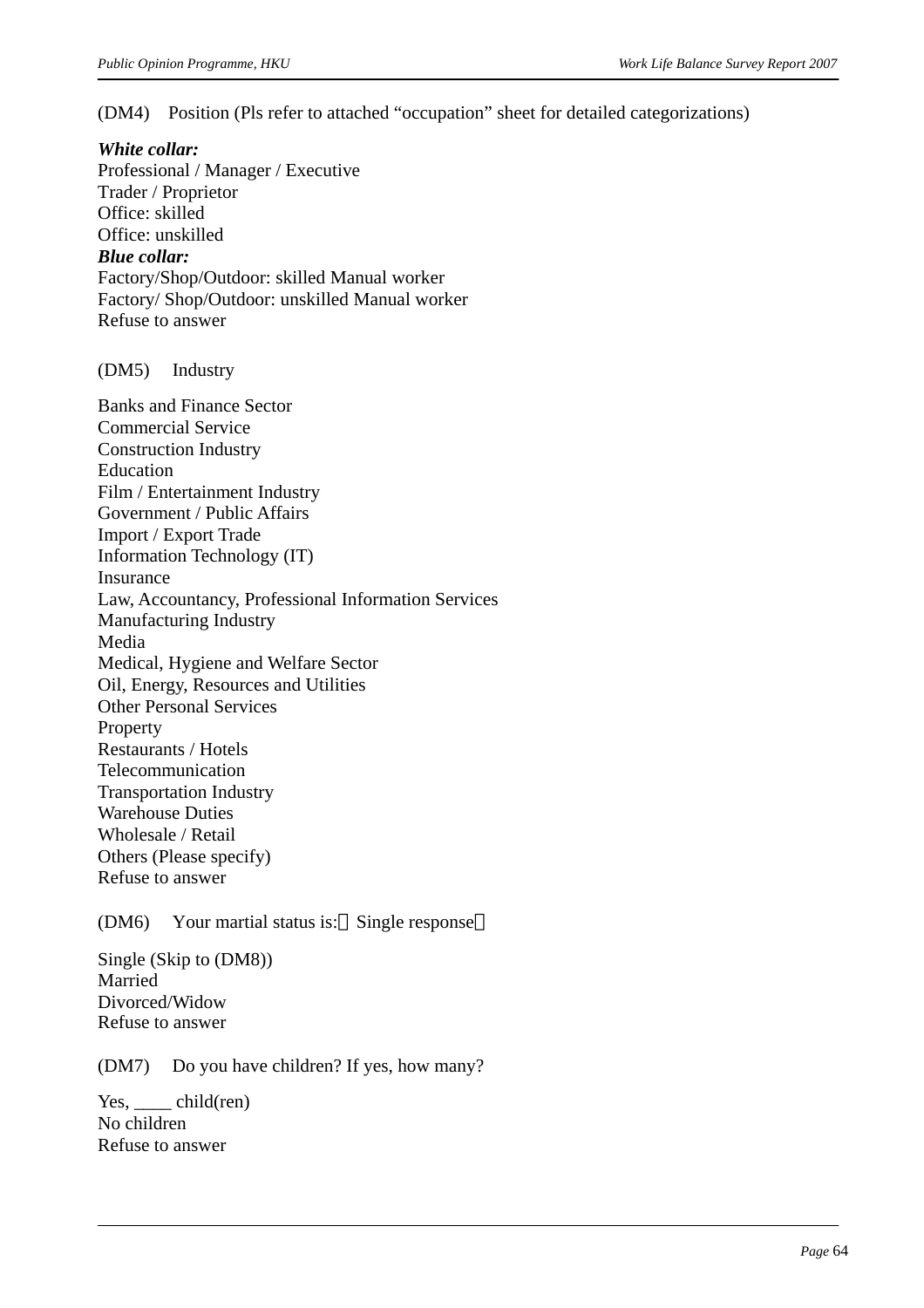(DM8) Your personal monthly income, including bonus, is…?

HK\$ 10,000 or below HK\$ 10,001 20,000 HK\$ 20,001 30,000 HK\$ 30,001 40,000 HK\$ 40,001 50,000 HK\$ 50,001 or above Refuse to answer

*Thank you for your time. If you have any questions regarding this interview, you can contact our supervisor Louise Pun at xxxx-xxx or call xxxx-xxxx during office hours to verify this interview's authenticity and confirm my identity.* 

### \*\*\*\*\* **End of questionnaire** \*\*\*\*\*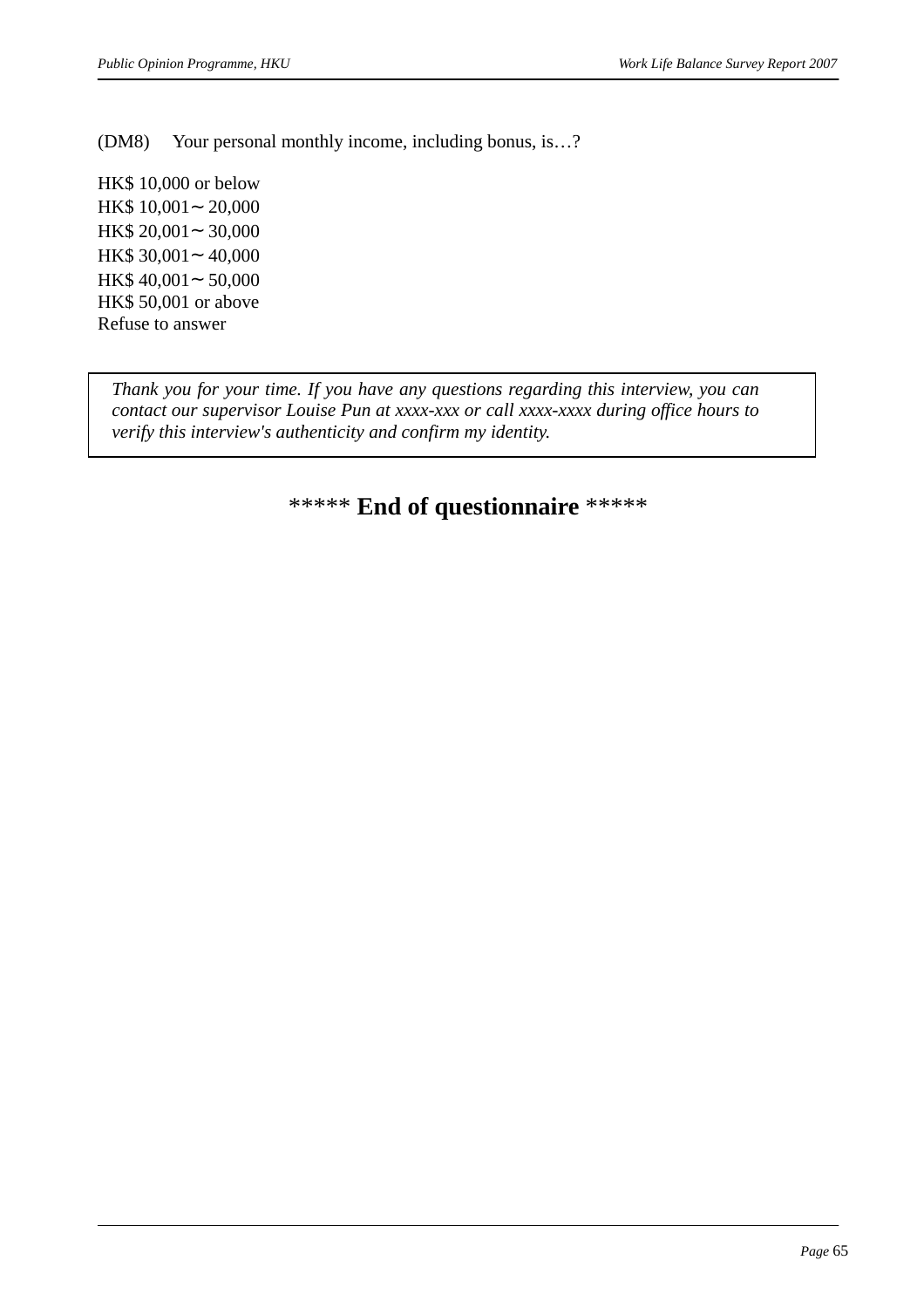# 香港在職人士的生活及工作平衡調查 **2007**

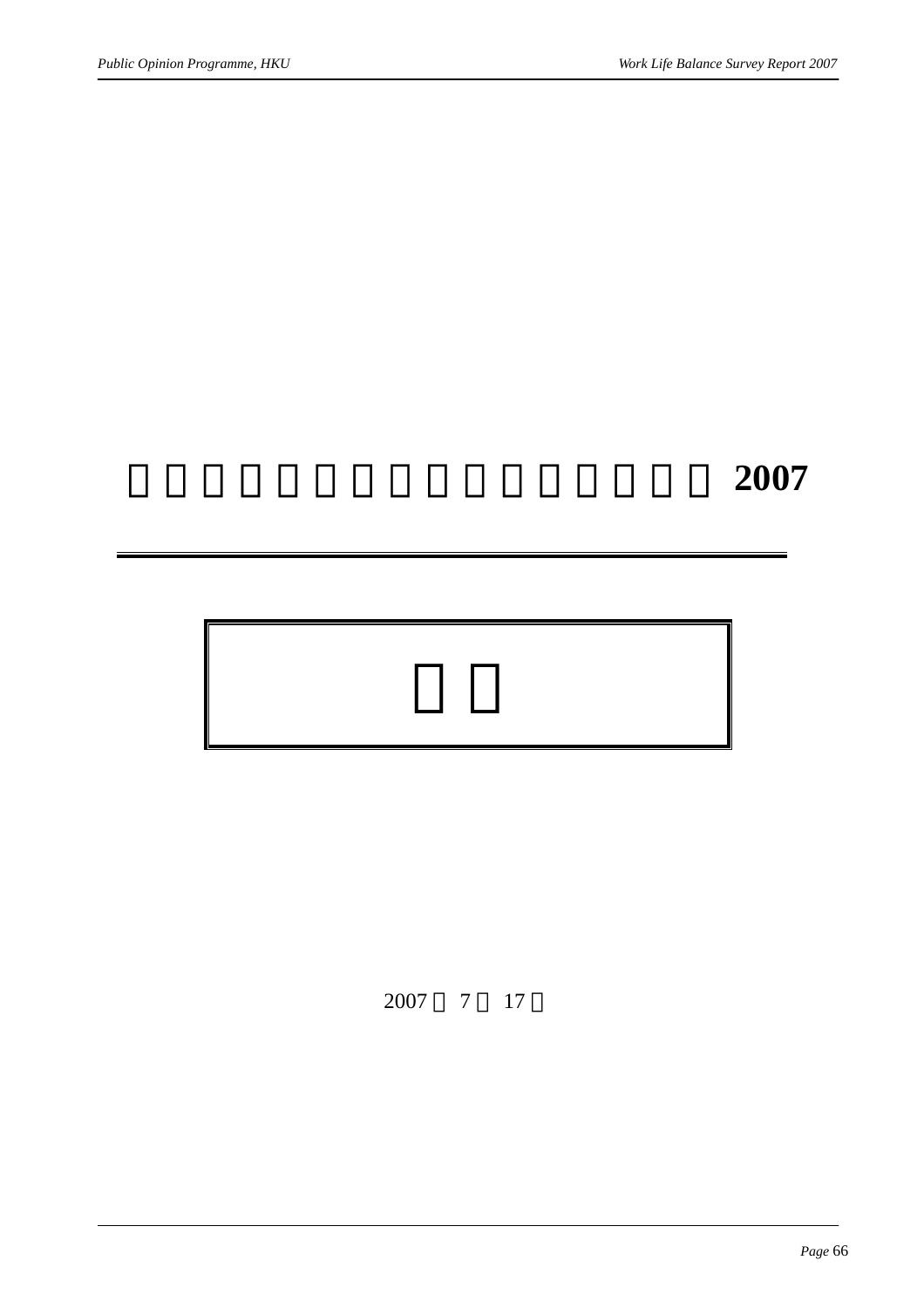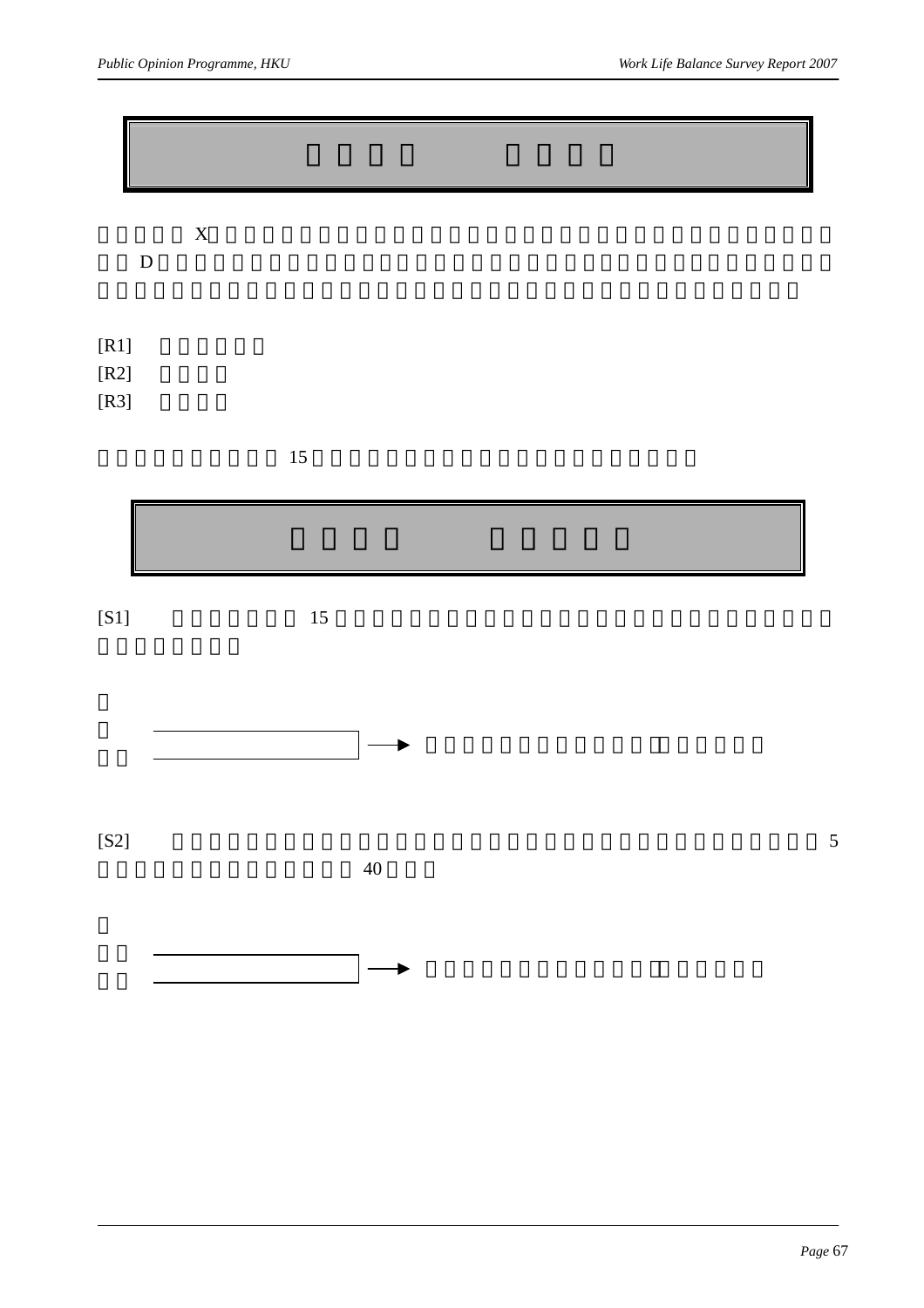| $[Q1]$                  | $\big($<br>$\, )$<br>$\sqrt{\phantom{a}}$                                                                           |               |           |                                  |
|-------------------------|---------------------------------------------------------------------------------------------------------------------|---------------|-----------|----------------------------------|
| $\left[{\rm Q}2\right]$ | $\big($<br>$\big)$<br>$\overline{ \phantom{a} }$                                                                    |               | 咗         |                                  |
| $[Q3]$                  |                                                                                                                     |               | $\lbrack$ | $\overline{4}$<br>$\,$ $\,$ $\,$ |
|                         | $3-4$<br>$1-2$<br>(Q5)<br>$\sum_{i=1}^{n}$<br>$\overline{a}$<br>$Q_5$<br>$\frac{1}{\sqrt{2}}$<br>$\frac{1}{2}$ (Q5) |               |           |                                  |
| $[{\sf Q4}]$            | $\boldsymbol{\mathsf{[}}$<br>$\begin{array}{c} \end{array}$<br>$\big($                                              | $\mathbf{D}%$ |           | 9<br>$\big)$                     |
|                         |                                                                                                                     |               |           |                                  |
|                         | $( \hspace{7mm} )$                                                                                                  |               |           |                                  |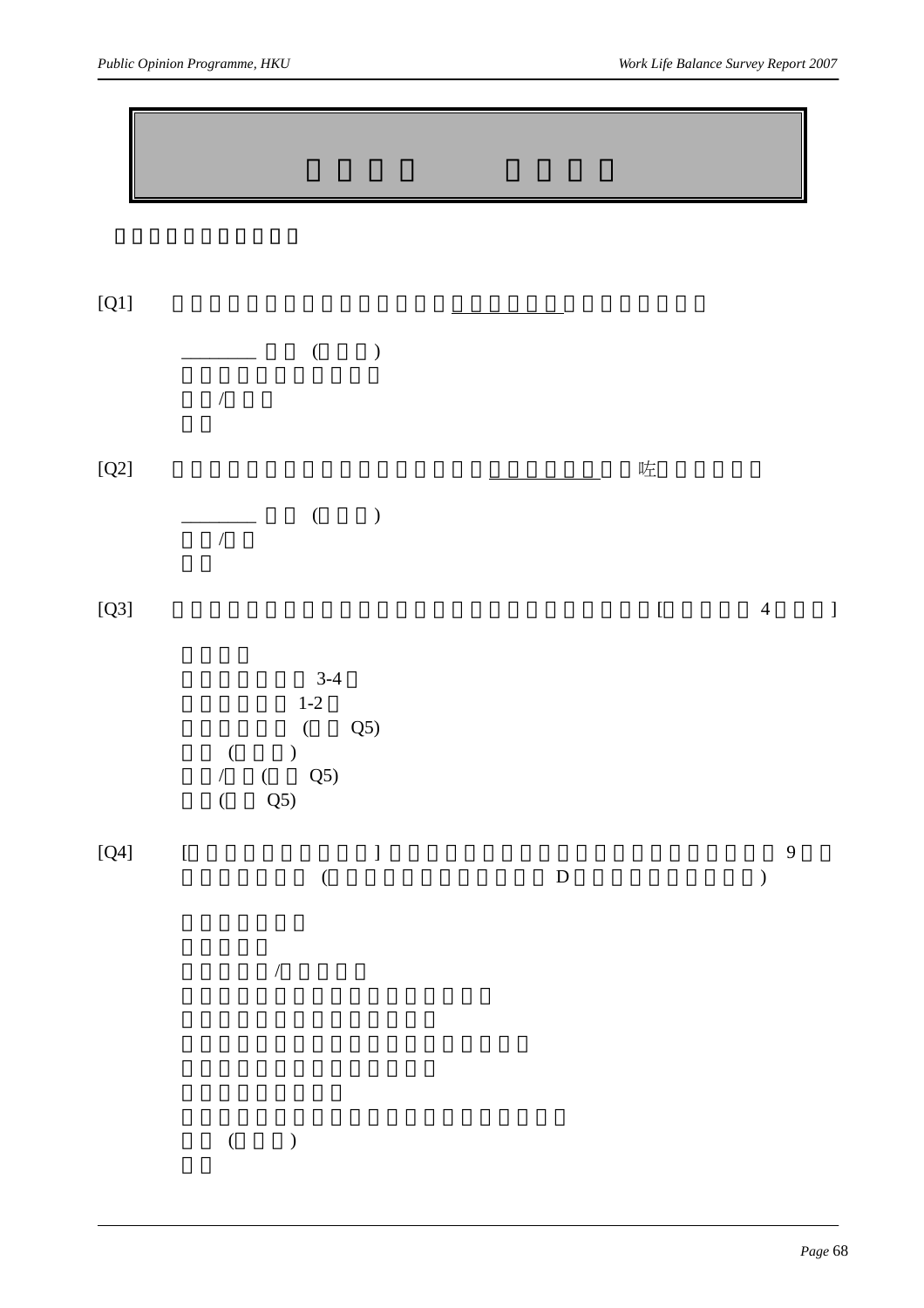

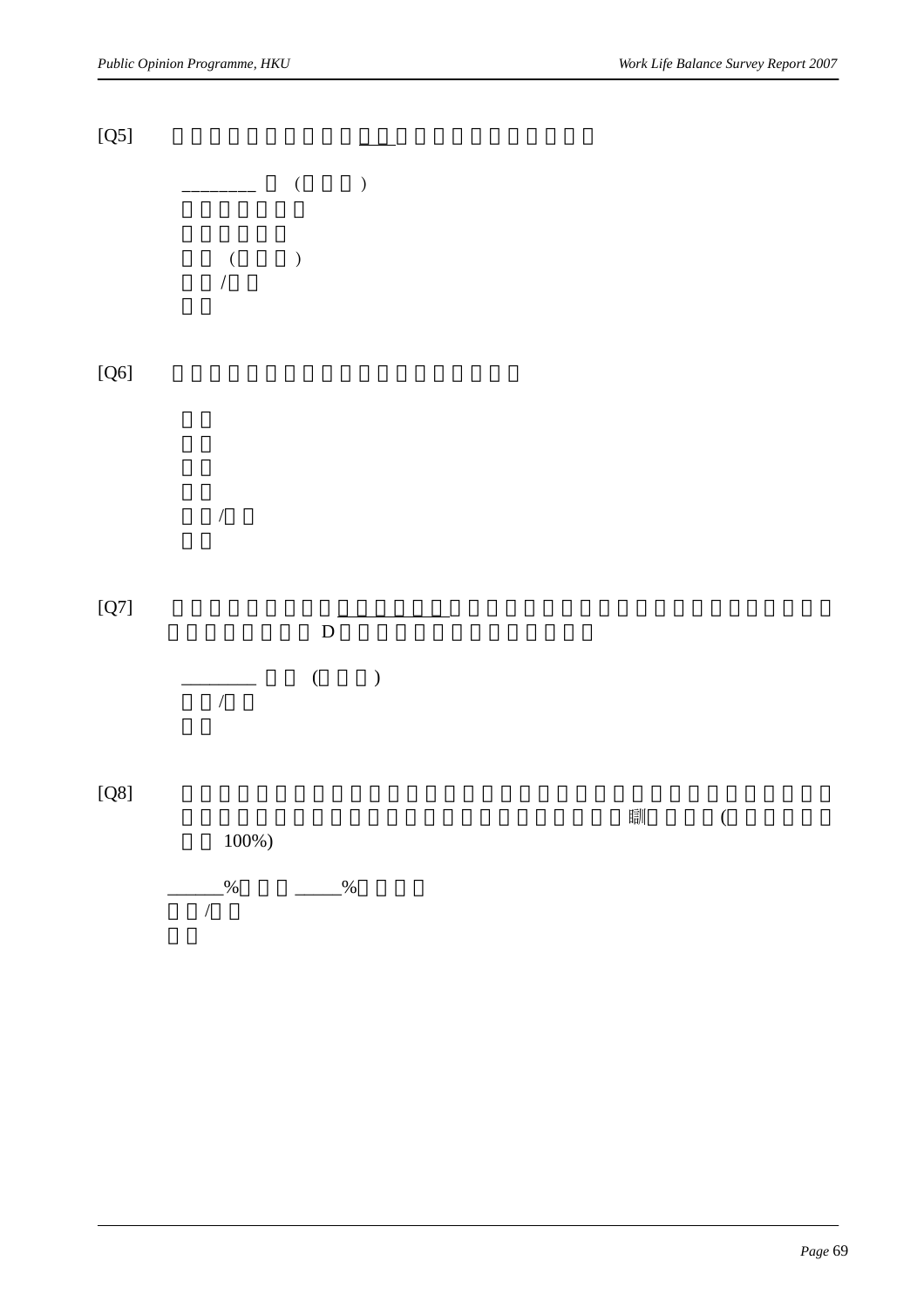| (II)         |                                                                                                     |                                      |             |        |                             |
|--------------|-----------------------------------------------------------------------------------------------------|--------------------------------------|-------------|--------|-----------------------------|
| $[{\sf Q}9]$ |                                                                                                     | $\big($                              | $\mathbf D$ |        | $\boldsymbol{7}$<br>$\big)$ |
|              | $\sqrt{\phantom{a}}$                                                                                |                                      |             |        |                             |
|              | $\hspace{0.1cm}$ )<br>$\frac{1}{\sqrt{2}}$                                                          |                                      |             |        |                             |
| $[Q10]$      |                                                                                                     |                                      |             |        |                             |
|              |                                                                                                     |                                      |             |        |                             |
| $[Q11]$      | 咗咗                                                                                                  |                                      |             | 咗<br>咗 |                             |
|              |                                                                                                     |                                      |             |        |                             |
| $[Q12]$      | $\sqrt{\phantom{a}}$<br>$\overline{5}$<br>$\overline{\mathbf{I}}$<br>$\begin{array}{c} \end{array}$ | $0 - 10$<br>$\overline{\phantom{0}}$ |             | $10\,$ |                             |
|              |                                                                                                     |                                      |             |        |                             |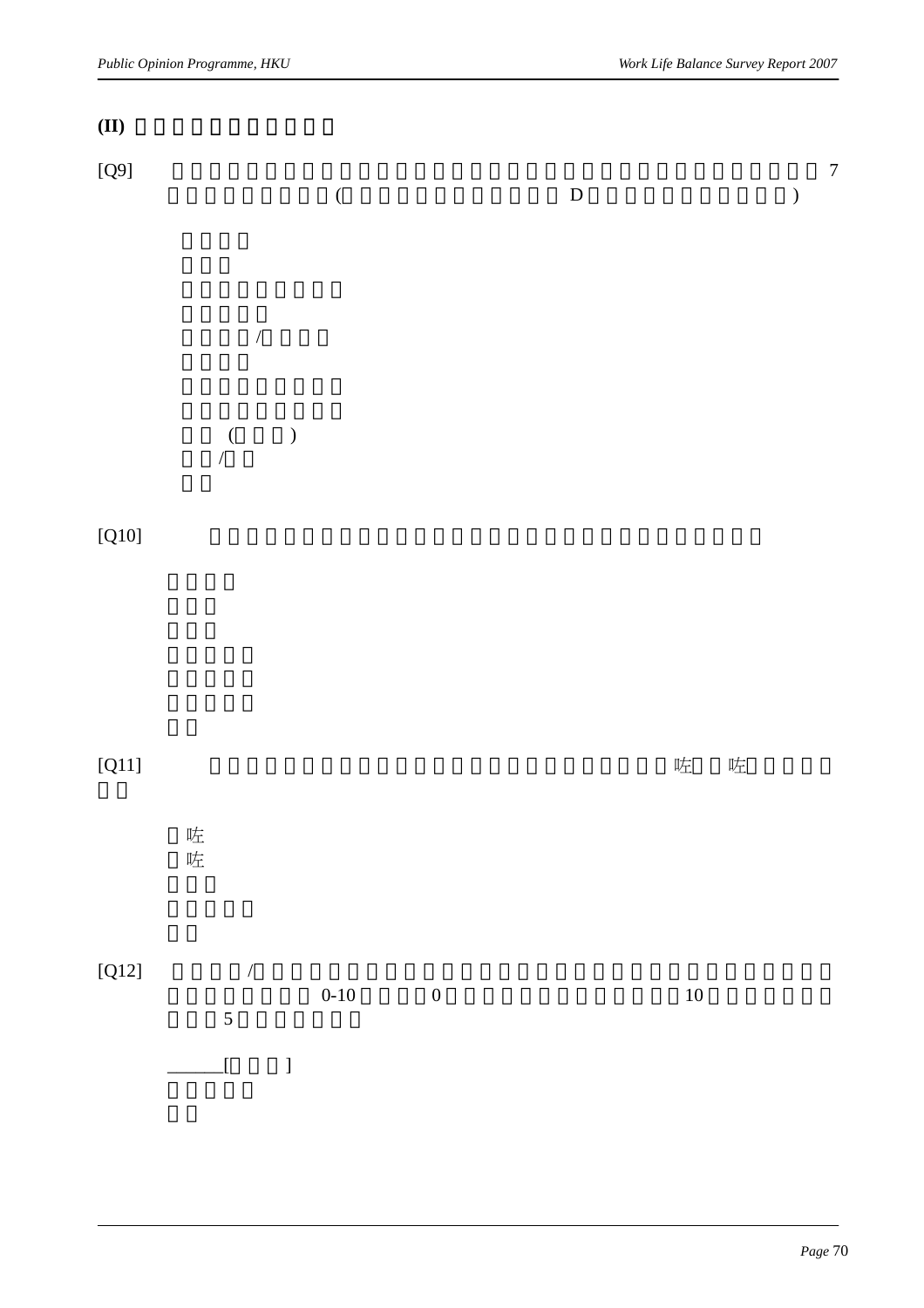#### **(III)** 生活及工作平衡所面對的問題及理想解決方法

| $[Q13]$ | $0 - 10$                                  | $10\,$  | 5 | $\boldsymbol{0}$          |
|---------|-------------------------------------------|---------|---|---------------------------|
|         | $\,$ $\,$ $\,$<br>$\overline{\mathbf{I}}$ |         |   |                           |
| $[Q14]$ | $10\,$<br>$\big)$                         | $\big($ |   | $\label{eq:1} \mathbf{D}$ |
|         | $\overline{ }$<br>$\sqrt{\phantom{a}}$    |         |   |                           |

### $[Q15]$

 $($   $)$ 

 $\frac{1}{2}$ 

|                | $\overline{1}$ |  |  |  |
|----------------|----------------|--|--|--|
| $\overline{1}$ |                |  |  |  |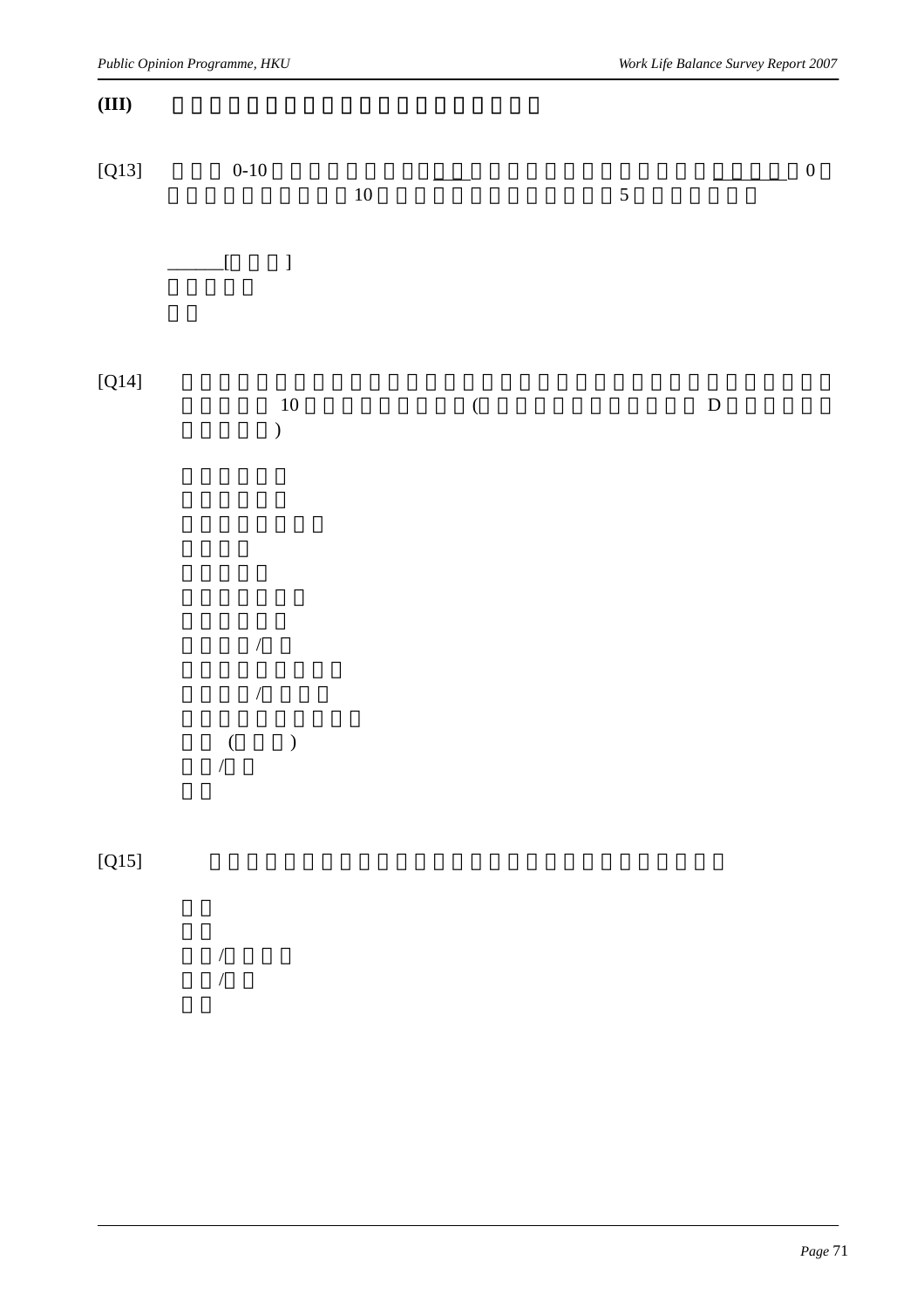| [Q16]   | $\,8\,$                                                       | $\big($       | $\mathbf{D}%$ | $\big)$ |
|---------|---------------------------------------------------------------|---------------|---------------|---------|
|         |                                                               |               |               |         |
|         |                                                               |               |               |         |
|         | $\overline{ }$                                                |               |               |         |
| $[Q17]$ | 咗<br>$\mathbf D$                                              | 11<br>$\big)$ | $\big($       |         |
|         | $\overline{5}$                                                |               |               |         |
|         | $\sqrt{\phantom{a}}$<br>$\big($                               |               | $\big)$       |         |
|         | $\overline{1}$<br>$\begin{pmatrix} & & \\ & &  \end{pmatrix}$ |               |               |         |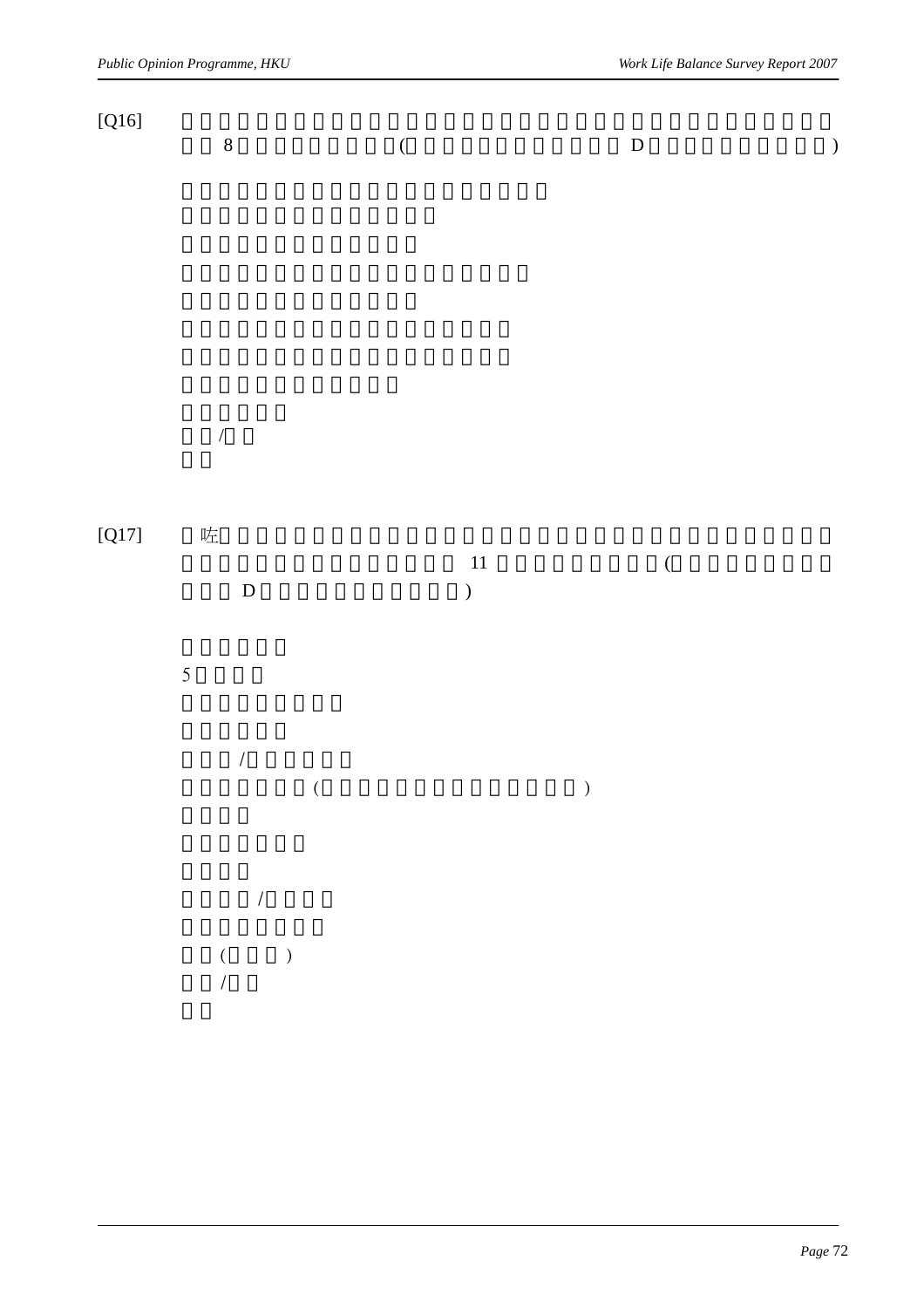| $[Q18]$ |                      |            |                  | $\big($ |  |
|---------|----------------------|------------|------------------|---------|--|
|         | $\sqrt{\phantom{a}}$ |            |                  |         |  |
|         | $\sqrt{\phantom{a}}$ |            |                  |         |  |
| $[Q19]$ | $\big)$              | $\sqrt{5}$ | $\overline{(\ }$ |         |  |
|         |                      |            |                  |         |  |
|         | $\sqrt{\phantom{a}}$ |            |                  |         |  |

 $[Q20]$ 

 $\overline{a}$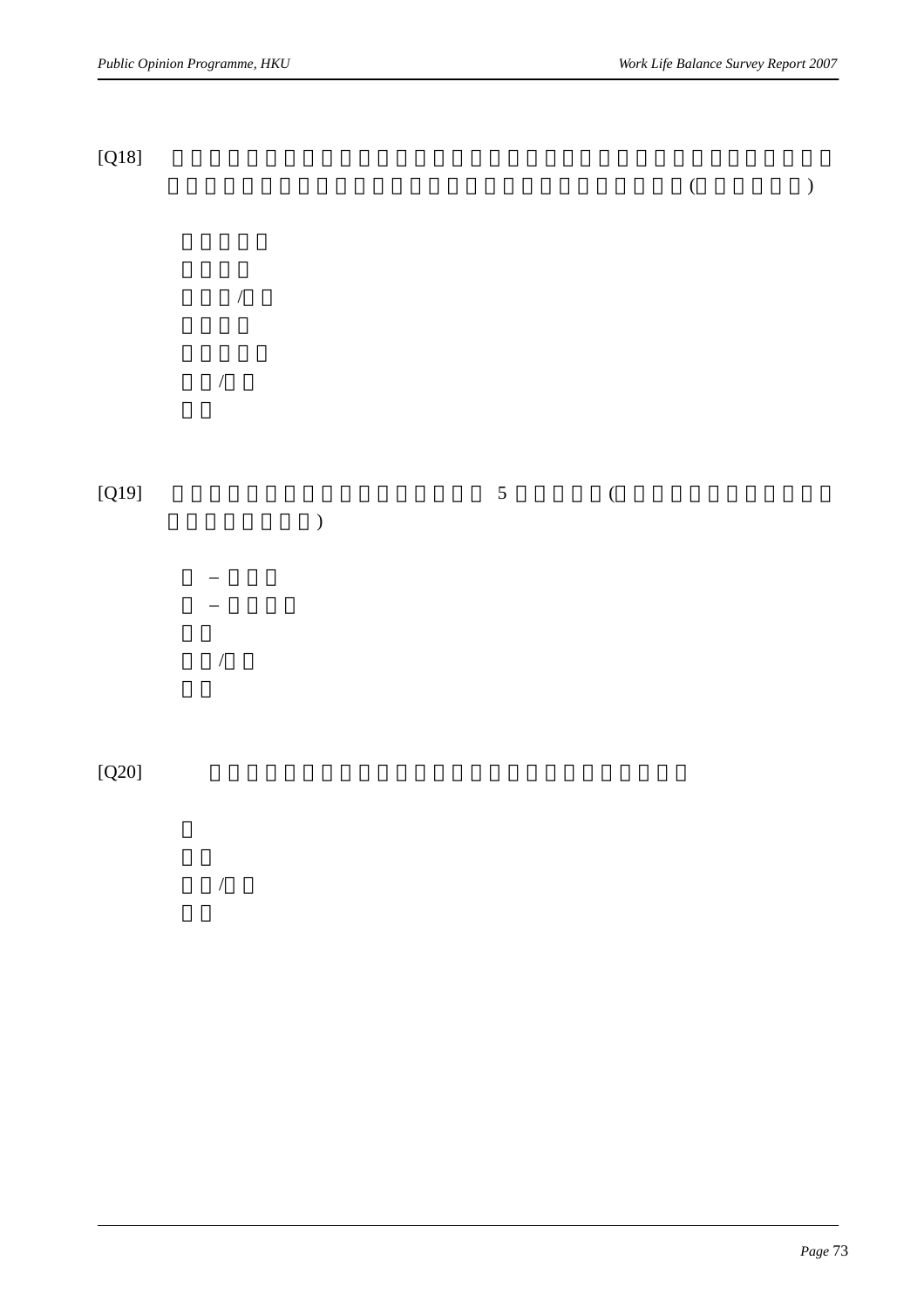$[DM1]$ 

| [DM2a]    |               | (Age) |  |         |               |                                |
|-----------|---------------|-------|--|---------|---------------|--------------------------------|
| $\big($   | $\mathcal{E}$ |       |  |         |               |                                |
| [DM2b]    |               |       |  | $\big($ | $\mathcal{Y}$ | $\begin{array}{c} \end{array}$ |
| $15-19$   |               |       |  |         |               |                                |
| $20 - 24$ |               |       |  |         |               |                                |
| $25-29$   |               |       |  |         |               |                                |
| $30 - 34$ |               |       |  |         |               |                                |
| 35-39     |               |       |  |         |               |                                |
| $40 - 44$ |               |       |  |         |               |                                |
| 45-49     |               |       |  |         |               |                                |
| 50-54     |               |       |  |         |               |                                |
| 55-59     |               |       |  |         |               |                                |
| $60\,$    |               |       |  |         |               |                                |
|           |               |       |  |         |               |                                |

 $(DM3)$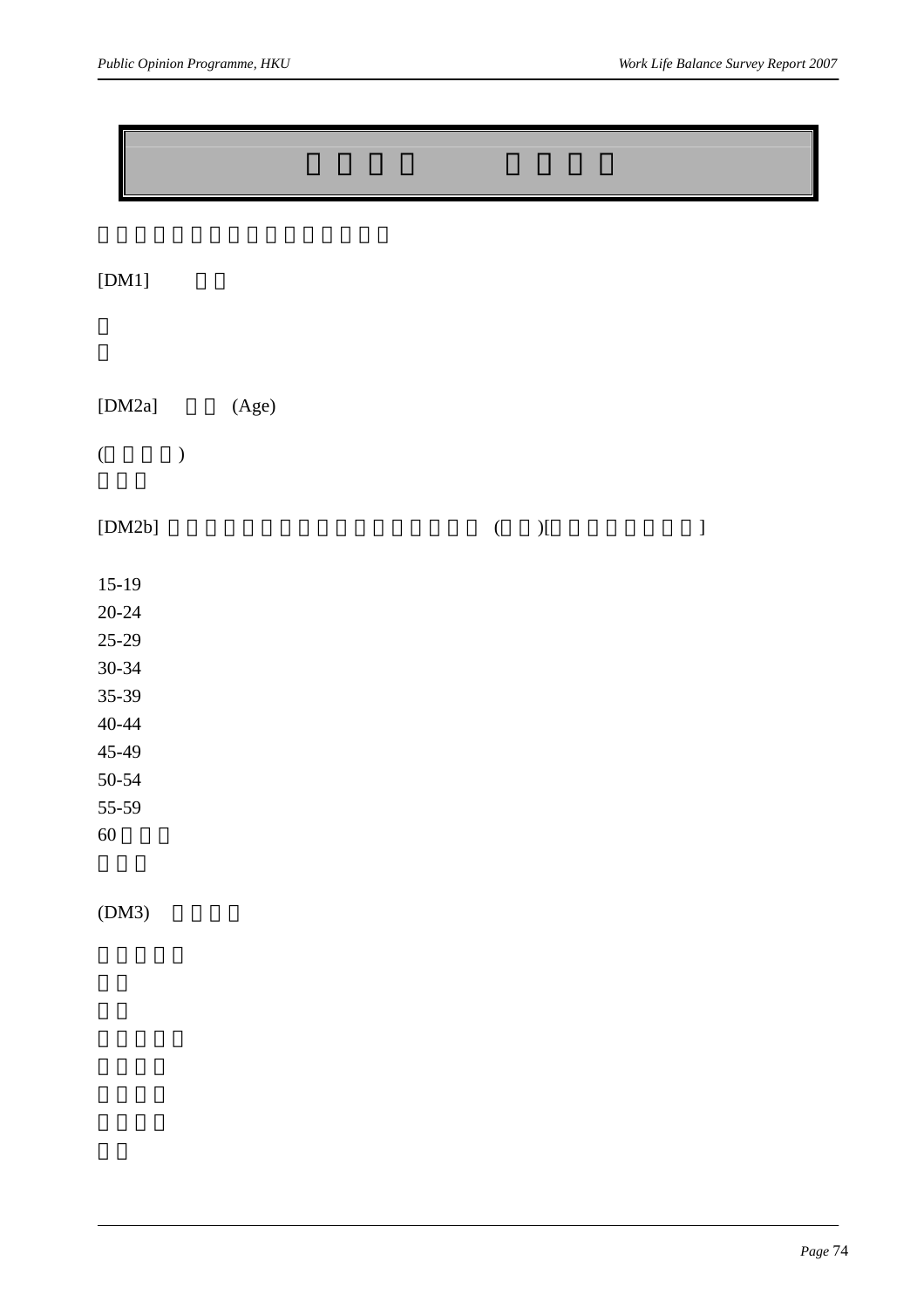# (DM4) (Pls refer to attached "occupation" sheet for detailed categorizations)



 $(DM5)$ 

衞

 $($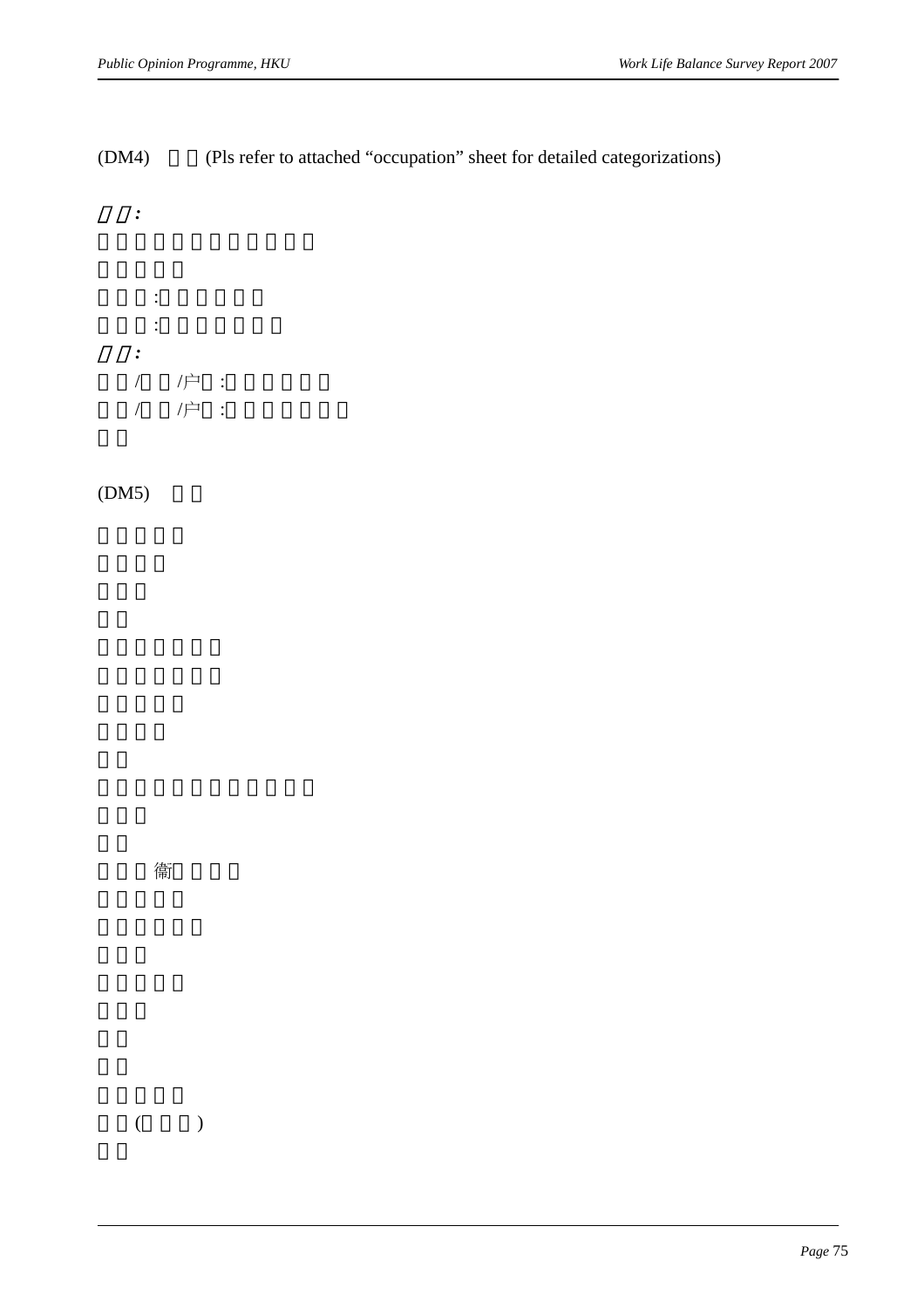$(DM6)$   $\dots\dots\dots$ 

 $($  [DM8])

 $(DM7)$ 

, and the set of  $\overline{\phantom{a}}$ 

 $(DM8)$  .... ( )

HK\$ 10,000 HK\$ 10,001 20,000 HK\$ 20,001 30,000 HK\$ 30,001 40,000 HK\$ 40,001 50,000 HK\$ 50,001

多謝你接受訪問。如果你對呢個訪問有任何疑問,可以打熱線電話 xxxx-xxxx 同我

 $\overline{\text{XXX}}$ -xxxx

\*\*\*\*\*問卷完\*\*\*\*\*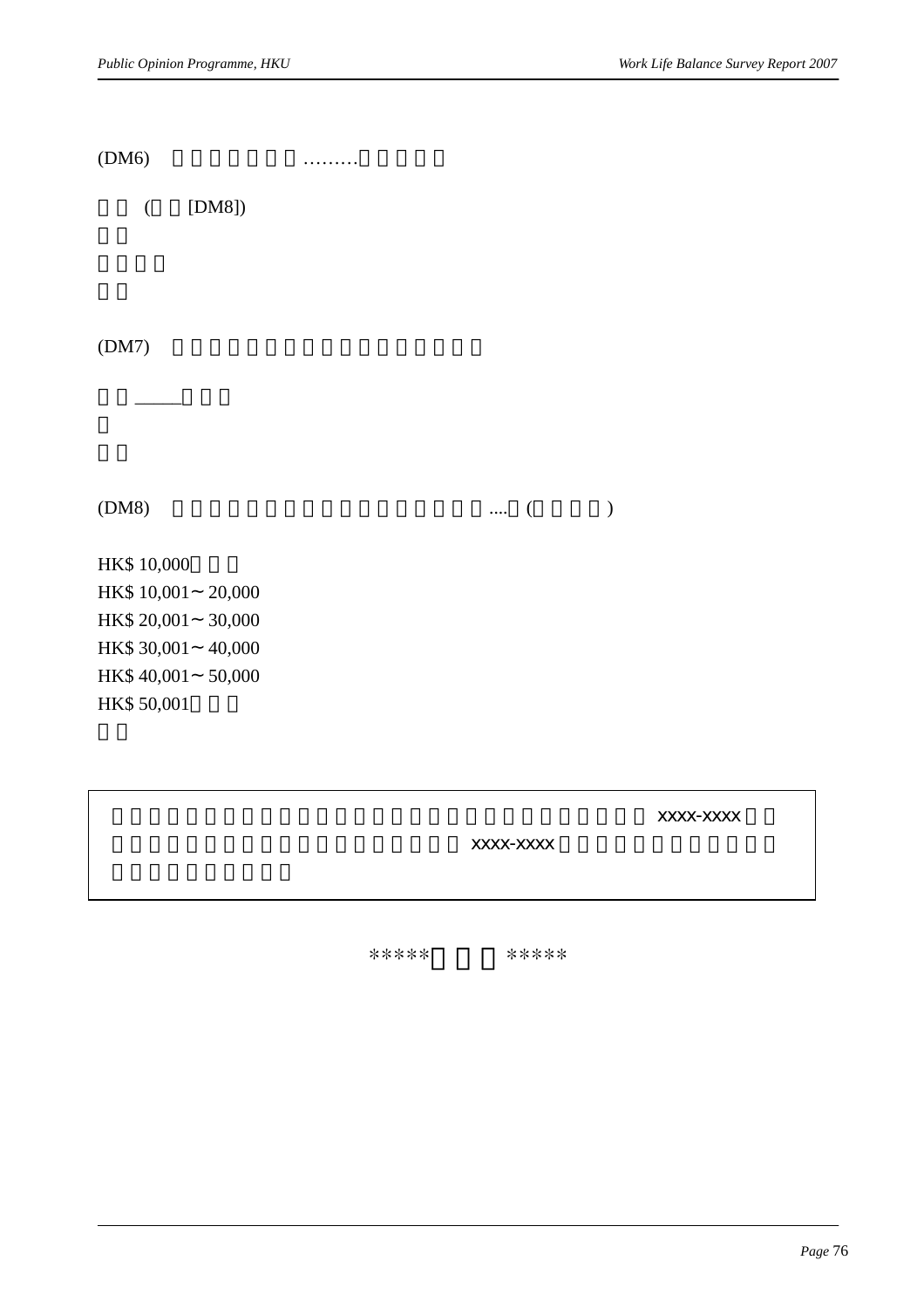**Appendix 7** 

# **Definition of Occupation Categories**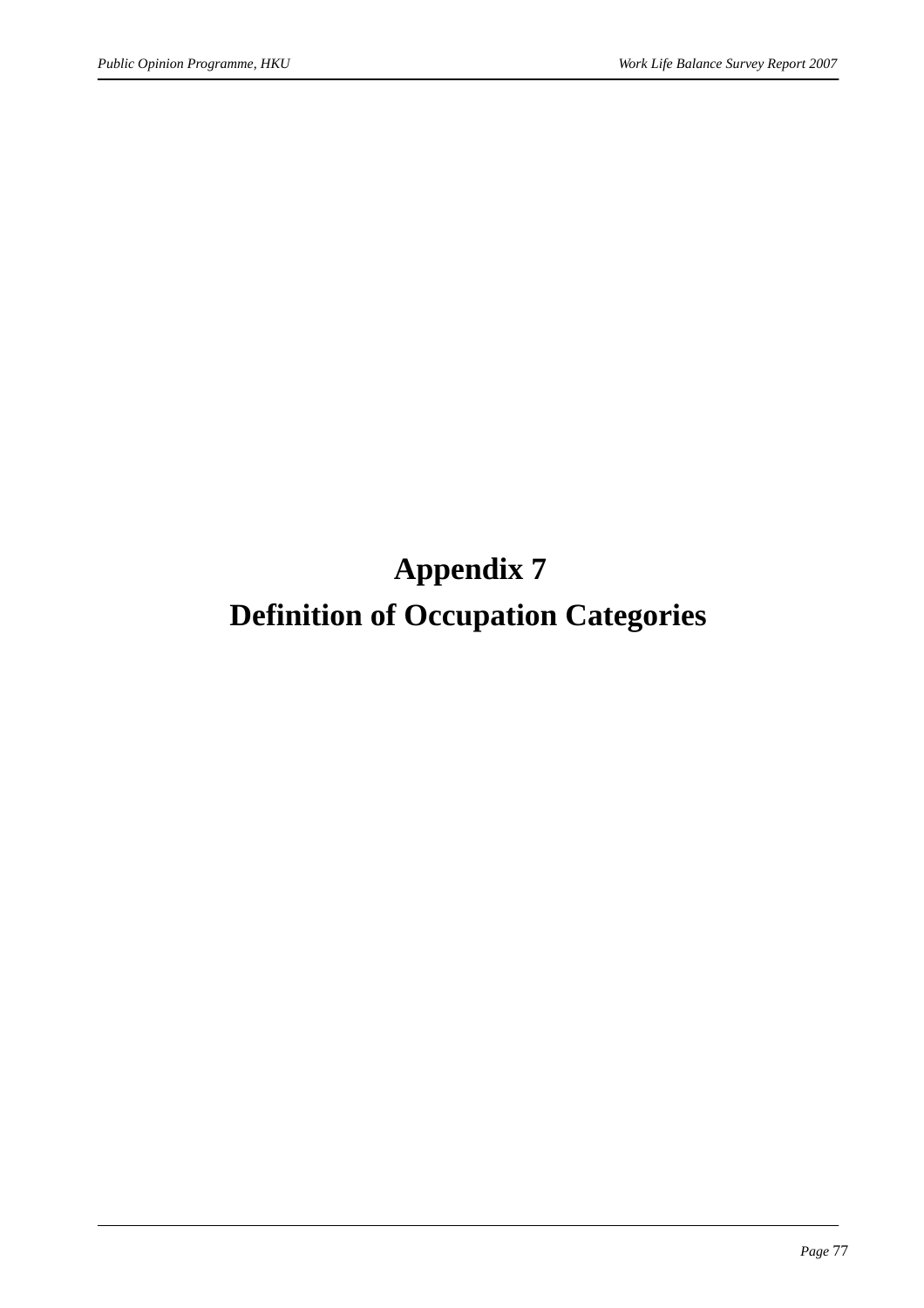# **Definition of Occupation Categories:**

#### *Working:*

#### **Prof (Professional)/ Mgr (Manager)/ Exec (Executive)**

- company directors and managers
- members of recognised professions/ university and secondary school teachers
- administrative and executive officers in the civil service
- gazetted officers in the uniformed services
- editors/ journalists
- technologists
- artists/ actors/ musicians/ designers

## **Trad (Trader)/ Prop (Proprietor)**

- self-employed merchants
- owners of shops and other properties

#### **Office: skilled**

- office supervisors
- secretaries
- nurses
- kindergarten and primary school teachers/ private tutors
- inspectors and sergeants in public services
- reporters
- models
- singers
- sales representatives
- auditing, account and surveyor clerks

#### **Office: unskilled**

- general clerks
- receptionists
- typists

#### Factory/Shop/Outdoor : skilled

- factory supervisors
- carpenters
- cooks
- drivers
- foremen